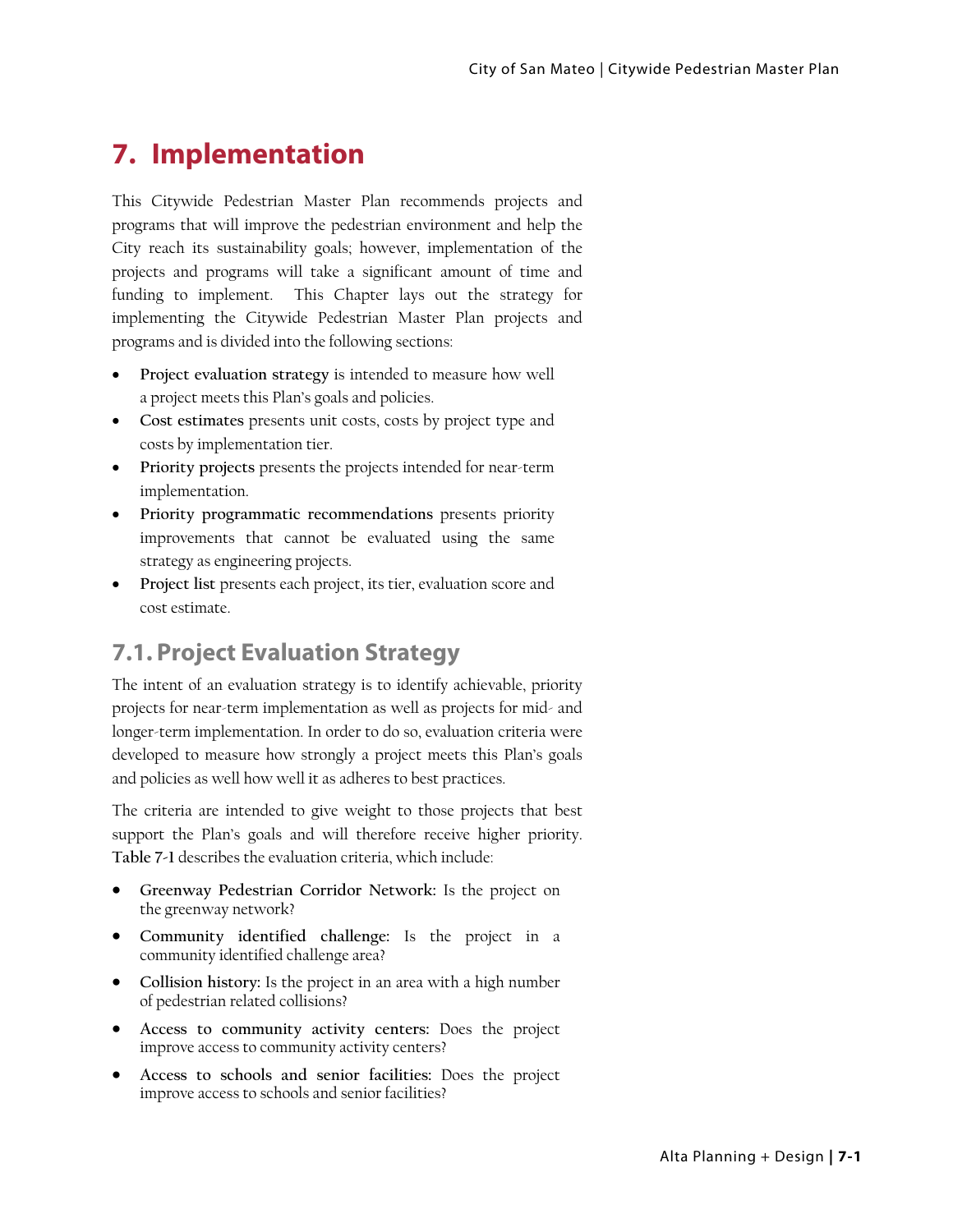- **Roadway type:** Does the project improve conditions on larger volume and speed roadways?
- **Low income areas:** Is the project in a low income area and address equity issues?

Each criterion has a maximum score of ten with the exception of collisions, which has a maximum score of 20. Based on the nature of the criterion, the projects are scored:

- Score / No Score
- Full Score / Half Score / Zero Score
- Scaled range from zero to ten

For example, projects evaluated for community-identified challenge area received either no score or a score. The project is either in a community identified area or it is not. By contrast, collision history was scored on a range from zero to twenty, depending on the number of pedestrian related collisions. The maximum potential score for each project is the sum of the maximum potential scores of all project criteria (80).

**Table 7-6** at the end of this Chapter presents each project scored by the above criteria.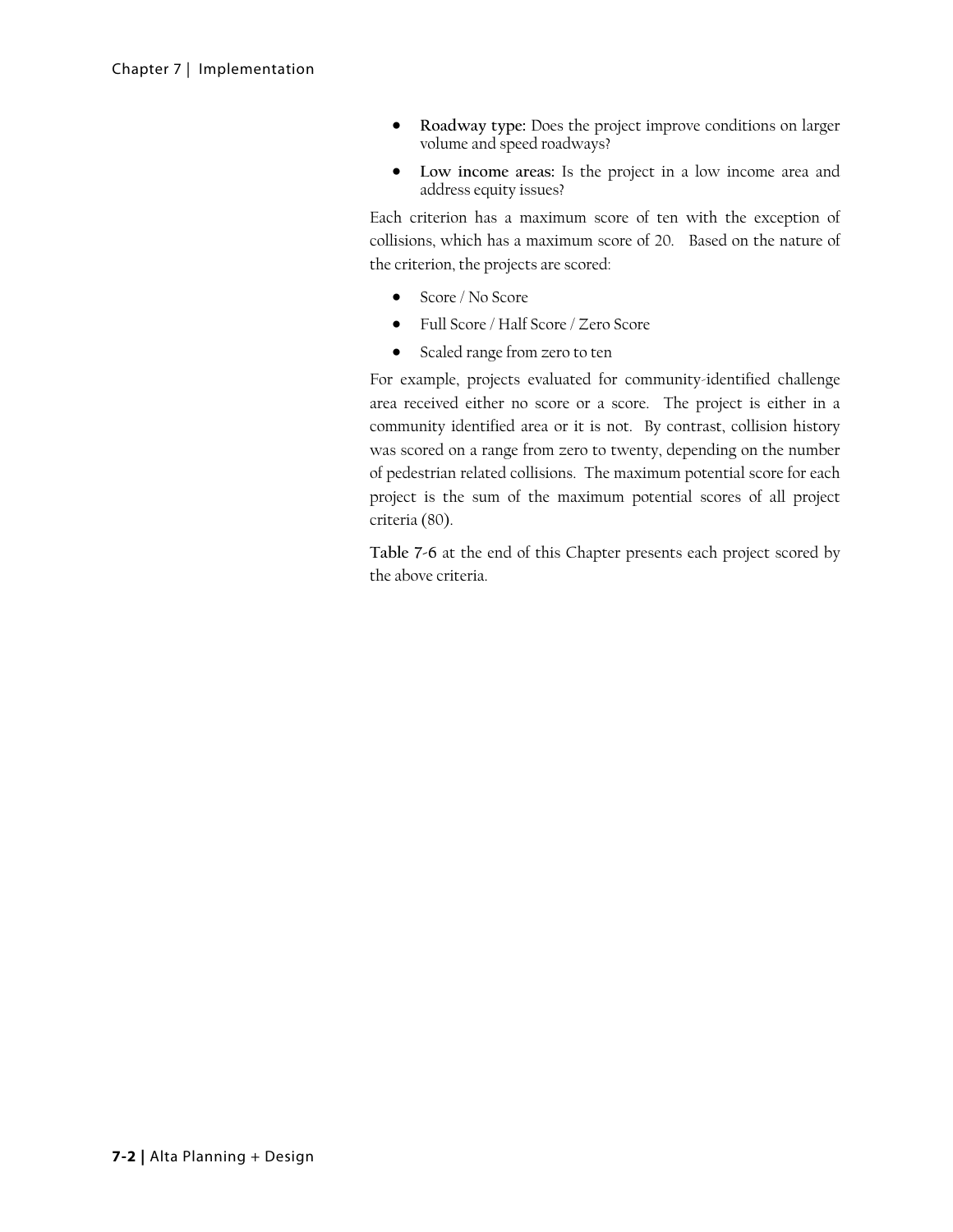| <b>Evaluation Criteria</b>                              | <b>Description</b>                                                                                                                              | <b>Maximum</b> |
|---------------------------------------------------------|-------------------------------------------------------------------------------------------------------------------------------------------------|----------------|
|                                                         |                                                                                                                                                 | <b>Score</b>   |
| Greenway Pedestrian                                     | Projects on the Greenway Pedestrian Corridor Network receive higher scores.                                                                     | 10             |
| <b>Corridor Network</b>                                 | Projects are scored with either a zero or ten.                                                                                                  |                |
| Community Identified                                    | Projects in a community identified challenge area receive higher scores.                                                                        | 10             |
| Challenge                                               | Projects are scored with either a zero or ten.                                                                                                  |                |
| <b>Collision History</b>                                | Projects with high incidents of pedestrian related collisions within an eighth                                                                  | 20             |
|                                                         | mile buffer of the proposed improvement.<br>Projects are scored on a scaled ranking from zero to ten based on number of                         |                |
|                                                         | collisions. Projects with the highest number of collisions are scored with a ten.                                                               |                |
| <b>Access to Community</b>                              | Improvements at community centers receive higher scores.                                                                                        | 10             |
| Centers                                                 | Projects are scored with either a zero or ten.                                                                                                  |                |
|                                                         | Community centers include the following:                                                                                                        |                |
|                                                         | • Martin Luther King, Jr. Recreational Center                                                                                                   |                |
|                                                         | • Main Library                                                                                                                                  |                |
|                                                         | • Hillsdale Library                                                                                                                             |                |
|                                                         | • Marina Library                                                                                                                                |                |
|                                                         | • Sugarloaf Mountain                                                                                                                            |                |
|                                                         | • Coyote Point Recreation Area                                                                                                                  |                |
|                                                         | • Central Park and Recreation Center                                                                                                            |                |
|                                                         | • Shoreline Park                                                                                                                                |                |
|                                                         | • Beresford Recreation Center and Park                                                                                                          |                |
|                                                         | • Bay Meadows Community Park                                                                                                                    |                |
|                                                         | • County Event Center                                                                                                                           |                |
|                                                         | Downtown San Mateo                                                                                                                              |                |
|                                                         | • Hillsdale Shopping Center                                                                                                                     |                |
|                                                         | • Bridgepointe Shopping Center                                                                                                                  |                |
|                                                         | • Caltrain Stations: Downtown, Hillsdale and Hayward Park                                                                                       |                |
|                                                         | • Retail districts along $25th$ , 37th, 41 <sup>st</sup> , and 42 <sup>nd</sup> Avenues as well as at<br>Norfolk Street and Hillsdale Boulevard |                |
| <b>School and Senior</b><br><b>Facility Connections</b> | Projects at schools and senior centers and living facilities receive higher<br>scores.                                                          | 10             |
|                                                         | Projects are scored with either a zero or ten.                                                                                                  |                |
| Roadway Type                                            | Projects on arterial and collector roadways receive higher scores.                                                                              | 10             |
|                                                         | • Projects on arterial roadways receive 10 points.                                                                                              |                |
|                                                         | • Projects on collector roadways receive 5 points.                                                                                              |                |
|                                                         | • Projects on local roadways receive zero points.                                                                                               |                |
| <b>Federally Designated</b>                             | Projects in Federally designated low income areas receive higher scores.                                                                        | 10             |
| Low Income Areas                                        | Projects are scored with either a zero or ten.                                                                                                  |                |
|                                                         | <b>Maximum Score</b>                                                                                                                            | 80             |

#### Table 7-1: Project Evaluation Criteria and Scores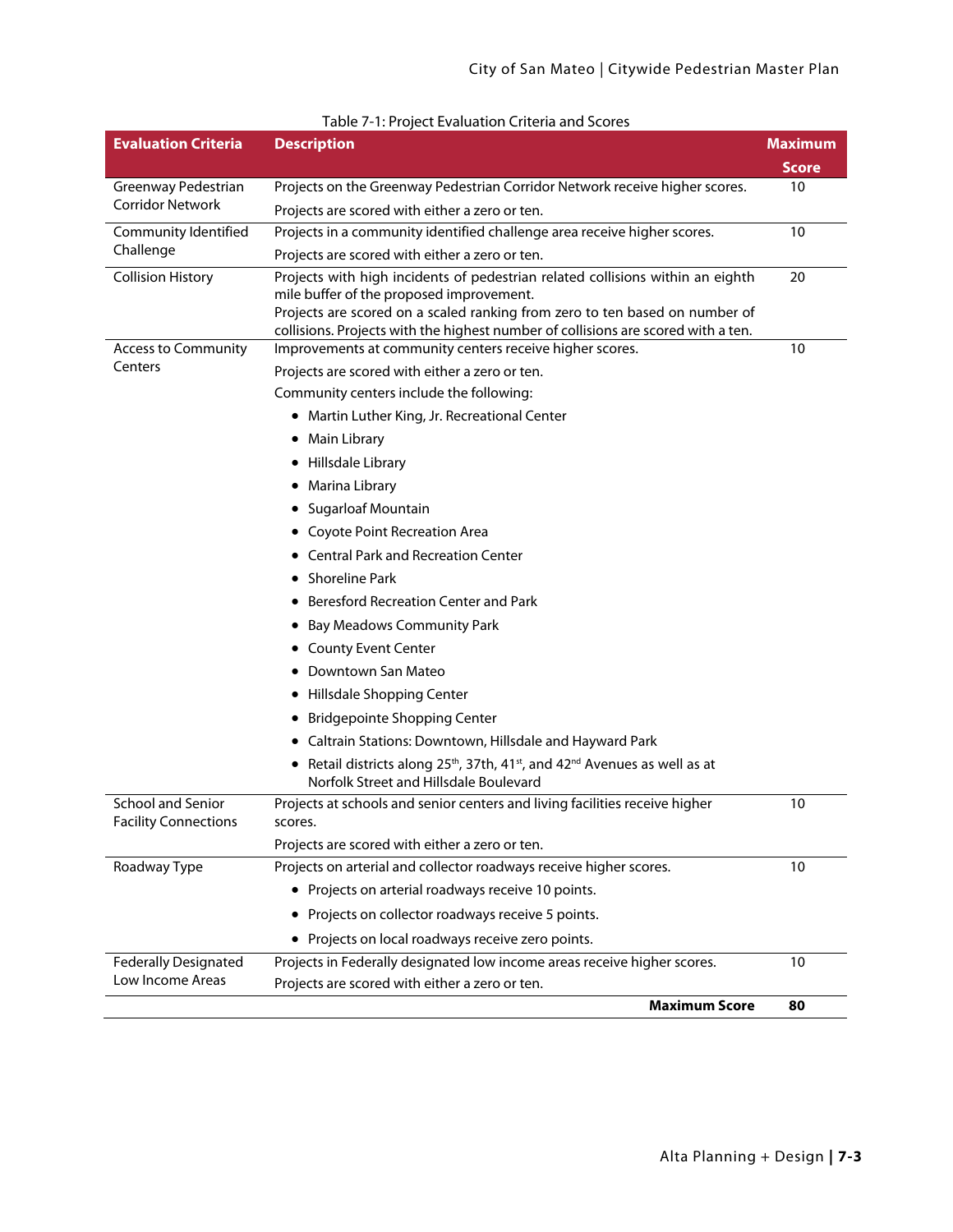### **7.2. Cost Estimates**

#### **7.2.1. Unit Cost Assumptions**

**Table 7-2** presents the planning level cost assumptions used to determine project cost estimates. Unit costs are typical or average costs experienced by California cities. While they reflect typical costs, unit costs do not consider project-specific factors such as intensive grading, landscaping, right-of-way acquisition or other locationspecific factors that may increase actual costs. For some segments, project costs may be significantly greater. **Table 7-6** presents a cost estimate for each project.

| <b>Item</b>                                       | <b>Unit Cost</b> | <b>Unit</b> |
|---------------------------------------------------|------------------|-------------|
| Advance stop bar                                  | \$200            | EA          |
| Advance yield line                                | \$300            | EA          |
| Curb extension                                    | \$25,000         | EA          |
| Curb extension with advance stop bar              | \$25,200         | EA          |
| Curb ramp                                         | \$4,000          | EA          |
| Fence (6')                                        | \$55             | LF          |
| High visibility crosswalk                         | \$1,200          | EA          |
| In-pavement flashers                              | \$75,000         | EA          |
| Landscaping                                       | \$20             | SF          |
| Maintenance (resurfacing)                         | \$200,000        | MI          |
| Metal railing                                     | \$100            | LF          |
| Midblock crossing                                 | \$2,400.00       | EA          |
| Parklet                                           | \$6,000          | EA          |
| Path (Caltrans Class I - 10' paved, 2' shoulders) | \$642,720        | MI          |
| Pavement marking                                  | \$3.5            | LF          |
| Pavement striping                                 | \$2              | LF          |
| Pedestrian hybrid beacon                          | \$50,000         | EA          |
| Pedestrian refuge island                          | \$30,000         | EA          |
| Pedestrian scale lighting                         | \$2,178,000      | MI          |
| Rectangular rapid flash beacon                    | \$15,000         | EA          |
| Sidewalk                                          | \$540,000        | MI          |
| Signal head, countdown                            | \$800            | EA          |
| Signal treatments, advance pedestrian phase       | \$1,000          | EA          |
| Signs                                             | \$300            | EA          |
| Soft surface path                                 | \$460,000        | MI          |
| Standard crosswalk                                | \$1,000          | EA          |
| 'Stop Ahead' pavement marking                     | \$800            | EA          |
| Traffic signal                                    | \$250,000        | EA          |

#### Table 7-2: Unit Cost Assumptions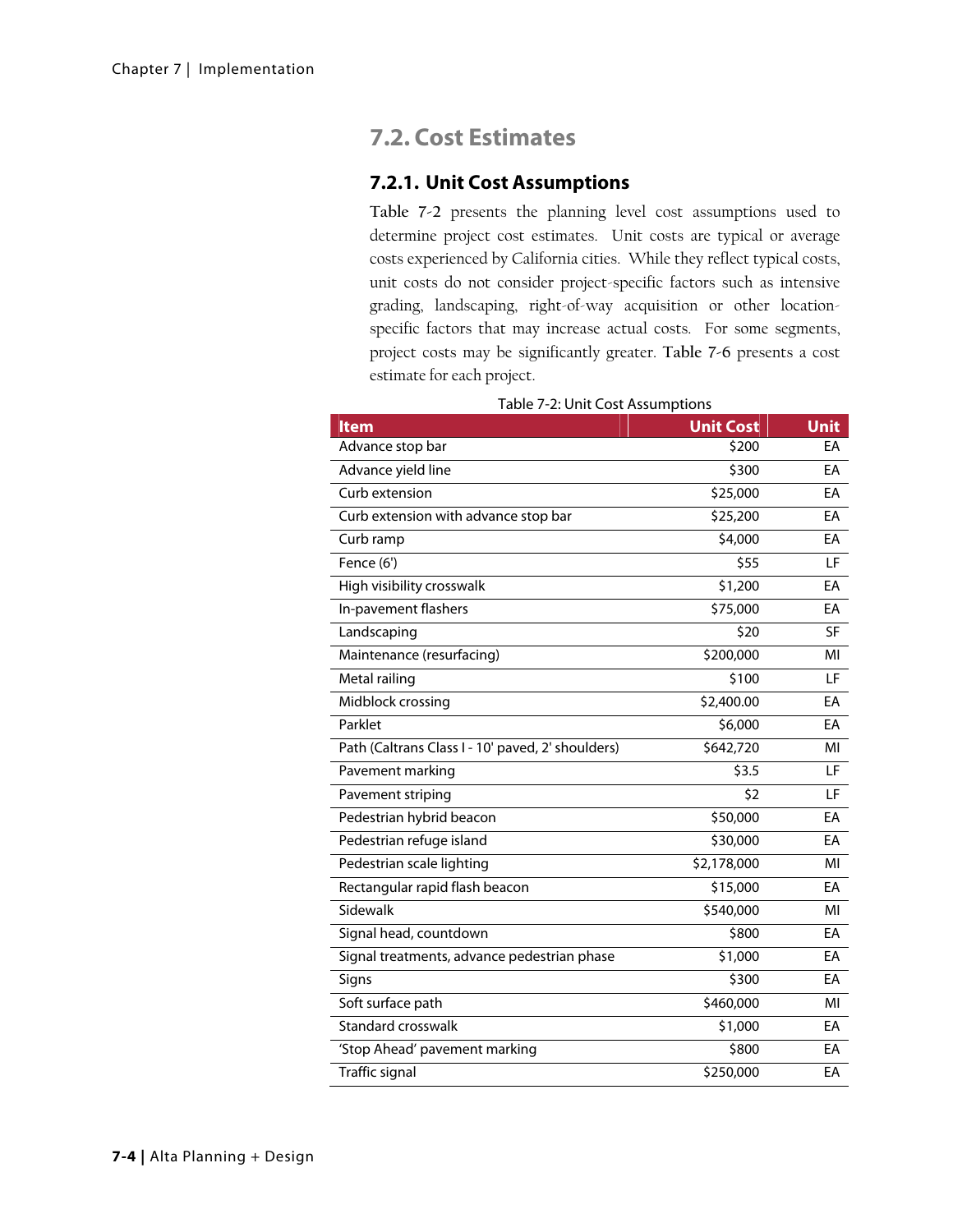#### **7.2.2. Cost Estimates by Project Type**

**Table 7-3** presents the total estimated costs for this Plan's projects by improvement type.

The total cost estimate for all projects presented in this Plan is approximately \$104 million. A significant amount of this cost estimate is due to the Pedestrian Scaled Lighting projects, which are nearly \$104 million. The recommended total project cost without the lighting is approximately \$8.4 million.

| <b>Improvement</b>                             | <b>Quantity</b> | <b>Cost Estimate</b> |
|------------------------------------------------|-----------------|----------------------|
| Advance stop bars                              | 7               | \$3,600              |
| Advance yield lines                            | 4               | \$2,400              |
| <b>Bike lane</b>                               | 3               | \$1,800              |
| Class I path                                   | 8               | \$2,302,800          |
| Crossing beacon                                | 7               | \$240,000            |
| Crosswalk, high-visibility                     | 115             | \$370,800            |
| Crosswalk, school zone                         | 14              | \$37,200             |
| Crosswalk, standard                            | 8               | \$15,000             |
| Curb extension                                 | 14              | \$1,100,000          |
| Curb extension with stop bar                   | 16              | \$1,209,600          |
| Directional curb ramp                          | 9               | \$116,000            |
| In-pavement flashers                           | 3               | \$150,600            |
| Landscaping                                    | 3               | \$650,000            |
| Leading pedestrian interval                    | 4               | \$14,000             |
| Left turn pocket                               | 1               | \$15,000             |
| Median                                         | $\overline{2}$  | \$90,000             |
| Midblock crossing                              | 6               | \$16,800             |
| Midblock crossing with in-pavement flashers    | 1               | \$154,800            |
| Neighborhood mini park                         | 1               | \$155,000            |
| Parklet                                        | 3               | \$2,600              |
| Path                                           | 3               | \$330,700            |
| Pedestrian countdown signals                   | 1               | \$8,000              |
| Pedestrian refuge                              | 6               | \$345,000            |
| Pedestrian scale lighting                      | 65              | \$95,514,500         |
| Planting strip                                 | $\overline{2}$  | \$12,000             |
| Railing                                        | 1               | \$8,000              |
| Sidewalk Installation                          | 9               | \$748,200            |
| Signage                                        | 8               | \$7,700              |
| Signal timing                                  | 48              | \$202,000            |
| Striping                                       | 3               | \$14,900             |
| Study                                          | 1               | \$15,000             |
| Tighten curb radii                             | 1               | \$50,000             |
|                                                | <b>Total</b>    | \$103,904,000        |
| <b>Total without Pedestrian Scale Lighting</b> |                 | \$8,389,500          |

| Table 7-3: Cost Estimate Summary by Facility Type |  |
|---------------------------------------------------|--|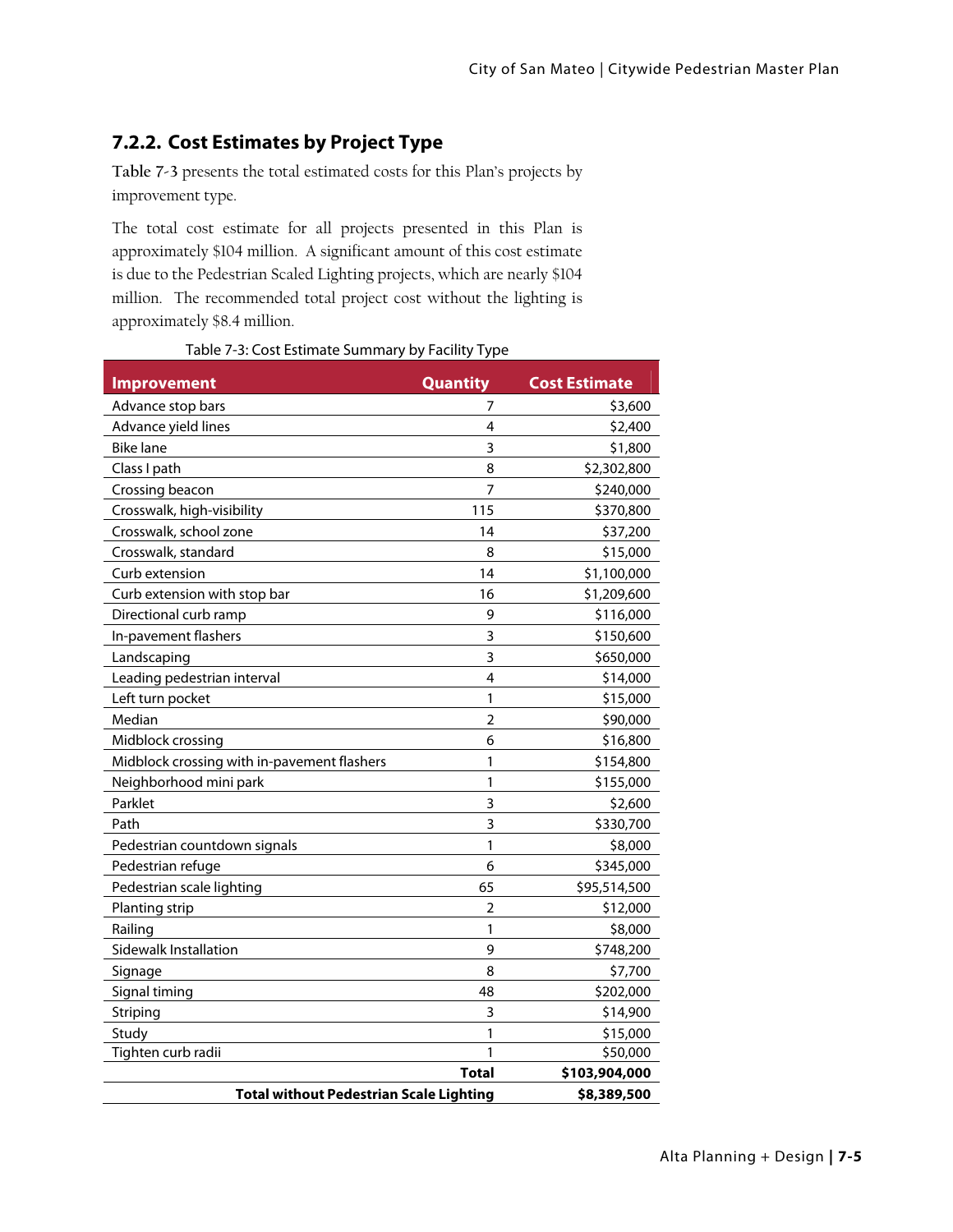## **7.3. Priority Projects**

Based on overall project score and City implementation capacity, projects that had an overall score of 46 or greater are considered priority projects. These projects are intended for near-term implementation within 1-5 years.

The priority projects are summarized in **Table 7-4** and presented in detail in **Table 7-5.** These projects are the highest scoring projects. As discussed earlier, a set of evaluation criteria was developed to measure how strongly a project meets this Plan's goals including access to schools, senior facilities, transit, and community centers. In addition to those projects, many of the recommended studies and programs were also identified as priority (presented in Section 7.4).

A number of the priority projects are pedestrian scaled lighting along long corridors and are estimated to cost \$56.9 million. These projects may be part of corridor improvements and may be considered for longer-term implementation. The cost estimate sum excluding these pedestrian scale lighting projects is approximately \$1,406,300.

| <b>Improvement Type</b>                        | No. of              | <b>Cost Estimate</b> |
|------------------------------------------------|---------------------|----------------------|
|                                                | <b>Improvements</b> |                      |
| Advance stop bars                              | 2                   | \$1,000              |
| Crosswalk, high-visibility                     | 34                  | \$142,800            |
| Crosswalk, school zone                         | $\overline{2}$      | \$9,600              |
| Curb extension                                 | 4                   | \$250,000            |
| Curb extension with stop bar                   | 4                   | \$226,800            |
| Directional curb ramp                          | 1                   | \$4,000              |
| In-pavement flashers                           | $\overline{2}$      | \$150,000            |
| Leading pedestrian interval                    | 4                   | \$14,000             |
| Midblock crossing                              | $\overline{2}$      | \$4,800              |
| Midblock crossing with in-pavement flashers    | 1                   | \$154,800            |
| Pedestrian countdown signals                   | 1                   | \$8,000              |
| Pedestrian refuge                              | 3                   | \$270,000            |
| Pedestrian scale lighting                      | 23                  | \$55,459,600         |
| Planting strip                                 | 1                   | \$6,000              |
| Sidewalk installation                          | $\overline{2}$      | \$77,300             |
| Signage                                        | 1                   | \$300                |
| Signal timing                                  | 15                  | \$72,000             |
| Striping                                       | 3                   | \$14,900             |
|                                                | <b>Total</b>        | \$56,865,900         |
| <b>Total without Pedestrian Scale Lighting</b> |                     | \$1,406,300          |

#### Table 7-4: Priority Improvements by Type Summary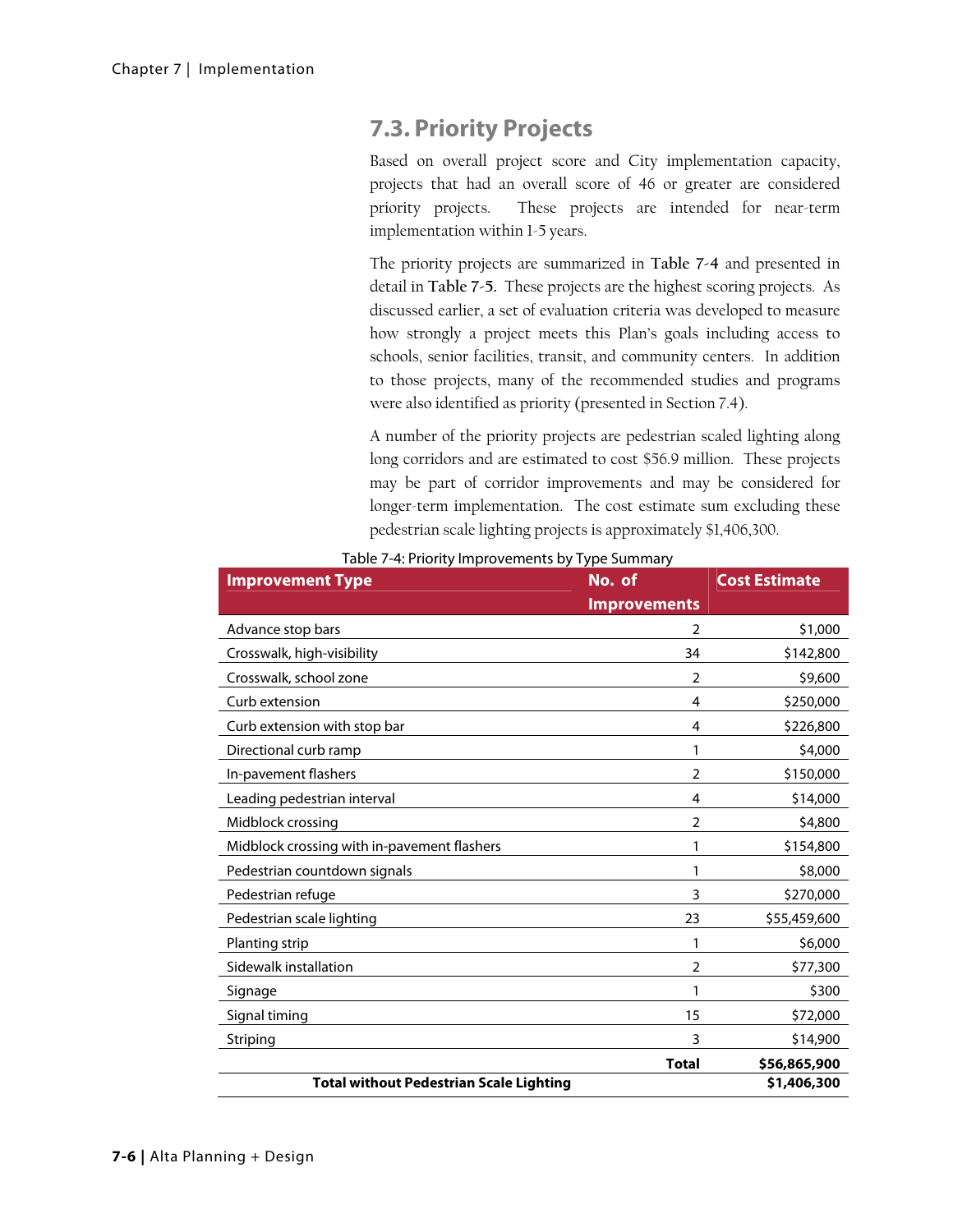| Table 7-5: Priority Projects |  |
|------------------------------|--|
|------------------------------|--|

|                                     |                              |                               |                      |            | Cost            |
|-------------------------------------|------------------------------|-------------------------------|----------------------|------------|-----------------|
| <b>Location</b>                     | <b>Improvement</b>           | <b>Limits</b>                 | <b>Quantity Unit</b> |            | <b>Estimate</b> |
| <b>1st Ave</b>                      |                              |                               |                      |            |                 |
| 1St Ave                             | Pedestrian Scale Lighting    | <b>B St to Delaware St</b>    |                      | 0.17 Miles | \$369,900       |
| <b>1St Ave &amp; Delaware St</b>    |                              |                               |                      |            |                 |
| 1St Ave & Delaware St               | Curb Extension with Stop Bar |                               | 4                    |            | \$100,800       |
| 1St Ave Between B St & Claremont St |                              |                               |                      |            |                 |
| 1St Ave Between B St &              |                              |                               |                      |            |                 |
| <b>Claremont St</b>                 | <b>Midblock Crossing</b>     |                               | 1                    |            | \$2,400         |
| 20th Ave                            |                              |                               |                      |            |                 |
|                                     |                              | Alameda de las Pulgas to Palm |                      |            |                 |
| 20th Ave                            | Pedestrian Scale Lighting    | Ave                           |                      | 0.74 Miles | \$1,601,800     |
| 25th Ave                            |                              |                               |                      |            |                 |
| 25th Ave                            | Pedestrian Scale Lighting    | El Camino Real to Delaware St |                      | 0.15 Miles | \$323,600       |
| 25th Ave                            | Pedestrian Scale Lighting    | Hacienda St to El Camino Real |                      | 0.22 Miles | \$478,300       |
| 2nd Ave                             |                              |                               |                      |            |                 |
| 2nd Ave                             | Pedestrian Scale Lighting    | El Camino Real to Delaware St |                      | 0.43 Miles | \$942,700       |
| 2nd Ave & El Camino Real            |                              |                               |                      |            |                 |
| 2nd Ave & El Camino Real            | Signal Timing                |                               | 4                    |            | \$4,000         |
| 2nd Ave & Ellsworth Ave             |                              |                               |                      |            |                 |
| 2nd Ave & Ellsworth Ave             | Signal Timing                |                               | 4                    |            | \$4,000         |
| 37th Ave                            |                              |                               |                      |            |                 |
| 37th Ave                            | Pedestrian Scale Lighting    | Hacienda St to El Camino Real |                      | 0.50 Miles | \$1,098,700     |
| 3rd Ave & B St                      |                              |                               |                      |            |                 |
| 3rd Ave & B St                      | <b>Curb Extension</b>        |                               | $\overline{2}$       |            | \$50,000        |
| 3rd Ave & Delaware St               |                              |                               |                      |            |                 |
| 3rd Ave & Delaware St               | Curb Extension with Stop Bar |                               | 1                    |            | \$25,200        |
| 3rd Ave                             |                              |                               |                      |            |                 |
|                                     |                              | Humboldt St to J Hart Clinton |                      |            |                 |
| 3rd Avenue                          | Pedestrian Scale Lighting    | Dr                            |                      | 0.93 Miles | \$2,025,800     |
| <b>3rd Avenue at Norfolk Street</b> |                              |                               |                      |            |                 |
| 3rd Avenue at Norfolk               |                              |                               |                      |            |                 |
| Street                              | Crosswalk: School Zone       |                               | 4                    |            | \$4,800         |
| 3rd Avenue at S. Norfolk            |                              |                               |                      |            |                 |
| Street                              | Advance stop bars            |                               | 4                    |            | \$800           |
| 3rd Avenue at S. Norfolk            |                              |                               |                      |            |                 |
| <b>Street</b>                       | Crosswalk: High-Visibility   |                               | 4                    |            | \$4,800         |
| 3rd Avenue at S. Norfolk            | Pedestrian Countdown         |                               |                      |            |                 |
| Street                              | Signals                      |                               | 10                   |            | \$8,000         |
| 3rd Avenue at S. Norfolk            |                              |                               |                      |            |                 |
| <b>Street</b>                       | Signage                      |                               | 1                    |            | \$300           |
| 3rd Avenue at S. Norfolk            |                              |                               |                      |            |                 |
| <b>Street</b>                       | <b>Signal Timing</b>         |                               | $\overline{2}$       |            | \$20,000        |
| 41St Ave & El Camino Real           |                              |                               |                      |            |                 |
| 41St Ave & El Camino Real           | <b>Signal Timing</b>         |                               | 4                    |            | \$4,000         |
| 44 4th Ave                          |                              |                               |                      |            |                 |
| 44 4th Ave                          | Crosswalk: High-Visibility   |                               | 1                    |            | \$1,200         |
| 4th Ave                             |                              |                               |                      |            |                 |
| 4th Ave                             | Pedestrian Scale Lighting    | El Camino Real to Hwy 101     |                      | 0.86 Miles | \$1,874,300     |
| 4th Ave & San Mateo Dr              |                              |                               |                      |            |                 |
| 4th Ave & San Mateo Dr              | Signal Timing                |                               | 4                    |            | \$4,000         |
| <b>4th Ave At Caltrain Tracks</b>   |                              |                               |                      |            |                 |
| 4th Ave At Caltrain Tracks          | In-pavement flashers         |                               | 1                    |            | \$75,000        |
| 4th Ave At El Camino Real           |                              |                               |                      |            |                 |
| 4th Ave At El Camino Real           | <b>Curb Extension</b>        |                               | 4                    |            | \$100,000       |
|                                     |                              |                               |                      |            |                 |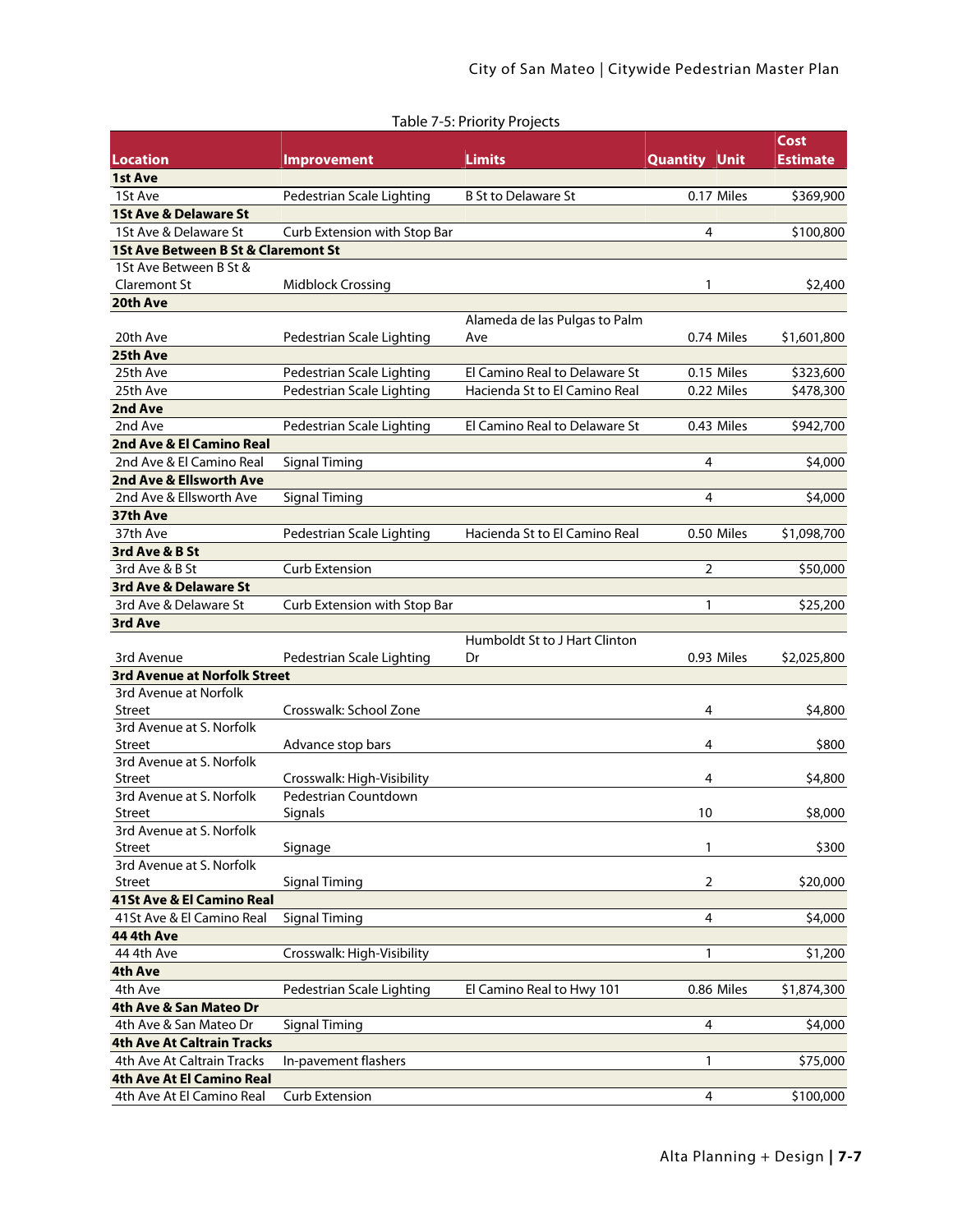#### Chapter 7 | Implementation

|                                                |                                                  |                                    |                      |            | Cost            |
|------------------------------------------------|--------------------------------------------------|------------------------------------|----------------------|------------|-----------------|
| <b>Location</b>                                | <b>Improvement</b>                               | <b>Limits</b>                      | <b>Quantity Unit</b> |            | <b>Estimate</b> |
| 5th Ave                                        |                                                  |                                    |                      |            |                 |
| 5th Ave                                        | Pedestrian Scale Lighting                        | El Camino Real to Delaware St      |                      | 0.43 Miles | \$938,800       |
| 5th Ave & B St                                 |                                                  |                                    |                      |            |                 |
| 5th Ave & B St                                 | <b>Signal Timing</b>                             |                                    | 4                    |            | \$4,000         |
| 5th Ave & San Mateo Dr                         |                                                  |                                    |                      |            |                 |
| 5th Ave & San Mateo Dr                         | <b>Signal Timing</b>                             |                                    | 4                    |            | \$4,000         |
| <b>6th Ave Laurel Ave</b>                      |                                                  |                                    |                      |            |                 |
| 6th Ave Laurel Ave                             | Crosswalk: High-Visibility                       |                                    | 2                    |            | \$2,400         |
| 9th Ave                                        |                                                  |                                    |                      |            |                 |
| 9th Ave                                        | Pedestrian Scale Lighting                        | El Camino Real to B St             |                      | 0.26 Miles | \$567,500       |
| 9th Ave & El Camino Real                       |                                                  |                                    |                      |            |                 |
| 9th Ave & El Camino Real                       | Crosswalk: High-Visibility                       |                                    | 3                    |            | \$3,600         |
| <b>Alameda De Las Pulgas</b>                   |                                                  |                                    |                      |            |                 |
|                                                |                                                  | Crystal Springs Rd to S of La      |                      |            |                 |
| Alameda De Las Pulgas                          | Pedestrian Scale Lighting                        | Casa Ave                           |                      | 3.03 Miles | \$6,592,100     |
| <b>Alameda De Las Pulgas Road Diet</b>         |                                                  |                                    |                      |            |                 |
| Alameda De Las Pulgas                          | Striping                                         | <b>Crystal Springs to Barneson</b> | 1                    |            | \$14,700        |
| Alameda De Las Pulgas                          | Sidewalk Installation                            | <b>Crystal Springs to Barneson</b> | 1                    |            | \$5,100         |
| <b>B St &amp; 2nd Ave</b>                      |                                                  |                                    |                      |            |                 |
| B St & 2nd Ave                                 | Crosswalk: High-Visibility                       |                                    | 4                    |            | \$4,800         |
| <b>B St &amp; 3rd Ave</b>                      |                                                  |                                    |                      |            |                 |
| B St At 3rd Ave                                | <b>Curb Extension</b>                            |                                    | 2                    |            | \$50,000        |
| B St At 3rd Ave                                | Leading pedestrian interval                      |                                    | $\overline{2}$       |            | \$2,000         |
|                                                | Midblock Crossing with In-                       |                                    |                      |            |                 |
| B St At 3rd Ave                                | <b>Pavement Flashers</b>                         |                                    | 2                    |            | \$154,800       |
| B St & 3rd Ave                                 | Crosswalk: High-Visibility                       |                                    | 4                    |            | \$4,800         |
| <b>B St &amp; 4th Ave</b>                      |                                                  |                                    |                      |            |                 |
| B St & 4th Ave                                 | Crosswalk: High-Visibility                       |                                    | 4                    |            | \$4,800         |
| <b>B St &amp; 5th Ave</b>                      |                                                  |                                    |                      |            |                 |
| B St & 5th Ave                                 | Crosswalk: High-Visibility                       |                                    | 4                    |            | \$4,800         |
| <b>B St At 4th Ave</b>                         |                                                  |                                    |                      |            |                 |
| B St At 4th Ave                                | Leading pedestrian interval                      |                                    | 4                    |            | \$4,000         |
| <b>B St Between 2nd &amp; 3rd Ave</b>          |                                                  |                                    |                      |            |                 |
| B St Between 2nd & 3rd Ave Midblock Crossing   |                                                  |                                    | 1                    |            | \$2,400         |
| <b>B Street at Central Garage</b>              |                                                  |                                    |                      |            |                 |
| <b>B Street at Central Garage</b>              | In-pavement flashers                             |                                    | 1                    |            | \$75,000        |
| <b>Baldwin Ave</b>                             |                                                  |                                    |                      |            |                 |
|                                                |                                                  | El Camino Real to San Mateo        |                      |            |                 |
| <b>Baldwin Ave</b>                             | Pedestrian Scale Lighting                        | Dr                                 |                      | 0.24 Miles | \$528,200       |
| <b>Baldwin Ave &amp; San Mateo Dr</b>          |                                                  |                                    |                      |            |                 |
| Baldwin Ave & San Mateo                        |                                                  |                                    |                      |            |                 |
| Dr                                             | <b>Signal Timing</b>                             |                                    | 4                    |            | \$4,000         |
|                                                | Baywood Ave/De Sabla Rd/Baldwin Ave *& El Camino |                                    |                      |            |                 |
| Baywood Ave/De Sabla                           |                                                  |                                    |                      |            |                 |
| Rd/Baldwin Ave *& El                           |                                                  |                                    |                      |            |                 |
| Camino                                         | Signal Timing                                    |                                    | 4                    |            | \$4,000         |
| <b>Claremont St &amp; 2nd Ave</b>              |                                                  |                                    |                      |            |                 |
| Claremont St & 2nd Ave                         | Crosswalk: High-Visibility                       |                                    | 4                    |            | \$4,800         |
| <b>Claremont St &amp; 3rd Ave</b>              |                                                  |                                    |                      |            |                 |
| Claremont St & 3rd Ave                         | Crosswalk: High-Visibility                       |                                    | 4                    |            | \$4,800         |
| <b>Claremont St &amp; 4th Ave</b>              |                                                  |                                    |                      |            |                 |
| Claremont St & 4th Ave                         | Crosswalk: High-Visibility                       |                                    | 4                    |            | \$4,800         |
| <b>Crystal Springs Rd &amp; El Camino Real</b> |                                                  |                                    |                      |            |                 |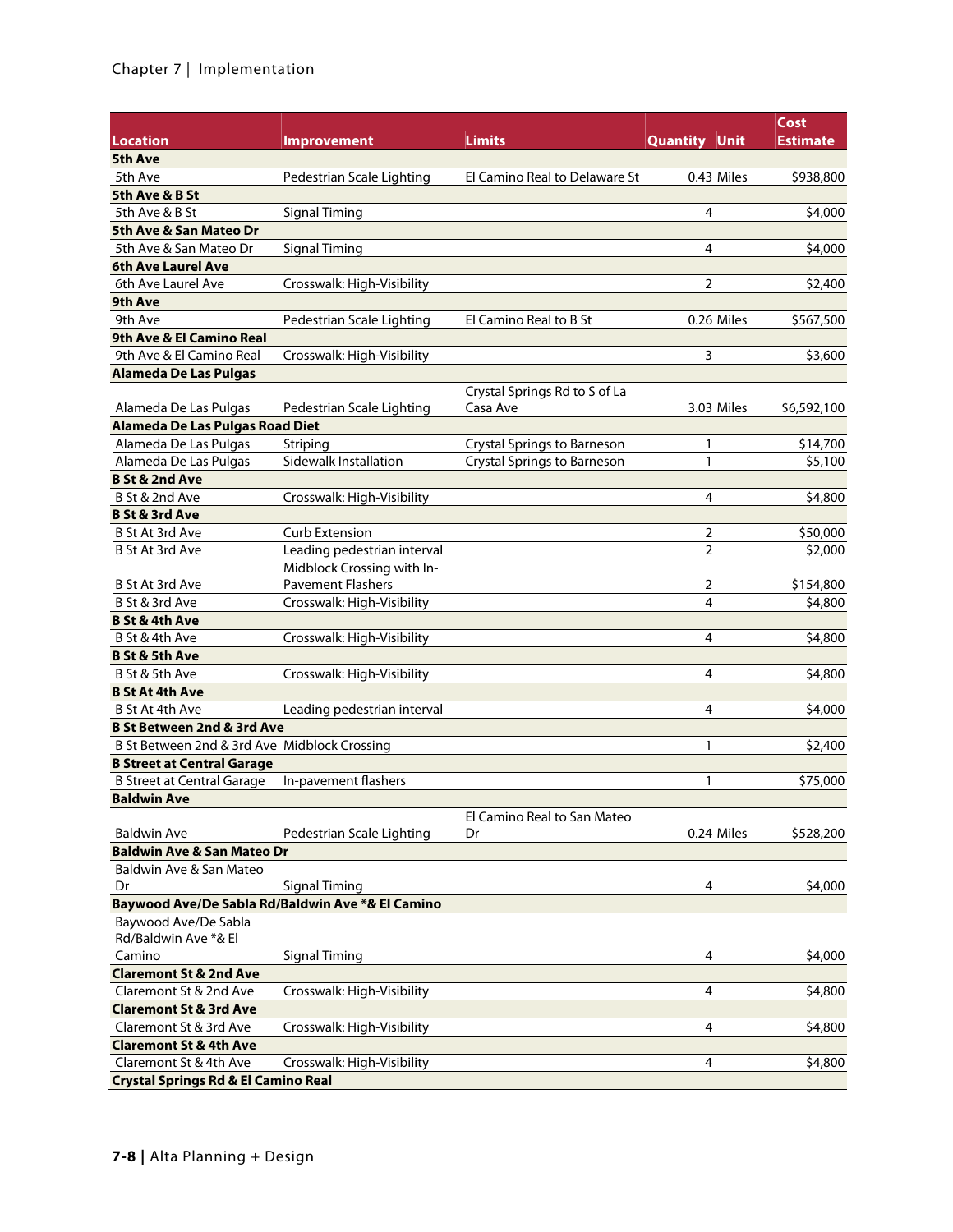|                                           |                              |                           |                          |            | Cost            |
|-------------------------------------------|------------------------------|---------------------------|--------------------------|------------|-----------------|
| <b>Location</b>                           | <b>Improvement</b>           | <b>Limits</b>             | <b>Quantity Unit</b>     |            | <b>Estimate</b> |
| Crystal Springs Rd & El                   |                              |                           |                          |            |                 |
| Camino Real                               | <b>Signal Timing</b>         |                           | 3                        |            | \$3,000         |
| <b>Delaware St</b>                        |                              |                           |                          |            |                 |
| Delaware St                               | Pedestrian Scale Lighting    | Peninsula Ave to 25th Ave |                          | 2.99 Miles | \$6,503,700     |
| <b>Delaware St &amp; 2nd Ave</b>          |                              |                           |                          |            |                 |
| Delaware St & 2nd Ave                     | Crosswalk: High-Visibility   |                           | 4                        |            | \$4,800         |
| <b>Delaware St &amp; 3rd Ave</b>          |                              |                           |                          |            |                 |
| Delaware St & 3rd Ave                     | Crosswalk: High-Visibility   |                           | $\overline{4}$           |            | \$4,800         |
| Delaware St & 3rd Ave                     | Leading pedestrian interval  |                           | 4                        |            | \$4,000         |
| Delaware St & 3rd Ave                     | Pedestrian Refuge            |                           | 4                        |            | \$120,000       |
| <b>Delaware St &amp; 4th Ave</b>          |                              |                           |                          |            |                 |
| Delaware St & 4th Ave                     | Crosswalk: High-Visibility   |                           | 4                        |            | \$4,800         |
| <b>Edison St &amp; Hillsdale Blvd</b>     |                              |                           |                          |            |                 |
| Edison St & Hillsdale Blvd                | Crosswalk: High-Visibility   |                           | 4                        |            | \$4,800         |
| <b>El Camino Real</b>                     |                              |                           |                          |            |                 |
| El Camino Real                            | Pedestrian Scale Lighting    | Peninsula Ave to North Rd |                          | 4.42 Miles | \$9,632,000     |
| <b>El Camino Real &amp; 2nd Ave</b>       |                              |                           |                          |            |                 |
| El Camino Real & 2nd Ave                  | Crosswalk: High-Visibility   |                           | 3                        |            | \$3,600         |
| El Camino Real & 2nd Ave                  | Curb Extension with Stop Bar |                           | $\overline{2}$           |            | \$50,400        |
| El Camino Real & 2nd Ave                  | Striping                     |                           | 1                        |            | \$100           |
| El Camino Real & 2nd Ave                  | Advance stop bars            |                           | 1                        |            | \$200           |
| El Camino Real & 2nd Ave                  | Directional curb ramp        |                           | 1                        |            | \$4,000         |
| El Camino Real & 2nd Ave                  | Pedestrian Refuge            |                           | 1                        |            | \$30,000        |
| El Camino Real & 2nd Ave                  | Striping                     |                           | 1                        |            | \$100           |
| <b>El Camino Real &amp; 41St Ave</b>      |                              |                           |                          |            |                 |
| El Camino Real & 41St Ave                 | Crosswalk: High-Visibility   |                           | $\overline{2}$           |            | \$2,400         |
| El Camino Real & 4th Ave                  |                              |                           |                          |            |                 |
| El Camino Real & 4th Ave                  | Crosswalk: High-Visibility   |                           | $\overline{\mathcal{A}}$ |            | \$4,800         |
| El Camino Real & 4th Ave                  | Curb Extension               |                           | 2                        |            | \$50,000        |
| El Camino Real & 4th Ave                  | <b>Signal Timing</b>         |                           | 4                        |            | \$4,000         |
| <b>El Camino Real &amp; Baldwin Ave</b>   |                              |                           |                          |            |                 |
| El Camino Real & Baldwin                  |                              |                           |                          |            |                 |
| Ave                                       | Crosswalk: High-Visibility   |                           | 4                        |            | \$4,800         |
| El Camino Real & Baldwin                  |                              |                           |                          |            |                 |
| Ave                                       | Crosswalk: High-Visibility   |                           | 4                        |            | \$4,800         |
| El Camino Real & Baldwin                  |                              |                           |                          |            |                 |
| Ave                                       | Curb Extension with Stop Bar |                           | 2                        |            | \$50,400        |
| El Camino Real & Crystal Springs Rd       |                              |                           |                          |            |                 |
| El Camino Real & Crystal                  |                              |                           |                          |            |                 |
| Springs Rd                                | Crosswalk: High-Visibility   |                           | 2                        |            | \$2,400         |
| El Camino Real & Hillsdale Blvd           |                              |                           |                          |            |                 |
| El Camino Real & Hillsdale                |                              |                           |                          |            |                 |
| Blvd                                      | Crosswalk: High-Visibility   |                           | 6                        |            | \$7,200         |
| <b>El Camino Real At 4th Ave</b>          |                              |                           |                          |            |                 |
| El Camino Real At 4th Ave                 | Leading pedestrian interval  |                           | 4                        |            | \$4,000         |
| El Camino Real At 4th Ave                 | Pedestrian Refuge            |                           | 4                        |            | \$120,000       |
| El Camino Real At Baldwin Ave/Baywood Ave |                              |                           |                          |            |                 |
| El Camino Real At Baldwin                 |                              |                           |                          |            |                 |
| Ave/Baywood Ave                           | Signal Timing                |                           | 1                        |            | \$1,000         |
| <b>Ellsworth Ave &amp; 2nd Ave</b>        |                              |                           |                          |            |                 |
| Ellsworth Ave & 2nd Ave                   | Crosswalk: High-Visibility   |                           | $\overline{4}$           |            | \$4,800         |
| <b>Ellsworth Ave &amp; 3rd Ave</b>        |                              |                           |                          |            |                 |
| Ellsworth Ave & 3rd Ave                   | Crosswalk: High-Visibility   |                           | 4                        |            | \$4,800         |
| <b>Ellsworth Ave &amp; 4th Ave</b>        |                              |                           |                          |            |                 |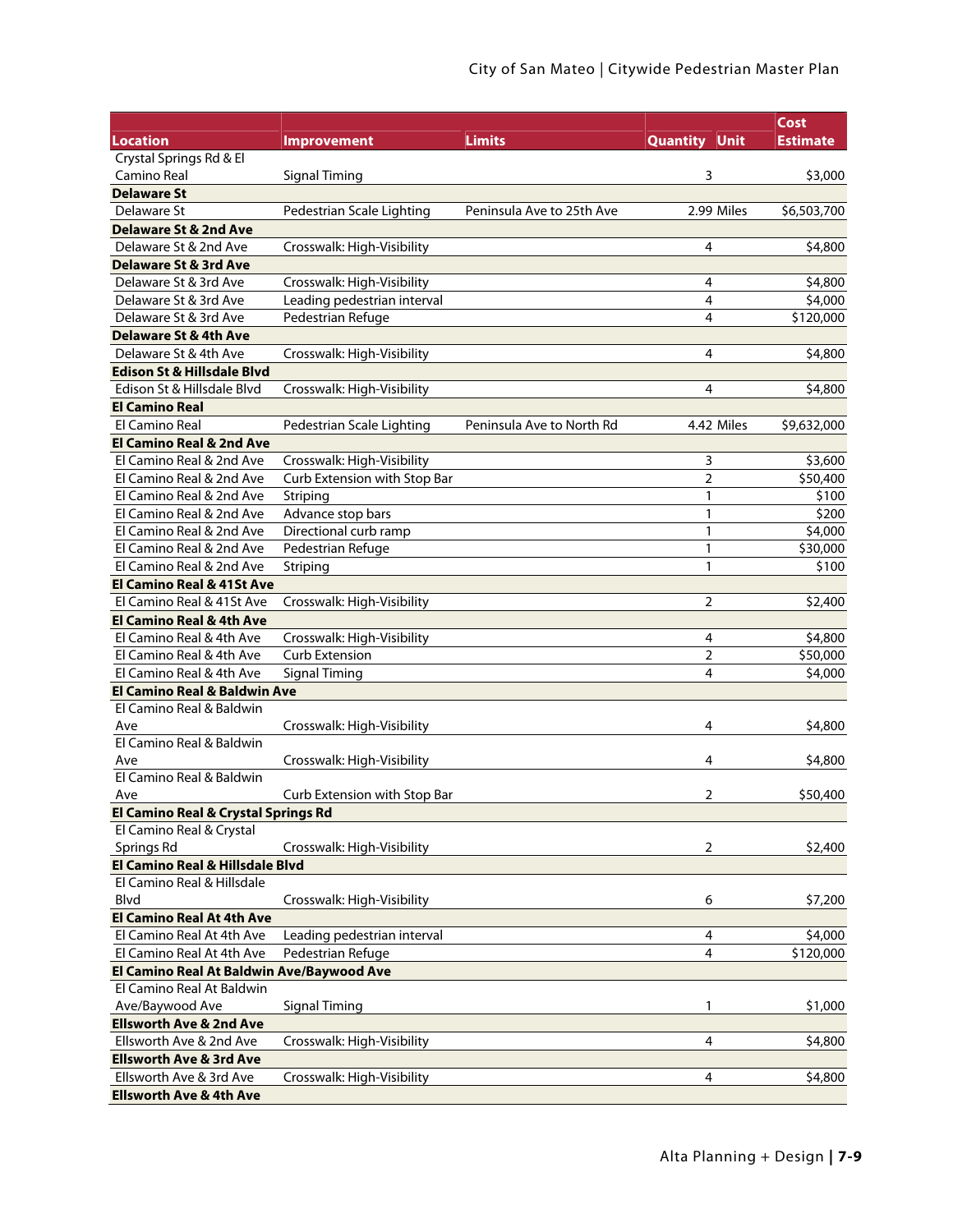#### Chapter 7 | Implementation

|                                         |                            |                               |                      |            | Cost            |
|-----------------------------------------|----------------------------|-------------------------------|----------------------|------------|-----------------|
| <b>Location</b>                         | <b>Improvement</b>         | <b>Limits</b>                 | <b>Quantity Unit</b> |            | <b>Estimate</b> |
| Ellsworth Ave & 4th Ave                 | Crosswalk: High-Visibility |                               | 4                    |            | \$4,800         |
| <b>Ellsworth Ave &amp; 5th Ave</b>      |                            |                               |                      |            |                 |
| Ellsworth Ave & 5th Ave                 | Crosswalk: High-Visibility |                               | $\overline{2}$       |            | \$2,400         |
| <b>Hacienda St</b>                      |                            |                               |                      |            |                 |
| Hacienda St                             | Pedestrian Scale Lighting  | 36th Ave to 37th Ave          |                      | 0.09 Miles | \$187,100       |
| Hacienda St                             | Sidewalk Installation      | 31st Ave to Louise Ln         |                      | 0.13 Miles | \$72,200        |
| <b>Hillsdale Blvd</b>                   |                            |                               |                      |            |                 |
| <b>Hillsdale Blvd</b>                   |                            |                               |                      |            |                 |
|                                         |                            | Alameda de las Pulgas to      |                      |            |                 |
| Hillsdale Blvd                          | Pedestrian Scale Lighting  | Hillsdale Blvd                |                      | 1.14 Miles | \$2,487,100     |
| <b>Humboldt St</b>                      |                            |                               |                      |            |                 |
| Humboldt St                             | Pedestrian Scale Lighting  | Peninsula Ave to 5th Ave      |                      | 1.32 Miles | \$2,870,800     |
| J Hart Clinton Dr/ 3rd Ave & Norfolk St |                            |                               |                      |            |                 |
| J Hart Clinton Dr/ 3rd Ave &            |                            |                               |                      |            |                 |
| Norfolk St                              | Signal Timing              |                               | 4                    |            | \$4,000         |
| J. Hart Clinton Drive at                |                            |                               |                      |            |                 |
| <b>Norfolk Street</b>                   | Crosswalk: High-Visibility |                               | 4                    |            | \$4,800         |
| <b>Laurel Ave &amp; 5th Ave</b>         |                            |                               |                      |            |                 |
| Laurel Ave & 5th Ave                    | Crosswalk: High-Visibility |                               | $\overline{2}$       |            | \$2,400         |
| <b>Monte Diablo Ave</b>                 |                            |                               |                      |            |                 |
| Monte Diablo Ave                        | Pedestrian Scale Lighting  | El Camino Real to Bay Landing |                      | 1.30 Miles | \$2,827,800     |
| <b>Norfolk St</b>                       |                            |                               |                      |            |                 |
|                                         |                            | J Hart Clinton/3rd Ave to     |                      |            |                 |
| Norfolk St                              | Pedestrian Scale Lighting  | Hillsdale Blvd                |                      | 2.37 Miles | \$5,152,100     |
|                                         |                            | Huron Ave to 3rd Ave/J Hart   |                      |            |                 |
| Norfolk St                              | Pedestrian Scale Lighting  | Clinton Dr                    |                      | 0.38 Miles | \$836,900       |
| <b>Palm Ave</b>                         |                            |                               |                      |            |                 |
| Palm Ave                                | Pedestrian Scale Lighting  | 9th Ave to 25th Ave           |                      | 1.35 Miles | \$2,947,000     |
| <b>Poplar Ave</b>                       |                            |                               |                      |            |                 |
|                                         |                            | El Camino Real to Humboldt    |                      |            |                 |
| Poplar Ave                              | Pedestrian Scale Lighting  | St                            |                      | 0.80 Miles | \$1,739,800     |
| <b>Poplar Ave &amp; Humboldt St</b>     |                            |                               |                      |            |                 |
| Poplar Ave & Humboldt St                | <b>Signal Timing</b>       |                               | 4                    |            | \$4,000         |
| <b>Railroad Ave &amp; 2nd Ave</b>       |                            |                               |                      |            |                 |
| Railroad Ave & 2nd Ave                  | Crosswalk: High-Visibility |                               | 5                    |            | \$6,000         |
| <b>Railroad Ave &amp; 3rd Ave</b>       |                            |                               |                      |            |                 |
| Railroad Ave & 3rd Ave                  | Crosswalk: High-Visibility |                               | 3                    |            | \$3,600         |
| <b>Railroad Ave &amp; 4th Ave</b>       |                            |                               |                      |            |                 |
| Railroad Ave & 4th Ave                  | Crosswalk: High-Visibility |                               | 2                    |            | \$2,400         |
| <b>Railroad Ave &amp; 5th Ave</b>       |                            |                               |                      |            |                 |
| Railroad Ave & 5th Ave                  | Crosswalk: High-Visibility |                               | 2                    |            | \$2,400         |
| <b>San Mateo Dr</b>                     |                            |                               |                      |            |                 |
| San Mateo Dr                            | Pedestrian Scale Lighting  | Poplar Ave to 5th Ave         |                      | 1.35 Miles | \$2,933,600     |
| San Mateo Dr & 4th Ave                  |                            |                               |                      |            |                 |
| San Mateo Dr & 4th Ave                  | Crosswalk: High-Visibility |                               | 4                    |            | \$4,800         |
| San Mateo Dr & Baldwin Ave              |                            |                               |                      |            |                 |
| San Mateo Dr & Baldwin                  |                            |                               |                      |            |                 |
| Ave                                     | Crosswalk: School Zone     |                               | 4                    |            | \$4,800         |
| <b>San Mateo Dr At 2nd Ave</b>          |                            |                               |                      |            |                 |
| San Mateo Dr At 2nd Ave                 | <b>Planting Strip</b>      |                               | 300 s.f.             |            | \$6,000         |
| <b>Tilton Ave &amp; San Mateo Dr</b>    |                            |                               |                      |            |                 |
| Tilton Ave & San Mateo Dr               | Crosswalk: High-Visibility |                               | 4                    |            | \$4,800         |
| Tilton Ave & San Mateo Dr               | <b>Signal Timing</b>       |                               | $\overline{4}$       |            | \$4,000         |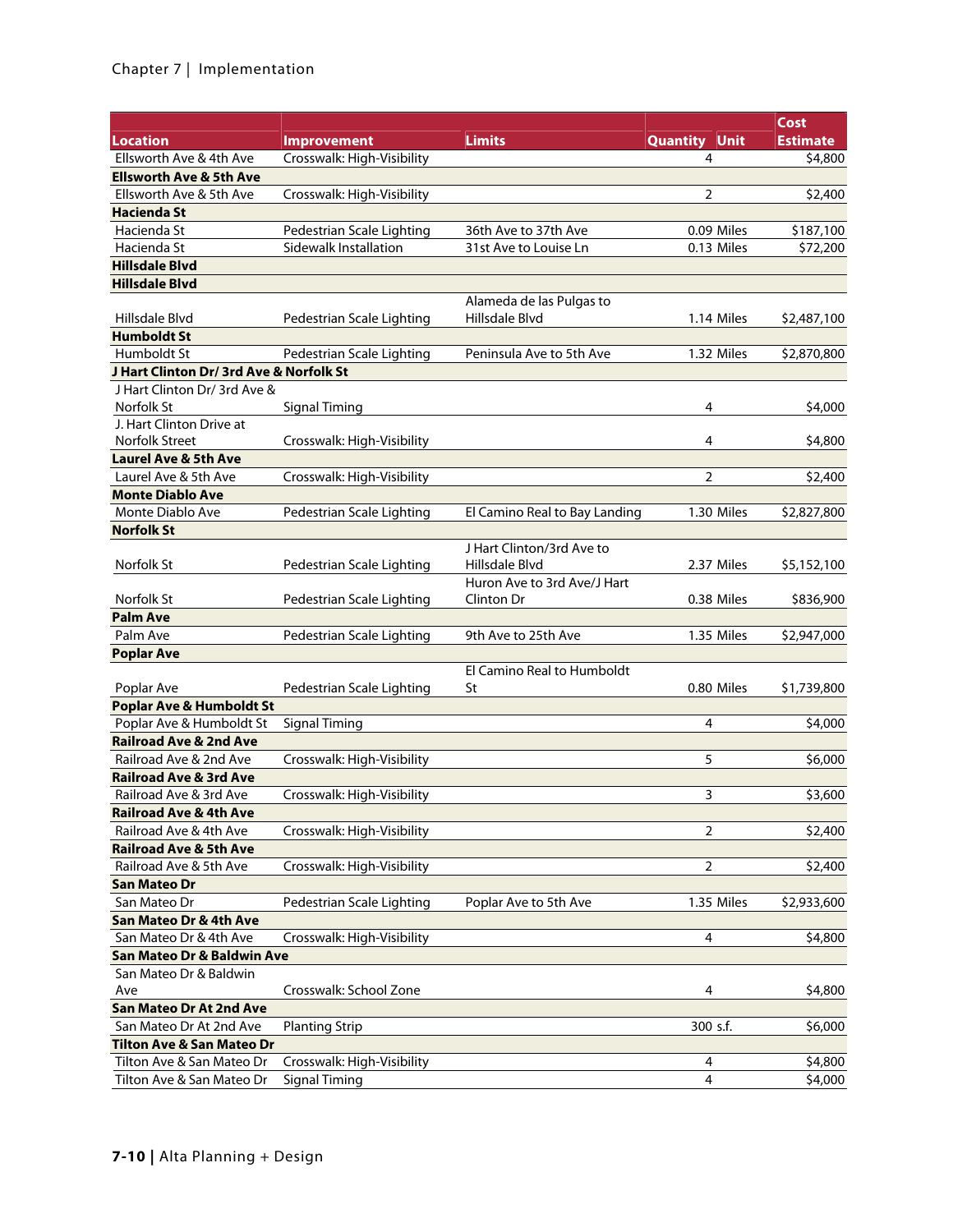# **7.4. Priority Programmatic Recommendations**

In addition to the engineering projects, priority recommendations also include programmatic infrastructure and non-infrastructure recommendations. These projects are broad improvements that cannot be evaluated using the same strategy or criteria as engineering projects. Based on their importance in supporting the pedestrian network infrastructure improvements, the following studies and programs are included in the priority, near-term project list:

- A. Bay to Transit Path Feasibility Study
- B. Downtown Lead Pedestrian Interval Study
- C. Third Avenue and Norfolk Street Intersection Improvement Study
- D. Safe Routes to School Program
- E. Suggested Routes to School Maps
- F. Encouraging Seniors Program
- G. Flexible Zone Parklet Pilot Program
- H. Parking Enforcement
- I. Annual Pedestrian Counts and Surveys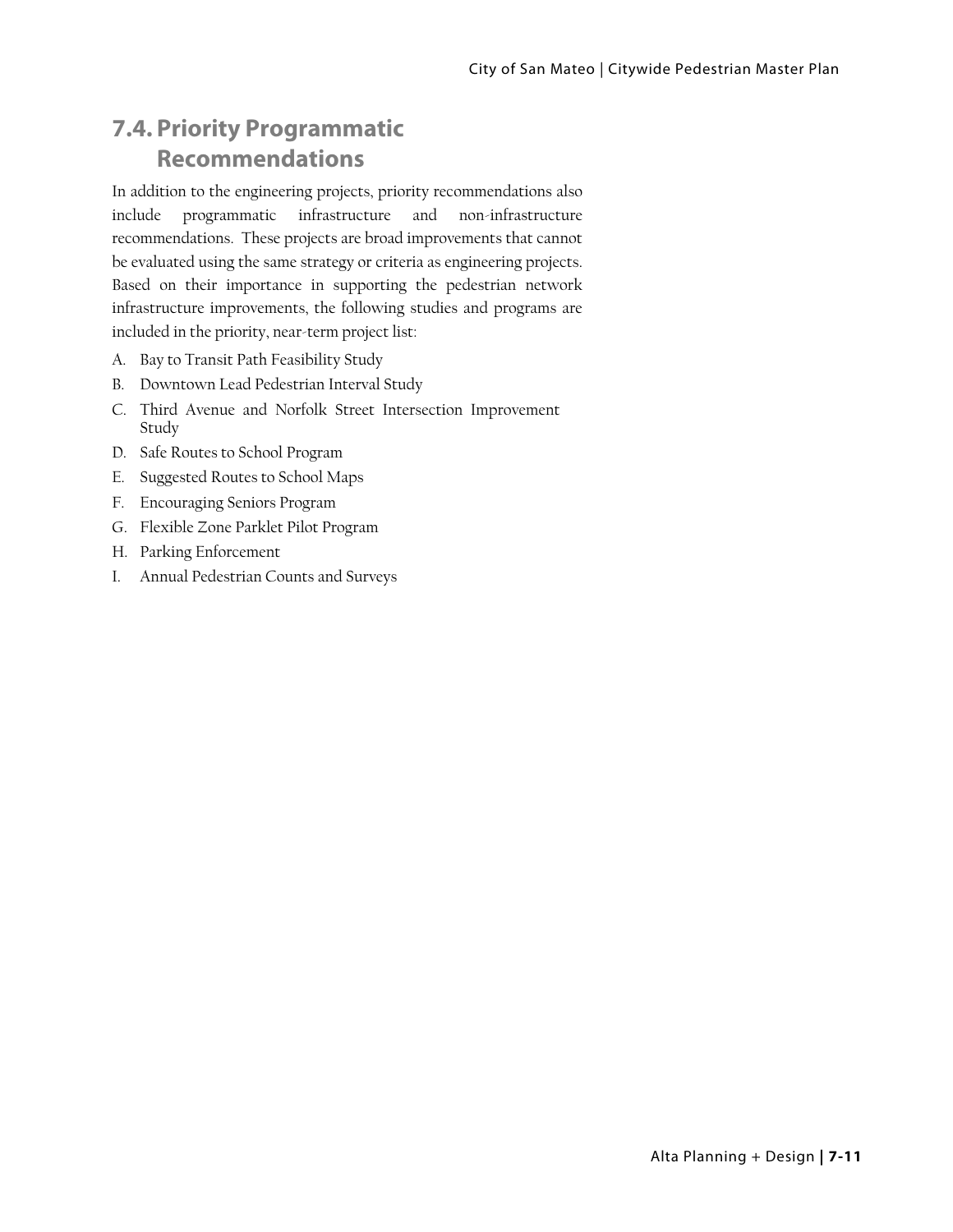Chapter 7 | Implementation

#### *Page intentionally left blank.*

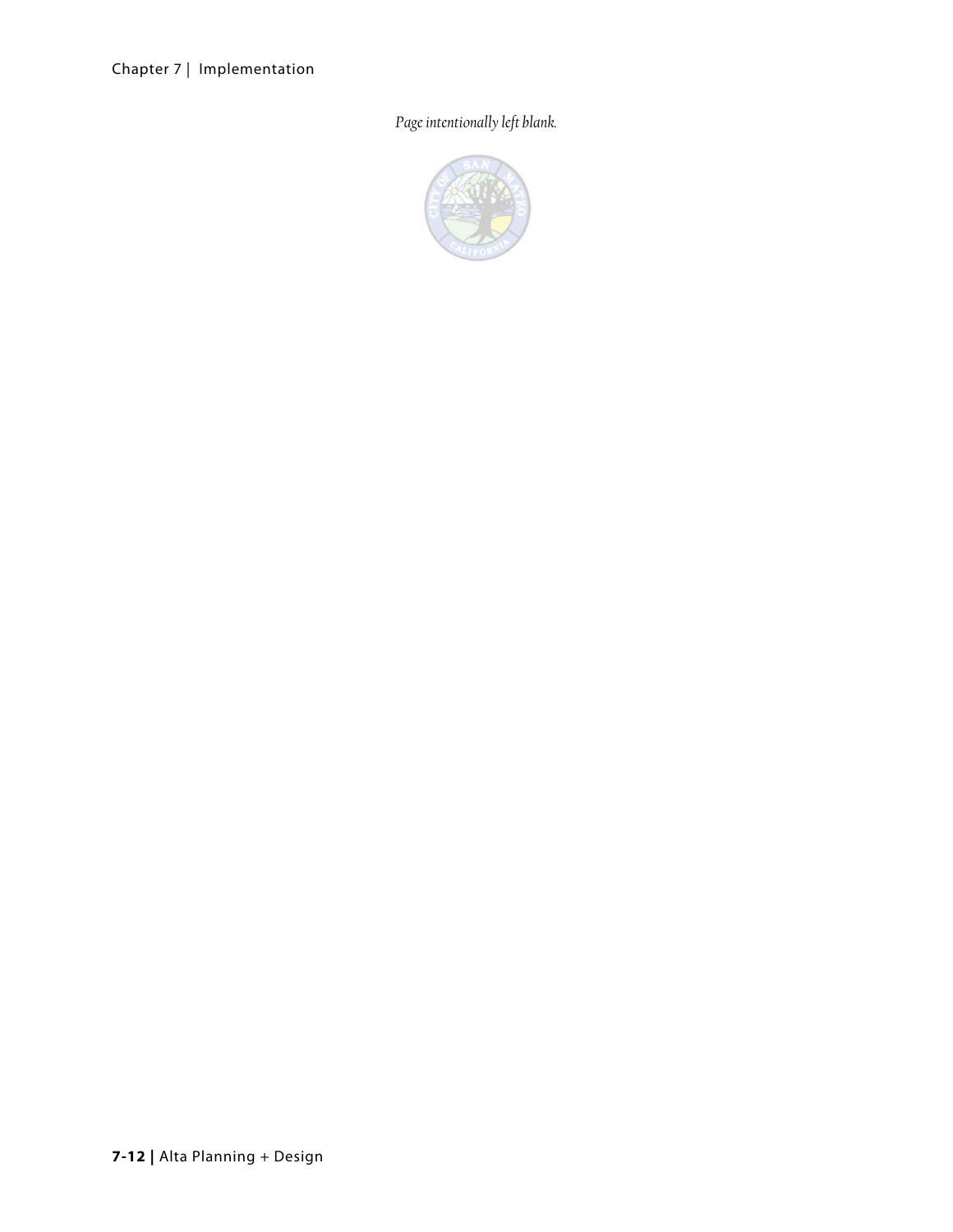Alta Planning + Design | 7-13 Alta Planning + Design **| 7-13** 

7.5. Project List<br>Table 7-6 lists the each engineering project and its score. **Table 7-6** lists the each engineering project and its score.

# **7.5. Project List**

|                                        |                                 |                                     |                          |       | Table 7-6: Project List    |                         |                             |                             |                                       |                 |                            |                                       |                     |                           |
|----------------------------------------|---------------------------------|-------------------------------------|--------------------------|-------|----------------------------|-------------------------|-----------------------------|-----------------------------|---------------------------------------|-----------------|----------------------------|---------------------------------------|---------------------|---------------------------|
|                                        |                                 |                                     |                          |       | Pedestrian<br>Greenway     | Community               |                             | Access to                   | School and                            |                 | Designated<br>Federally    |                                       |                     |                           |
| Location                               | Type                            | Limits                              | Quantity                 | Unit  | Corridor<br><b>Network</b> | Identified<br>Challenge | Collision<br><b>History</b> | Community<br><b>Centers</b> | <b>Senior Facility</b><br>Connections | Roadway<br>Type | Low Income<br><b>Areas</b> | <b>Walking Audit</b><br>Identified in | <b>Total Points</b> | Cost<br><b>Estimate</b>   |
| 1st Ave                                |                                 |                                     |                          |       |                            |                         |                             |                             |                                       |                 |                            |                                       |                     |                           |
| 1st Ave                                | Pedestrian Scale Lighting       | <b>B St to Delaware St</b>          | 0.17                     | Miles | $\overline{C}$             | $\overline{C}$          | 3.30                        | $\overline{c}$              | $\circ$                               | 5               | $\overline{0}$             |                                       | 48.30               | \$369,900                 |
| 1st Ave                                | Pedestrian Scale Lighting       | Ellsworth Ave to B St               | 0.05                     | Miles | $\overline{C}$             | $\overline{c}$          | 2.94                        | $\overline{C}$              | $\circ$                               | $\circ$         | $\circ$                    |                                       | 32.94               | \$99,700                  |
| 1st Ave at Delaware St                 |                                 |                                     |                          |       |                            |                         |                             |                             |                                       |                 |                            |                                       |                     |                           |
| 1st Ave at Delaware St                 | Extension with Stop Bar<br>Curb |                                     | 4                        |       | $\overline{C}$             | $\tilde{=}$             | 2.44                        | $\tilde{=}$                 | $\circ$                               | $\overline{c}$  | $\tilde{=}$                |                                       | 52.44               | \$100,800                 |
| 1st Ave at Ellsworth Ave               |                                 |                                     |                          |       |                            |                         |                             |                             |                                       |                 |                            |                                       |                     |                           |
| 1st Ave at Ellsworth Ave               | Signal Timing                   |                                     | $\sim$                   |       | $\overline{0}$             | $\overline{0}$          | 6.83                        | $\overline{0}$              | $\circ$                               | 5               | $\circ$                    |                                       | 41.83               | \$3,000                   |
| 1st Ave Between B St at Claremont St   |                                 |                                     |                          |       |                            |                         |                             |                             |                                       |                 |                            |                                       |                     |                           |
| 1st Ave Between B St at Claremont St   | Midblock Crossing               |                                     | $\overline{\phantom{0}}$ |       | $\overline{0}$             | $\overline{c}$          | 5.85                        | $\overline{c}$              | $\circ$                               | $\overline{5}$  | $\overline{c}$             |                                       | 50.85               | \$2,400                   |
| 2nd Ave                                |                                 |                                     |                          |       |                            |                         |                             |                             |                                       |                 |                            |                                       |                     |                           |
| 2nd Ave                                | Pedestrian Scale Lighting       | El Camino Real to Delaware<br>St    | 0.43                     | Miles | $\overline{a}$             | $\approx$               | 9.17                        | $\approx$                   | $\circ$                               | $\overline{0}$  | $\approx$                  |                                       | 59.17               | \$942,700                 |
| 2nd Ave at El Camino Real              |                                 |                                     |                          |       |                            |                         |                             |                             |                                       |                 |                            |                                       |                     |                           |
| 2nd Ave at El Camino Real              | Signal Timing                   |                                     | 4                        |       | $\approx$                  | $\approx$               | 6.83                        | $\approx$                   | $\circ$                               | $\approx$       | $\circ$                    |                                       | 46.83               | \$4,000                   |
| 2nd Ave at Ellsworth Ave               |                                 |                                     |                          |       |                            |                         |                             |                             |                                       |                 |                            |                                       |                     |                           |
| 2nd Ave at Ellsworth Ave               | Signal Timing                   |                                     | 4                        |       | $\overline{0}$             | $\overline{0}$          | 12.20                       | $\approx$                   | $\circ$                               | $\overline{0}$  | $\circ$                    |                                       | 52.20               | \$4,000                   |
| 2nd Ave at San Mateo Dr                |                                 |                                     |                          |       |                            |                         |                             |                             |                                       |                 |                            |                                       |                     |                           |
| 2nd Ave at San Mateo Dr                | Signal Timing                   |                                     | 4                        |       | $\overline{0}$             | $\overline{0}$          | 5.37                        | $\overline{c}$              | $\circ$                               | $\overline{0}$  | $\circ$                    |                                       | 45.37               | \$4,000                   |
| 3rd Ave                                |                                 |                                     |                          |       |                            |                         |                             |                             |                                       |                 |                            |                                       |                     |                           |
| 3rd Ave                                | Bike Lane                       | Crystal Springs Rd to<br>Parrott Dr | 0.10                     | Miles | $\circ$                    | $\overline{c}$          | 0.48                        | $\circ$                     | $\circ$                               | S               | $\circ$                    |                                       | 15.48               | \$64,300                  |
| 3rd Ave                                | Parklet                         | <b>B St to Ellsworth Ave</b>        | 0.06                     | Miles | $\overline{c}$             | $\overline{0}$          | 7.89                        | $\overline{c}$              | $\circ$                               | $\circ$         | $\circ$                    |                                       | 37.89               | \$300                     |
| 3rd Ave                                | Pedestrian Scale Lighting       | Humboldt St to J Hart<br>Clinton Dr | 0.93                     | Miles | $\overline{0}$             | $\overline{0}$          | 13.58                       | $\overline{0}$              | $\overline{0}$                        | $\overline{0}$  | $\overline{0}$             |                                       | 73.58               | \$2,025,800               |
| 3rd Ave                                | Pedestrian Scale Lighting       | Dartmouth Rd to El Camino<br>Real   | 0.13                     | Miles | $\overline{a}$             | $\overline{a}$          | 3.12                        | $\overline{a}$              | $\circ$                               | 5               | $\circ$                    |                                       | 38.12               | \$272,600                 |
| 3rd Ave                                | Sidewalk Installation           | Crystal Springs Rd to<br>Parrott Dr | 0.00                     | Miles | $\circ$                    | $\overline{0}$          | 0.48                        | $\circ$                     | $\circ$                               | 5               | $\circ$                    |                                       | 15.48               | $\mathsf{S}^{\mathsf{O}}$ |
| 3rd Ave at B St                        |                                 |                                     |                          |       |                            |                         |                             |                             |                                       |                 |                            |                                       |                     |                           |
| 3rd Ave at B St                        | Extension<br>Curb               |                                     | $\sim$                   |       | $\overline{C}$             | $\overline{C}$          | 13.66                       | $\overline{C}$              | $\circ$                               | $\overline{C}$  | $\circ$                    |                                       | 53.66               | \$50,000                  |
| 3rd Ave at Delaware St                 |                                 |                                     |                          |       |                            |                         |                             |                             |                                       |                 |                            |                                       |                     |                           |
| 3rd Ave at Delaware St                 | Extension with Stop Bar<br>Curb |                                     |                          |       | $\overline{0}$             | $\overline{0}$          | 3.41                        | $\overline{0}$              | $\circ$                               | $\overline{0}$  | $\overline{0}$             |                                       | 53.41               | \$25,200                  |
| 3rd Ave at Fremont St                  |                                 |                                     |                          |       |                            |                         |                             |                             |                                       |                 |                            |                                       |                     |                           |
| 3rd Ave at Fremont St                  | Extension with Stop Bar<br>Curb |                                     | 4                        |       | $\circ$                    | $\overline{0}$          | 0.98                        | $\circ$                     | $\circ$                               | $\overline{0}$  | $\overline{0}$             |                                       | 30.98               | \$100,800                 |
| 3rd Ave at Hwy 101 Southbound Off-ramp |                                 |                                     |                          |       |                            |                         |                             |                             |                                       |                 |                            |                                       |                     |                           |
| 3rd Ave at Hwy 101 Southbound Off-ramp | High-Visibility Crosswalk       |                                     | $\sim$                   |       | $\overline{0}$             | $\overline{c}$          | 1.95                        | $\circ$                     | $\circ$                               | $\approx$       | $\overline{0}$             |                                       | 41.95               | \$2,400                   |
| 3rd Ave at Hwy 101 Southbound Off-ramp | High-Visibility Crosswalk       |                                     | $\sim$                   |       | $\overline{0}$             | $\overline{0}$          | 1.95                        | $\circ$                     | $\circ$                               | $\overline{0}$  | $\overline{0}$             |                                       | 41.95               | \$2,400                   |
| 3rd Ave at Norfolk St                  |                                 |                                     |                          |       |                            |                         |                             |                             |                                       |                 |                            |                                       |                     |                           |
| 3rd Ave at Norfolk St                  | School Zone Crosswalk           |                                     | 4                        |       | $\overline{0}$             | $\overline{C}$          | 1.43                        | $\overline{c}$              | $\overline{0}$                        | 5               | $\overline{0}$             |                                       | 56.43               | \$4,800                   |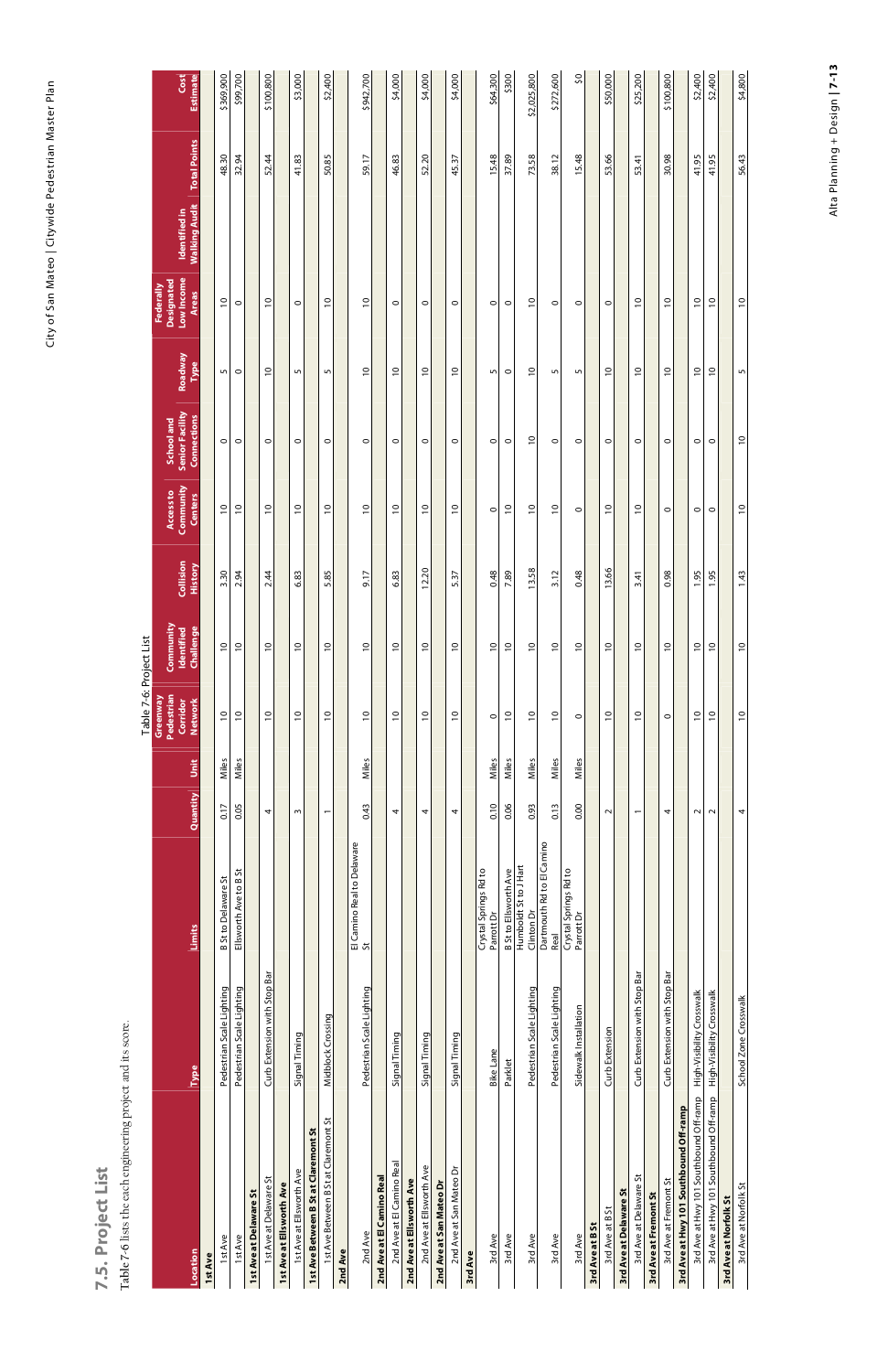# 7-14 | Alta Planning + Design **7-14 |** Alta Planning + Design

|                            |                              |                                                                |                          | Greenway                 |                                |                  |                        |                                             |                  | Federally                |                      |                     |                 |
|----------------------------|------------------------------|----------------------------------------------------------------|--------------------------|--------------------------|--------------------------------|------------------|------------------------|---------------------------------------------|------------------|--------------------------|----------------------|---------------------|-----------------|
|                            |                              |                                                                |                          | Pedestrian<br>Corridor   | <b>Community</b><br>Identified | Collision        | Access to<br>Community | <b>Senior Facility</b><br><b>School and</b> | Roadway          | Low Income<br>Designated | Identified in        |                     | Cost            |
| Location                   | Type                         | Limits                                                         | Unit<br>Quantity         | <b>Network</b>           | Challenge                      | <b>History</b>   | <b>Centers</b>         | Connections                                 |                  | <b>Areas</b>             | <b>Walking Audit</b> | <b>Total Points</b> | <b>Estimate</b> |
| 3rd Ave at S. Norfolk St   |                              |                                                                |                          |                          |                                |                  |                        |                                             |                  |                          |                      |                     |                 |
| 3rd Ave at S. Norfolk St   | Advance stop bars            |                                                                | 4                        | $\overline{a}$           | $\overline{0}$                 | $\frac{4}{4}$    | $\overline{0}$         | $\overline{a}$                              | 5                | $\overline{a}$           |                      | 56.43               | \$600           |
| 3rd Ave at S. Norfolk St   | Pedestrian Countdown Signals |                                                                | $\overline{c}$           | $\tilde{0}$              | $\tilde{0}$                    | $\frac{43}{5}$   | $\overline{c}$         | $\overline{c}$                              | $\overline{5}$   | $\overline{\phantom{0}}$ |                      | 56.43               | \$0,000         |
| 3rd Ave at S. Norfolk St   | Signage                      |                                                                | $\overline{\phantom{0}}$ | $\overline{c}$           | $\overline{c}$                 | 1.43             | $\overline{c}$         | $\overline{c}$                              | $\mathsf{L}$     | $\overline{c}$           |                      | 56.43               | \$300           |
| 3rd Ave at S. Norfolk St   | Signal Timing                |                                                                | $\sim$                   | $\overline{\phantom{0}}$ | $\overline{c}$                 | $\frac{43}{7}$   | $\overline{c}$         | $\overline{c}$                              | $\overline{5}$   | $\overline{c}$           |                      | 56.43               | \$20,000        |
| 3rd Ave at S. Norfolk St   | High-Visibility Crosswalk    |                                                                | $\overline{4}$           | $\overline{c}$           | $\overline{c}$                 | $\frac{43}{5}$   | $\overline{c}$         | $\overline{c}$                              | LO <sub>1</sub>  | $\overline{C}$           |                      | 56.43               | \$4,800         |
| 3rd Ave at Parrott Dr      |                              |                                                                |                          |                          |                                |                  |                        |                                             |                  |                          |                      |                     |                 |
| 3rd Ave at Parrott Dr      | Advance stop bars            |                                                                | $\overline{\phantom{0}}$ | $\circ$                  | $\overline{0}$                 | 0.48             | $\circ$                | $\circ$                                     | 5                | $\circ$                  |                      | 15.48               | \$200           |
| 3rd Ave at Parrott Dr      | Advance yield lines          |                                                                | $\sim$                   | $\circ$                  | $\tilde{c}$                    | 348              | $\circ$                | $\circ$                                     | S                | $\circ$                  |                      | 15.48               | \$600           |
| 3rd Ave at Parrott Dr      | High-Visibility Crosswalk    |                                                                | $\sim$                   | $\circ$                  | $\overline{c}$                 | 348              | $\circ$                | $\circ$                                     | 5                | $\circ$                  |                      | 15.48               | \$2,400         |
| 3rd Ave at Parrott Dr      | Neighborhood Mini Park       |                                                                | $\overline{\phantom{m}}$ | $\circ$                  | $\overline{c}$                 | 0.48             | $\circ$                | $\circ$                                     | $\mathsf{L}\cap$ | $\circ$                  |                      | 15.48               | \$155,000       |
| 3rd Ave at Parrott Dr      | Signage                      |                                                                | S                        | $\circ$                  | $\overline{0}$                 | 0.48             | $\circ$                | $\circ$                                     | LO <sub>1</sub>  | $\circ$                  |                      | 15.48               | \$1,500         |
| 3rd Ave at Parrott Dr      | Stripe Standard Crosswalk    |                                                                | $\overline{\phantom{0}}$ | $\circ$                  | $\overline{0}$                 | 6.48             | $\circ$                | $\circ$                                     | LN,              | $\circ$                  |                      | 15.48               | \$1,000         |
| 3rd Ave at Parrott Dr      | Curb Extension               |                                                                | $\overline{ }$           | $\circ$                  | $\overline{0}$                 | 0.48             | $\circ$                | $\circ$                                     | 5                | $\circ$                  |                      | 15.48               | \$25,000        |
| 3rd Ave at Parrott Dr      | Neighborhood Mini Park       |                                                                | $\overline{\phantom{0}}$ | $\circ$                  | $\overline{c}$                 | 348              | $\circ$                | $\circ$                                     | 5                | $\circ$                  |                      | 15.48               | \$155,000       |
| 3rd Ave at Parrott Dr      | Landscape strip              |                                                                | $\overline{\phantom{0}}$ | $\circ$                  | $\overline{C}$                 | 0.48             | $\circ$                | $\circ$                                     | S                | $\circ$                  |                      | 15.48               | \$10,000        |
| 3rd Ave at Virginia Ave    |                              |                                                                |                          |                          |                                |                  |                        |                                             |                  |                          |                      |                     |                 |
| 3rd Ave at Virginia Ave    | Curb Extension               |                                                                | $\sim$                   | $\circ$                  | $\overline{0}$                 | 0.48             | $\circ$                | $\circ$                                     | S                | $\circ$                  |                      | 15.48               | \$75,000        |
| 3rd Ave at Virginia Ave    | Directional curb ramp        |                                                                | $\circ$                  | $\circ$                  | $\overline{c}$                 | 348              | $\circ$                | $\circ$                                     | 5                | $\circ$                  |                      | 15.48               | \$24,000        |
| 3rd Ave at Virginia Ave    | Stripe Standard Crosswalk    |                                                                | $\overline{ }$           | $\circ$                  | $\overline{0}$                 | 348              | $\circ$                | $\circ$                                     | S                | $\circ$                  |                      | 15.48               | \$1,000         |
| <b>4th Ave</b>             |                              |                                                                |                          |                          |                                |                  |                        |                                             |                  |                          |                      |                     |                 |
| 4th Ave                    | Pedestrian Scale Lighting    |                                                                | 0.86                     | $\overline{0}$<br>Miles  | $\approx$                      | 12.1             | $\overline{c}$         | $\circ$                                     | $\overline{0}$   | $\overline{0}$           |                      | 62.11               | \$1,874,300     |
| 4th Ave                    | Pedestrian Scale Lighting    | El Camino Real to Hwy 101<br>Dartmouth Rd to El Camino<br>Real | 0.13                     | $\overline{0}$<br>Miles  | $\overline{c}$                 | 3.12             | $\overline{c}$         | $\circ$                                     | $\circ$          | $\circ$                  |                      | 33.12               | \$272,900       |
| 44 4th Ave                 |                              |                                                                |                          |                          |                                |                  |                        |                                             |                  |                          |                      |                     |                 |
| 44 4th Ave                 | High-Visibility Crosswalk    |                                                                | $\overline{\phantom{0}}$ | $\overline{0}$           | $\overline{c}$                 | 15.61            | $\overline{0}$         | $\circ$                                     | $\overline{0}$   | $\circ$                  |                      | 55.61               | \$1,200         |
| 4th Ave at Caltrain Tracks |                              |                                                                |                          |                          |                                |                  |                        |                                             |                  |                          |                      |                     |                 |
| 4th Ave at Caltrain Tracks | In-pavement flashers         |                                                                | $\overline{ }$           | $\overline{0}$           | $\overline{0}$                 | 11.22            | $\overline{0}$         | $\circ$                                     | $\overline{0}$   | $\circ$                  |                      | 51.22               | \$75,000        |
| 4th Ave at El Camino Real  |                              |                                                                |                          |                          |                                |                  |                        |                                             |                  |                          |                      |                     |                 |
| 4th Ave at El Camino Real  | Curb Extension               |                                                                | 4                        | $\overline{C}$           | $\overline{C}$                 | 7.8 <sub>0</sub> | $\overline{C}$         | $\circ$                                     | $\overline{C}$   | $\circ$                  |                      | 47.80               | \$100,000       |
| 4th Ave at Grant St        |                              |                                                                |                          |                          |                                |                  |                        |                                             |                  |                          |                      |                     |                 |
| 4th Ave at Grant St        | High-Visibility Crosswalk    |                                                                | $\sim$                   | $\approx$                | $\circ$                        | 0.00             | $\circ$                | $\circ$                                     | 5                | $\overline{0}$           |                      | 25.00               | \$3,600         |
| 4th Ave at San Mateo Dr    |                              |                                                                |                          |                          |                                |                  |                        |                                             |                  |                          |                      |                     |                 |
| 4th Ave at San Mateo Dr    | Signal Timing                |                                                                | 4                        | $\overline{0}$           | $\overline{0}$                 | 10.24            | $\overline{0}$         | $\circ$                                     | $\overline{c}$   | $\circ$                  |                      | 50.24               | \$4,000         |
| <b>Sth Ave</b>             |                              |                                                                |                          |                          |                                |                  |                        |                                             |                  |                          |                      |                     |                 |
| 5th Ave                    | Pedestrian Scale Lighting    | El Camino Real to Delaware<br>5                                | 0.43                     | $\overline{C}$<br>Miles  | $\overline{a}$                 | 6.42             | $\approx$              | $\circ$                                     | $\overline{0}$   | $\overline{0}$           |                      | 56.42               | \$938,800       |
| 5th Ave                    | Pedestrian Scale Lighting    | Delaware St to Humboldt<br>St                                  | 0.27                     | $\overline{c}$<br>Miles  | $\overline{c}$                 | $\frac{1}{1}$    | $\overline{c}$         | $\circ$                                     | $\circ$          | $\overline{c}$           |                      | 41.10               | \$582,300       |
| 5th Ave at B St            |                              |                                                                |                          |                          |                                |                  |                        |                                             |                  |                          |                      |                     |                 |
| 5th Ave at B St            | Signal Timing                |                                                                | 4                        | $\overline{C}$           | $\overline{c}$                 | 7.80             | $\overline{C}$         | $\circ$                                     | $\overline{C}$   | $\circ$                  |                      | 47.80               | \$4,000         |
| 5th Ave at El Camino Real  |                              |                                                                |                          |                          |                                |                  |                        |                                             |                  |                          |                      |                     |                 |
| 5th Ave at El Camino Real  | Signal Timing                |                                                                | 4                        | $\overline{0}$           | $\overline{C}$                 | 3.90             | $\overline{c}$         | $\circ$                                     | $\overline{C}$   | $\circ$                  |                      | 43.90               | \$4,000         |
| 5th Ave at San Mateo Dr    |                              |                                                                |                          |                          |                                |                  |                        |                                             |                  |                          |                      |                     |                 |
| 5th Ave at San Mateo Dr    | Signal Timing                |                                                                | 4                        | $\overline{c}$           | $\overline{C}$                 | 6.83             | $\overline{0}$         | $\overline{C}$                              | $\overline{c}$   | $\circ$                  |                      | 56.83               | \$4,000         |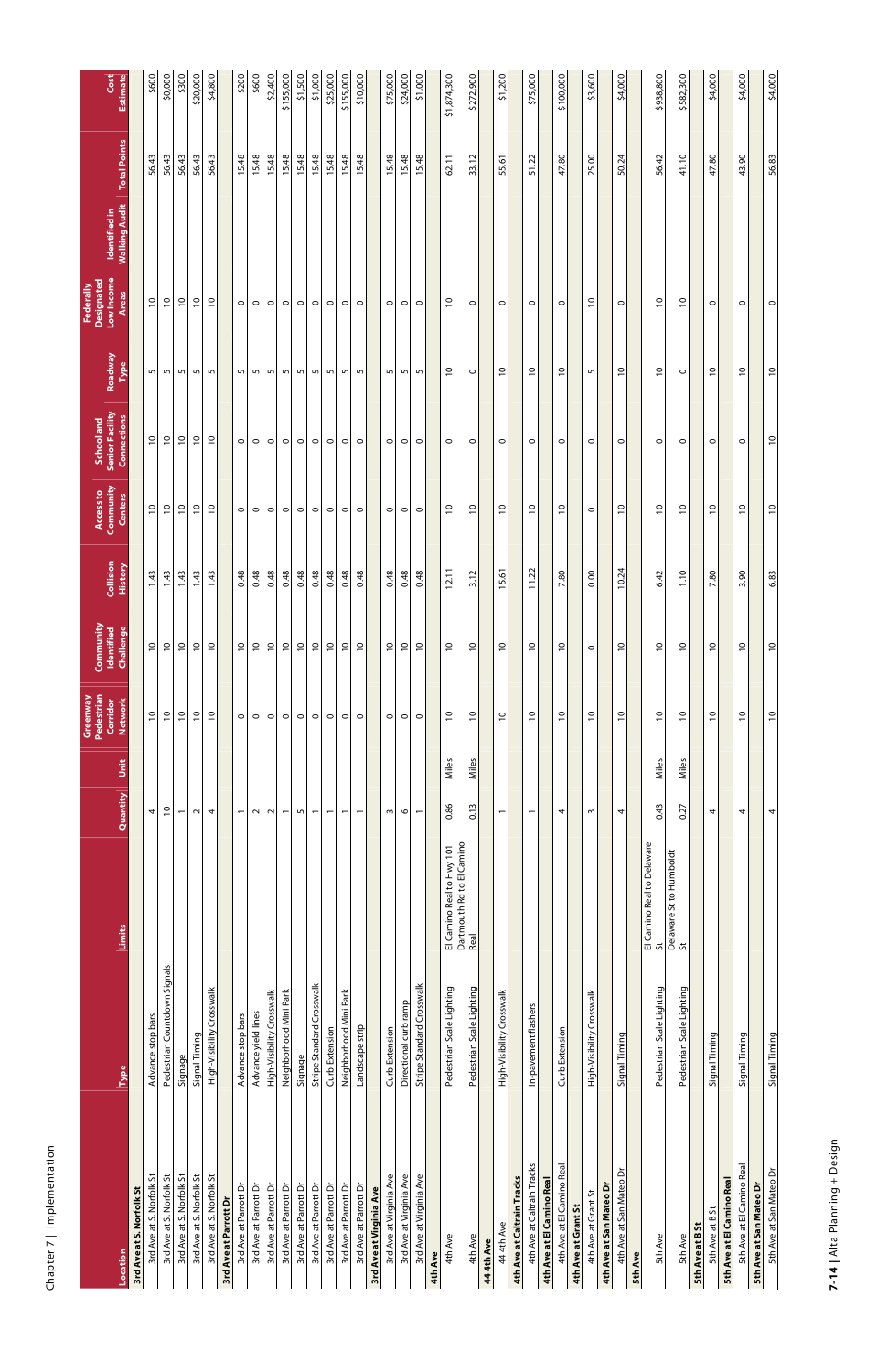| aster Plan<br>)<br>}<br>}<br>hrian N<br>$\overline{a}$<br>うりりし<br>ide Pedest |  |
|------------------------------------------------------------------------------|--|
| )<br>)<br>latan<br>r<br>Can<br>$\frac{1}{\zeta}$                             |  |

Alta Planning + Design | 7-15 Alta Planning + Design **| 7-15** 

|                                 |                                      |                                            |                          |       | Greenway<br>Pedestrian     |                                                    |                      |                                          |                                                     |                          | Federally                                |                                                      |       |                  |
|---------------------------------|--------------------------------------|--------------------------------------------|--------------------------|-------|----------------------------|----------------------------------------------------|----------------------|------------------------------------------|-----------------------------------------------------|--------------------------|------------------------------------------|------------------------------------------------------|-------|------------------|
| Location                        | <b>Type</b>                          | Limits                                     | Quantity                 | Unit  | Corridor<br><b>Network</b> | <b>Community</b><br>Identified<br><b>Challenge</b> | Collision<br>History | Community<br>Access to<br><b>Centers</b> | <b>Senior Facility</b><br>Connections<br>School and | Roadway<br>Type          | Low Income<br>Designated<br><b>Areas</b> | <b>Walking Audit</b>   Total Points<br>Identified in |       | Estimate<br>Cost |
| 6th Ave at Laurel Ave           |                                      |                                            |                          |       |                            |                                                    |                      |                                          |                                                     |                          |                                          |                                                      |       |                  |
| 6th Ave at Laurel Ave           | High-Visibility Crosswalk            |                                            | $\sim$                   |       | $\overline{0}$             | $\overline{c}$                                     | 7.32                 | $\overline{c}$                           | $\overline{c}$                                      | $\circ$                  | $\circ$                                  |                                                      | 47.32 | \$2,400          |
| 7th Ave at Laurel Ave           |                                      |                                            |                          |       |                            |                                                    |                      |                                          |                                                     |                          |                                          |                                                      |       |                  |
| 7th Ave at Laurel Ave           | High-Visibility Crosswalk            |                                            | $\overline{\phantom{0}}$ |       | $\overline{C}$             | $\overline{C}$                                     | 0.98                 | $\overline{C}$                           | $\overline{C}$                                      | $\circ$                  | $\circ$                                  |                                                      | 40.98 | \$1,200          |
| 9th Ave                         |                                      |                                            |                          |       |                            |                                                    |                      |                                          |                                                     |                          |                                          |                                                      |       |                  |
| 9th Ave                         | Pedestrian Scale Lighting            | El Camino Real to B St                     | 0.26                     | Miles | $\overline{c}$             | $\overline{c}$                                     | 1.10                 | $\overline{c}$                           | $\overline{0}$                                      | $\overline{c}$           | $\circ$                                  |                                                      | 51.10 | \$567,500        |
| 9th Ave at El Camino Real       |                                      |                                            |                          |       |                            |                                                    |                      |                                          |                                                     |                          |                                          |                                                      |       |                  |
| 9th Ave at El Camino Real       | High-Visibility Crosswalk            |                                            | $\sim$                   |       | $\overline{C}$             | $\overline{c}$                                     | 2.44                 | $\overline{C}$                           | $\overline{C}$                                      | $\overline{C}$           | $\circ$                                  |                                                      | 52.44 | \$3,600          |
| 9th Ave at El Camino Real       | Signal Timing                        |                                            | 4                        |       | $\overline{C}$             | $\overline{C}$                                     | 2.44                 | $\circ$                                  | $\overline{C}$                                      | $\overline{C}$           | $\circ$                                  |                                                      | 42.44 | \$4,000          |
| 9th Ave at Laurel Ave           |                                      |                                            |                          |       |                            |                                                    |                      |                                          |                                                     |                          |                                          |                                                      |       |                  |
| 9th Ave at Laurel Ave           | High-Visibility Crosswalk            |                                            | $\sim$                   |       | $\overline{\phantom{0}}$   | $\circ$                                            | 0.49                 | $\circ$                                  | $\circ$                                             | $\overline{\phantom{0}}$ | $\circ$                                  |                                                      | 20.49 | \$3,600          |
| 9th Ave at Palm Ave             |                                      |                                            |                          |       |                            |                                                    |                      |                                          |                                                     |                          |                                          |                                                      |       |                  |
| 9th Ave at Palm Ave             | High-Visibility Crosswalk            |                                            | $\sim$                   |       | $\overline{0}$             | $\overline{c}$                                     | 2.93                 | $\approx$                                | $\circ$                                             | $\overline{0}$           | $\circ$                                  |                                                      | 42.93 | \$2,400          |
| 19th Ave at Fashion Island Blvd |                                      |                                            |                          |       |                            |                                                    |                      |                                          |                                                     |                          |                                          |                                                      |       |                  |
| 19th Ave at Fashion Island Blvd | School Zone Crosswalk                |                                            | $\sim$                   |       | $\circ$                    | $\circ$                                            | 0.00                 | $\circ$                                  | $\overline{C}$                                      | $\overline{0}$           | $\circ$                                  |                                                      | 20.00 | \$2,400          |
| 19th Ave at Fashion Island Blvd | Signal Timing                        |                                            | 4                        |       | $\circ$                    | $\circ$                                            | 0.00                 | $\circ$                                  | $\overline{0}$                                      | $\approx$                | $\circ$                                  |                                                      | 20.00 | \$4,000          |
| 19th Ave at Ginnever St         |                                      |                                            |                          |       |                            |                                                    |                      |                                          |                                                     |                          |                                          |                                                      |       |                  |
| 19th Ave at Ginnever St         | Signal Timing                        |                                            | 4                        |       | $\circ$                    | $\circ$                                            | 0.49                 | $\circ$                                  | 0                                                   | $\overline{0}$           | 0                                        |                                                      | 10.49 | \$4,000          |
| 20th Ave                        |                                      |                                            |                          |       |                            |                                                    |                      |                                          |                                                     |                          |                                          |                                                      |       |                  |
|                                 |                                      | Alameda de las Pulgas to                   | 0.74                     | Miles | $\overline{c}$             | $\overline{0}$                                     |                      | $\circ$                                  | $\overline{0}$                                      |                          | $\overline{0}$                           |                                                      | 46.28 |                  |
| 20th Ave                        | Pedestrian Scale Lighting            | Palm Ave                                   |                          |       |                            |                                                    | 1.28                 |                                          |                                                     | 5                        |                                          |                                                      |       | \$1,601,800      |
| 20th Ave                        | Pedestrian Scale Lighting            | Palm Ave to Leslie St                      | 0.04                     | Miles | $\overline{c}$             | $\circ$                                            | 0.55                 | $\circ$                                  | $\circ$                                             | $\circ$                  | $\overline{0}$                           |                                                      | 20.55 | \$89,300         |
| 22nd Ave at Flores St           |                                      |                                            |                          |       |                            |                                                    |                      |                                          |                                                     |                          |                                          |                                                      |       |                  |
| 22nd Ave at Flores St           | High-Visibility Crosswalk            |                                            | $\sim$                   |       | $\circ$                    | $\circ$                                            | 2.86                 | $\circ$                                  | $\circ$                                             | $\circ$                  | $\circ$                                  |                                                      | 2.86  | \$2,400          |
| 23rd Ave at Flores St           |                                      |                                            |                          |       |                            |                                                    |                      |                                          |                                                     |                          |                                          |                                                      |       |                  |
| 23rd Ave at Flores St           | High-Visibility Crosswalk            |                                            | $\sim$                   |       | $\circ$                    | $\circ$                                            | 2.38                 | $\circ$                                  | $\circ$                                             | $\circ$                  | $\circ$                                  |                                                      | 2.38  | \$2,400          |
| 24th Ave at Flores St           |                                      |                                            |                          |       |                            |                                                    |                      |                                          |                                                     |                          |                                          |                                                      |       |                  |
| 24th Ave at Flores St           | High-Visibility Crosswalk            |                                            | $\sim$                   |       | $\circ$                    | $\circ$                                            | 5.24                 | $\circ$                                  | $\circ$                                             | $\circ$                  | $\circ$                                  |                                                      | 5.24  | \$2,400          |
| 25th Ave                        |                                      |                                            |                          |       |                            |                                                    |                      |                                          |                                                     |                          |                                          |                                                      |       |                  |
| 25th Ave                        | Parklet                              | Flores St to Hacienda St                   | 0.13                     | Miles | $\overline{C}$             | $\circ$                                            | 1.47                 | $\overline{C}$                           | $\circ$                                             | $\circ$                  | $\circ$                                  |                                                      | 21.47 | \$800            |
| 25th Ave                        | Pedestrian Scale Lighting            | El Camino Real to Delaware<br>5f           | 0.15                     | Miles | $\overline{c}$             | $\overline{c}$                                     | 2.39                 | $\overline{c}$                           | $\circ$                                             | $\overline{c}$           | $\overline{c}$                           |                                                      | 52.39 | \$323,600        |
| 25th Ave                        |                                      | Hacienda St to El Camino<br>Real           | 0.22                     |       | $\overline{c}$             | $\overline{c}$                                     | 2.39                 | $\overline{c}$                           | $\circ$                                             | S                        | $\overline{c}$                           |                                                      | 47.39 | \$478,300        |
|                                 | Pedestrian Scale Lighting            | Alameda de las Pulgas to                   |                          | Miles |                            |                                                    |                      |                                          |                                                     |                          |                                          |                                                      |       |                  |
| 25th Ave                        | Pedestrian Scale Lighting            | Hacienda St                                | 0.38                     | Miles | $\overline{0}$             | $\circ$                                            | 0.55                 | $\overline{0}$                           | $\circ$                                             | $\circ$                  | $\circ$                                  |                                                      | 20.55 | \$830,300        |
| 140 25th Ave                    |                                      |                                            |                          |       |                            |                                                    |                      |                                          |                                                     |                          |                                          |                                                      |       |                  |
| 140 25th Ave                    | In-Pavement Pedestrian Yield<br>Sign |                                            | $\sim$                   |       | $\overline{C}$             | $\circ$                                            | 0.49                 | $\overline{C}$                           | $\circ$                                             | 5                        | $\circ$                                  |                                                      | 25.49 | \$600            |
| 140 25th Ave                    | Midblock Crossing                    |                                            | $\overline{\phantom{m}}$ |       | $\overline{c}$             | $\circ$                                            | 0.49                 | $\overline{c}$                           | $\circ$                                             | S                        | $\circ$                                  |                                                      | 25.49 | \$2,400          |
| 27th Ave at Edison St           |                                      |                                            |                          |       |                            |                                                    |                      |                                          |                                                     |                          |                                          |                                                      |       |                  |
| 27th Ave at Edison St           | High-Visibility Crosswalk            |                                            | $\sim$                   |       | $\circ$                    | $\circ$                                            | 0.48                 | $\circ$                                  | $\circ$                                             | $\circ$                  | $\circ$                                  |                                                      | 0.48  | \$2,400          |
| 28th Ave                        |                                      |                                            |                          |       |                            |                                                    |                      |                                          |                                                     |                          |                                          |                                                      |       |                  |
| 28th Ave                        | Pedestrian Scale Lighting            | Alameda de las Pulgas to El<br>Camino Real | 0.58                     | Miles | $\overline{0}$             | $\overline{0}$                                     | 0.37                 | $\circ$                                  | $\overline{0}$                                      | Ln                       | $\overline{0}$                           |                                                      | 45.37 | \$1,255,100      |
| 28th Ave at Edison St           |                                      |                                            |                          |       |                            |                                                    |                      |                                          |                                                     |                          |                                          |                                                      |       |                  |
| 28th Ave at Edison St           | High-Visibility Crosswalk            |                                            | $\mathbf{\Omega}$        |       | $\overline{c}$             | $\circ$                                            | 0.48                 | $\circ$                                  | $\circ$                                             | S                        | $\overline{0}$                           |                                                      | 25.48 | \$2,400          |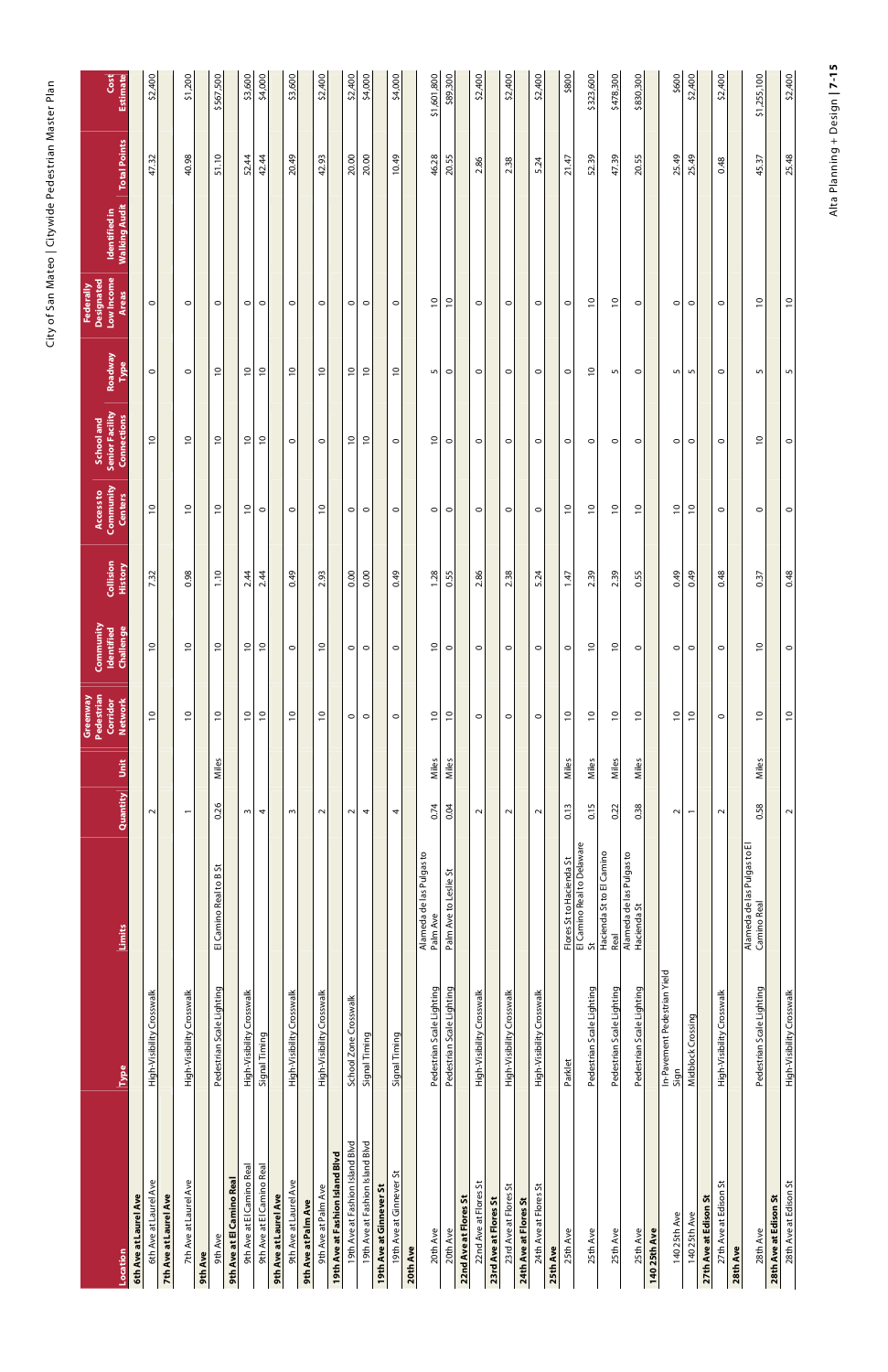|                                                     |                           |                                            |                          |       | Pedestrian<br>Greenway<br>Corridor | Community<br>Identified | Collision                  | Community<br>Access to | <b>Senior Facility</b><br>School and | Roadway        | Low Income<br><b>Designated</b><br>Federally | Identified in        |                     | Cost        |
|-----------------------------------------------------|---------------------------|--------------------------------------------|--------------------------|-------|------------------------------------|-------------------------|----------------------------|------------------------|--------------------------------------|----------------|----------------------------------------------|----------------------|---------------------|-------------|
| Location                                            | <b>Type</b>               | Limits                                     | Quantity                 | Jnit  | <b>Network</b>                     | <b>Challenge</b>        | <b>Vic</b><br><b>Histo</b> | <b>Centers</b>         | <b>Connections</b>                   | Type           | <b>Areas</b>                                 | <b>Walking Audit</b> | <b>Total Points</b> | Estimate    |
| 28th Ave at Isabelle Ave                            |                           |                                            |                          |       |                                    |                         |                            |                        |                                      |                |                                              |                      |                     |             |
| 28th Ave at Isabelle Ave                            | High-Visibility Crosswalk |                                            | $\sim$                   |       | $\overline{0}$                     | $\circ$                 | 0.48                       | $\circ$                | $\overline{c}$                       | 5              | $\circ$                                      |                      | 25.48               | \$2,400     |
| <b>28th Ave Extension</b>                           |                           |                                            |                          |       |                                    |                         |                            |                        |                                      |                |                                              |                      |                     |             |
| 28th Ave Extension                                  | Class I Path              | EL Camino Real to New<br>Delaware St       | 0.10                     | Miles | $\overline{a}$                     | $\approx$               | $\infty$<br>$\overline{c}$ | $\circ$                | 0                                    | 0              | $\approx$                                    |                      | 30.18               | \$67,400    |
| 28th Ave Extension Path                             |                           |                                            |                          |       |                                    |                         |                            |                        |                                      |                |                                              |                      |                     |             |
| 28th Ave Extension Path                             | Pedestrian Scale Lighting | Saratoga Dr to Bay<br>Meadows Alt          | 0.39                     | Miles | $\overline{0}$                     | $\circ$                 | 0.00                       | $\circ$                | $\circ$                              | $\circ$        | $\circ$                                      |                      | 10.00               | \$853,800   |
| 31st Ave Extension                                  |                           |                                            |                          |       |                                    |                         |                            |                        |                                      |                |                                              |                      |                     |             |
| 31st Ave Extension                                  | Class I Path              | EL Camino Real to Caltrain                 | 0.08                     | Miles | $\overline{0}$                     | $\overline{c}$          | 1.47                       | $\circ$                | $\circ$                              | $\circ$        | $\overline{a}$                               |                      | 31.47               | \$52,100    |
| 36th Ave                                            |                           |                                            |                          |       |                                    |                         |                            |                        |                                      |                |                                              |                      |                     |             |
| 36th Ave                                            | Pedestrian Scale Lighting | Alameda de las Pulgas to<br>Hacienda St    | 0.24                     | Miles | $\overline{C}$                     | $\circ$                 | $\infty$<br>$\overline{5}$ | $\circ$                | $\approx$                            | $\circ$        | $\approx$                                    |                      | 30.18               | \$528,600   |
| 37th Ave                                            |                           |                                            |                          |       |                                    |                         |                            |                        |                                      |                |                                              |                      |                     |             |
| 37th Ave                                            | Pedestrian Scale Lighting | Hacienda St to El Camino<br><b>Real</b>    | 0.50                     | Miles | $\overline{0}$                     | $\overline{a}$          | 2.02                       | $\approx$              | $\circ$                              | 5              | $\overline{0}$                               |                      | 47.02               | \$1,098,700 |
| 37th Ave at Hillsdale Gardens                       |                           |                                            |                          |       |                                    |                         |                            |                        |                                      |                |                                              |                      |                     |             |
| 37th Ave at Hillsdale Gardens                       | Crossing Beacon           |                                            | $\sim$                   |       | $\approx$                          | $\circ$                 | 0.48                       | $\circ$                | $\circ$                              | 5              | $\circ$                                      |                      | 15.48               | \$30,000    |
| 37th Ave Between El Camino Real and<br>Colegrove St |                           |                                            |                          |       |                                    |                         |                            |                        |                                      |                |                                              |                      |                     |             |
| 37th Ave Between El Camino Real and<br>Colegrove St | Midblock Crossing         |                                            | $\overline{\phantom{0}}$ |       | $\overline{0}$                     | $\circ$                 | 1.46                       | $\overline{0}$         | $\circ$                              | S              | $\overline{0}$                               |                      | 36.46               | \$2,400     |
| 39th Ave                                            |                           |                                            |                          |       |                                    |                         |                            |                        |                                      |                |                                              |                      |                     |             |
| 39th Ave                                            | Pedestrian Scale Lighting | Edison St to El Camino Real                | 0.32                     | Miles | $\approx$                          | $\approx$               | 1.83                       | $\circ$                | $\circ$                              | $\circ$        | $\circ$                                      |                      | 21.83               | \$687,000   |
| <b>40th Ave</b>                                     |                           |                                            |                          |       |                                    |                         |                            |                        |                                      |                |                                              |                      |                     |             |
| 40th Ave                                            | Sidewalk Installation     | Hacienda St to Beresford St                | (1, 0)                   | Miles | $\overline{a}$                     | $\circ$                 | 2.20                       | $\circ$                | $\circ$                              | $\circ$        | $\circ$                                      |                      | 12.20               | \$256,100   |
| 41st Ave                                            |                           |                                            |                          |       |                                    |                         |                            |                        |                                      |                |                                              |                      |                     |             |
| 41st Ave                                            | Pedestrian Scale Lighting | Edison St to El Camino Real                | 0.32                     | Miles | $\overline{C}$                     | $\overline{C}$          | $\sim$<br>$\overline{0}$   | $\approx$              | $\circ$                              | $\circ$        | $\approx$                                    |                      | 40.73               | \$707,300   |
| 41st Ave                                            | Sidewalk Installation     | Hacienda St to Colegrove<br>$\mathfrak{r}$ | 0.43                     | Miles | $\overline{a}$                     | $\circ$                 | 0.37                       | $\circ$                | $\circ$                              | $\circ$        | $\overline{c}$                               |                      | 20.37               | \$231,000   |
| 41st Ave at Beresford St                            |                           |                                            |                          |       |                                    |                         |                            |                        |                                      |                |                                              |                      |                     |             |
| 41st Ave at Beresford St                            | High-Visibility Crosswalk |                                            | $\overline{\phantom{0}}$ |       | $\overline{0}$                     | $\circ$                 | 1.95                       | $\overline{C}$         | $\circ$                              | $\circ$        | $\overline{0}$                               |                      | 31.95               | \$1,200     |
| 41st Ave at El Camino Real                          |                           |                                            |                          |       |                                    |                         |                            |                        |                                      |                |                                              |                      |                     |             |
| 41st Ave at El Camino Real                          | Signal Timing             |                                            | 4                        |       | $\overline{0}$                     | $\overline{0}$          | 0.98                       | $\overline{a}$         | $\circ$                              | $\overline{0}$ | $\overline{a}$                               |                      | 50.98               | \$4,000     |
| Alameda De Las Pulgas                               |                           |                                            |                          |       |                                    |                         |                            |                        |                                      |                |                                              |                      |                     |             |
| Alameda De Las Pulgas                               | Pedestrian Scale Lighting | Crystal Springs Rd to S of<br>La Casa Ave  | 3.03                     | Miles | $\tilde{0}$                        | $\approx$               | 2.75                       | $\overline{0}$         | $\frac{0}{1}$                        | $\frac{0}{1}$  | $\circ$                                      |                      | 52.75               | \$6,592,100 |
| Alameda De Las Pulgas Road Diet                     |                           |                                            |                          |       |                                    |                         |                            |                        |                                      |                |                                              |                      |                     |             |
| Alameda De Las Pulgas                               | Restriping                | Crystal Springs Rd to<br>Barneson Ave      |                          |       | $\overline{0}$                     | $\overline{C}$          | 2.75                       | $\approx$              | $\overline{c}$                       | $\overline{C}$ | $\circ$                                      |                      | 52.75               | \$14,700    |
| Alameda de las Pulgas                               | Sidewalk Installation     | Crystal Springs Rd to<br>Barneson Ave      | 0.00                     |       | $\overline{0}$                     | $\overline{0}$          | 2.75                       | $\overline{0}$         | $\overline{0}$                       | $\overline{0}$ | $\circ$                                      |                      | 52.75               | \$51,000    |
|                                                     |                           |                                            |                          |       |                                    |                         |                            |                        |                                      |                |                                              |                      |                     |             |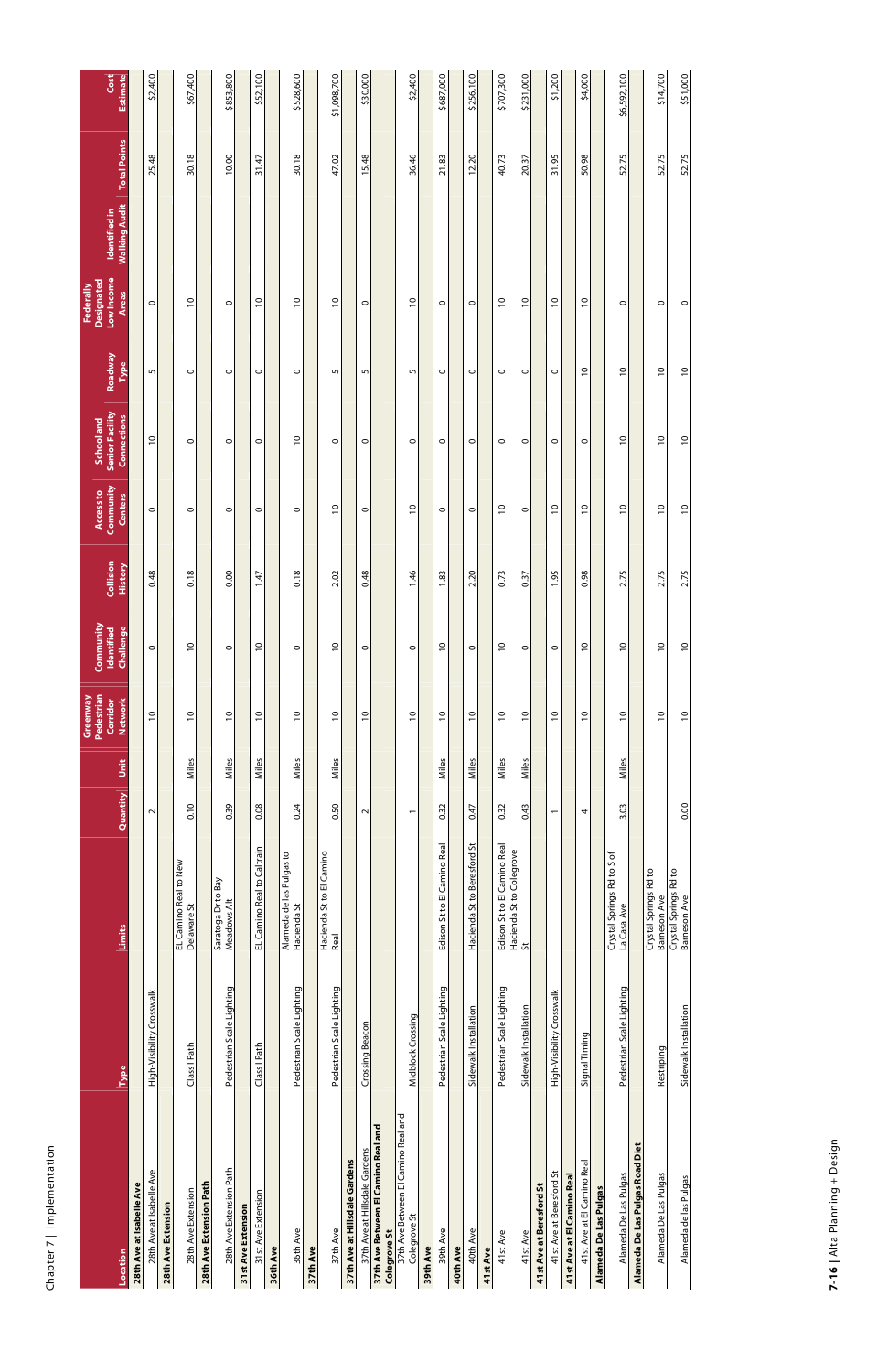| aster Plan                 |
|----------------------------|
|                            |
| <b>SIJMDJD I リフ</b><br>こくく |
| a d o p<br>í               |
| tan                        |
| City of San M              |
|                            |

Alta Planning + Design | 7-17 Alta Planning + Design **| 7-17** 

|                                      |                                                 |                                            |                          |             | Pedestrian<br>Greenway<br>Corridor | Community<br>Identified | Collision      | Community<br>Access to | Senior Facility<br>School and | Roadway          | Low Income<br><b>Designated</b><br>Federally | Identified in        |                     | Cost            |
|--------------------------------------|-------------------------------------------------|--------------------------------------------|--------------------------|-------------|------------------------------------|-------------------------|----------------|------------------------|-------------------------------|------------------|----------------------------------------------|----------------------|---------------------|-----------------|
| Location                             | Type                                            | Limits                                     | Quantity                 | <b>Unit</b> | <b>Network</b>                     | Challenge               | <b>History</b> | <b>Centers</b>         | Connections                   | <b>Type</b>      | <b>Areas</b>                                 | <b>Walking Audit</b> | <b>Total Points</b> | <b>Estimate</b> |
| Alameda De Las Pulgas at 20th Ave    |                                                 |                                            |                          |             |                                    |                         |                |                        |                               |                  |                                              |                      |                     |                 |
| Alameda de las Pulgas at 20th Ave    | Advance stop bars                               |                                            | $\sim$                   |             | $\overline{c}$                     | $\circ$                 | 0.95           | $\circ$                | $\circ$                       | 5                | $\circ$                                      |                      | 15.95               | \$400           |
| Alameda de las Pulgas at 20th Ave    | Tighten curb radii                              |                                            | $\sim$                   |             | $\overline{c}$                     | $\circ$                 | 0.95           | $\circ$                | $\circ$                       | 5                | $\circ$                                      |                      | 15.95               | \$50,000        |
| Alameda de las Pulgas at 20th Ave    | Directional curb ramp                           |                                            | $\infty$                 |             | $\overline{c}$                     | $\circ$                 | 0.95           | $\circ$                | $\circ$                       | 5                | $\circ$                                      |                      | 15.95               | \$32,000        |
| Alameda de las Pulgas at 20th Ave    | School Zone Crosswalk                           |                                            | 4                        |             | $\overline{c}$                     | $\circ$                 | 0.95           | $\circ$                | $\circ$                       | LO <sub>1</sub>  | $\circ$                                      |                      | 15.95               | \$4,800         |
| Alameda de las Pulgas at 20th Ave    | Pedestrian refuge                               |                                            | $\overline{\phantom{0}}$ |             | $\approx$                          | $\circ$                 | 0.95           | $\circ$                | $\circ$                       | $\mathsf{L}$     | $\circ$                                      |                      | 15.95               | \$15,000        |
| Alameda De Las Pulgas at 20th Ave    | Signal Timing                                   |                                            | 4                        |             | $\overline{c}$                     | $\circ$                 | 0.98           | $\circ$                | $\circ$                       | $\overline{0}$   | $\circ$                                      |                      | 20.98               | \$4,000         |
| Alameda De Las Pulgas at 26th Ave    |                                                 |                                            |                          |             |                                    |                         |                |                        |                               |                  |                                              |                      |                     |                 |
| Alameda De Las Pulgas at 26th Ave    | High-Visibility Crosswalk                       |                                            | 4                        |             | $\overline{c}$                     | $\circ$                 | 0.98           | $\circ$                | $\circ$                       | $\overline{0}$   | $\circ$                                      |                      | 20.98               | \$4,800         |
| Alameda De Las Pulgas at 28th Ave    |                                                 |                                            |                          |             |                                    |                         |                |                        |                               |                  |                                              |                      |                     |                 |
| Alameda De Las Pulgas at 28th Ave    | -Visibility Crosswalk<br>High                   |                                            | 4                        |             | $\overline{0}$                     | $\circ$                 | 0.49           | $\overline{c}$         | $\overline{c}$                | $\overline{c}$   | $\circ$                                      |                      | 40.49               | \$4,800         |
| Alameda De Las Pulgas at 42nd Ave    |                                                 |                                            |                          |             |                                    |                         |                |                        |                               |                  |                                              |                      |                     |                 |
| Alameda De Las Pulgas at 42nd Ave    | School Zone Crosswalk                           |                                            | 4                        |             | $\overline{c}$                     | $\circ$                 | 0.00           | $\circ$                | $\approx$                     | $\overline{c}$   | $\circ$                                      |                      | 30.00               | \$4,800         |
| Alameda de las Pulgas at Fernwood St |                                                 |                                            |                          |             |                                    |                         |                |                        |                               |                  |                                              |                      |                     |                 |
| Alameda de las Pulgas at Fernwood St | High-Visibility Crosswalk                       |                                            | $\overline{\phantom{m}}$ |             | $\overline{c}$                     | $\circ$                 | 0.00           | $\circ$                | $\overline{c}$                | $\overline{C}$   | $\circ$                                      |                      | 30.00               | \$1,200         |
| Alameda De Las Pulgas at Parkside Wy |                                                 |                                            |                          |             |                                    |                         |                |                        |                               |                  |                                              |                      |                     |                 |
| Alameda De Las Pulgas at Parkside Wy | High-Visibility Crosswalk                       |                                            | $\overline{ }$           |             | $\overline{0}$                     | $\circ$                 | 0.00           | $\overline{0}$         | $\overline{0}$                | $\overline{0}$   | $\circ$                                      |                      | 40.00               | \$1,200         |
| Alameda De Las Pulgas at Portola Wy  |                                                 |                                            |                          |             |                                    |                         |                |                        |                               |                  |                                              |                      |                     |                 |
| Alameda De Las Pulgas at Portola Wy  | High-Visibility Crosswalk                       |                                            | $\overline{ }$           |             | $\overline{c}$                     | $\circ$                 | 0.49           | $\overline{c}$         | $\overline{c}$                | $\overline{c}$   | $\circ$                                      |                      | 40.49               | \$1,200         |
| Alley                                |                                                 |                                            |                          |             |                                    |                         |                |                        |                               |                  |                                              |                      |                     |                 |
| Alley                                | Pedestrian Scale Lighting                       | Norfolk St to J Hart Clinton<br>ă          | 0.41                     | Miles       | $\overline{C}$                     | $\overline{0}$          | 0.55           | $\overline{c}$         | $\circ$                       | $\circ$          | $\overline{c}$                               |                      | 40.55               | \$886,300       |
| <b>Aragon Blvd</b>                   |                                                 |                                            |                          |             |                                    |                         |                |                        |                               |                  |                                              |                      |                     |                 |
| Aragon Blvd                          | Pedestrian Scale Lighting                       | Alameda de las Pulgas to El<br>Camino Real | 0.62                     | Miles       | $\overline{c}$                     | $\overline{0}$          | 1.10           | $\circ$                | $\overline{c}$                | 5                | $\circ$                                      |                      | 36.10               | \$1,355,900     |
| Aragon Blvd at Alameda De Las Pulgas |                                                 |                                            |                          |             |                                    |                         |                |                        |                               |                  |                                              |                      |                     |                 |
| Aragon Blvd at Alameda De Las Pulgas | Signal Timing                                   |                                            | S                        |             | $\overline{c}$                     | $\circ$                 | 0.49           | $\circ$                | $\overline{c}$                | $\overline{C}$   | $\circ$                                      |                      | 30.49               | \$3,000         |
| Aragon Blvd at El Camino Real        |                                                 |                                            |                          |             |                                    |                         |                |                        |                               |                  |                                              |                      |                     |                 |
| Aragon Blvd at El Camino Real        | High-Visibility Crosswalk                       |                                            | $\sim$                   |             | $\overline{c}$                     | $\overline{c}$          | 2.44           | $\circ$                | $\overline{c}$                | S                | $\circ$                                      |                      | 37.44               | \$2,400         |
| B St                                 |                                                 |                                            |                          |             |                                    |                         |                |                        |                               |                  |                                              |                      |                     |                 |
| B St                                 | Parklet                                         | Baldwin Ave to 4th Ave                     | 0.25                     | Miles       | $\overline{C}$                     | $\overline{c}$          | 6.97           | $\overline{C}$         | $\circ$                       | 5                | $\circ$                                      |                      | 41.97               | \$1,500         |
| B St                                 | Pedestrian Scale Lighting                       | Baldwin Ave to 9th Ave                     | 0.54                     | Miles       | $\overline{c}$                     | $\overline{C}$          | 7.16           | $\overline{c}$         | $\circ$                       | $\mathsf{L}\cap$ | $\circ$                                      |                      | 42.16               | \$1,165,600     |
| <b>B</b> St at 12th Ave              |                                                 |                                            |                          |             |                                    |                         |                |                        |                               |                  |                                              |                      |                     |                 |
| B St at 12th Ave                     | High-Visibility Crosswalk                       |                                            | $\sim$                   |             | $\circ$                            | $\overline{0}$          | 0.49           | $\circ$                | $\circ$                       | S                | $\circ$                                      |                      | 15.49               | \$2,400         |
| <b>B</b> St at 1st Ave               |                                                 |                                            |                          |             |                                    |                         |                |                        |                               |                  |                                              |                      |                     |                 |
| <b>B</b> St at 1st Ave               | -Visibility Crosswalk<br>High                   |                                            | 4                        |             | $\frac{0}{1}$                      | $\overline{c}$          | 5.85           | $\overline{0}$         | $\circ$                       | LO <sub>1</sub>  | $\circ$                                      |                      | 40.85               | \$4,800         |
| <b>B</b> St at 2nd Ave               |                                                 |                                            |                          |             |                                    |                         |                |                        |                               |                  |                                              |                      |                     |                 |
| B St at 2nd Ave                      | High-Visibility Crosswalk                       |                                            | 4                        |             | $\overline{c}$                     | $\overline{C}$          | 9.76           | $\overline{c}$         | $\circ$                       | $\overline{C}$   | $\circ$                                      |                      | 49.76               | \$4,800         |
| <b>B</b> St at 3rd Ave               |                                                 |                                            |                          |             |                                    |                         |                |                        |                               |                  |                                              |                      |                     |                 |
| B St at 3rd Ave                      | Curb Extension                                  |                                            | $\sim$                   |             | $\overline{c}$                     | $\overline{c}$          | 13.66          | $\overline{c}$         | $\circ$                       | $\overline{c}$   | $\circ$                                      |                      | 53.66               | \$50,000        |
| B St at 3rd Ave                      | High-Visibility Crosswalk                       |                                            | 4                        |             | $\overline{c}$                     | $\overline{c}$          | 13.66          | $\overline{0}$         | $\circ$                       | $\overline{c}$   | $\circ$                                      |                      | 53.66               | \$4,800         |
| B St at 3rd Ave                      | Leading pedestrian interval                     |                                            | $\sim$                   |             | $\overline{0}$                     | $\overline{0}$          | 13.66          | $\overline{c}$         | $\circ$                       | $\overline{0}$   | $\circ$                                      |                      | 53.66               | \$2,000         |
| B St at 3rd Ave                      | Midblock Crossing with In-<br>Pavement Flashers |                                            | $\sim$                   |             | $\overline{0}$                     | $\overline{c}$          | 13.66          | $\overline{c}$         | $\circ$                       | $\overline{c}$   | $\circ$                                      |                      | 53.66               | \$154,800       |
|                                      |                                                 |                                            |                          |             |                                    |                         |                |                        |                               |                  |                                              |                      |                     |                 |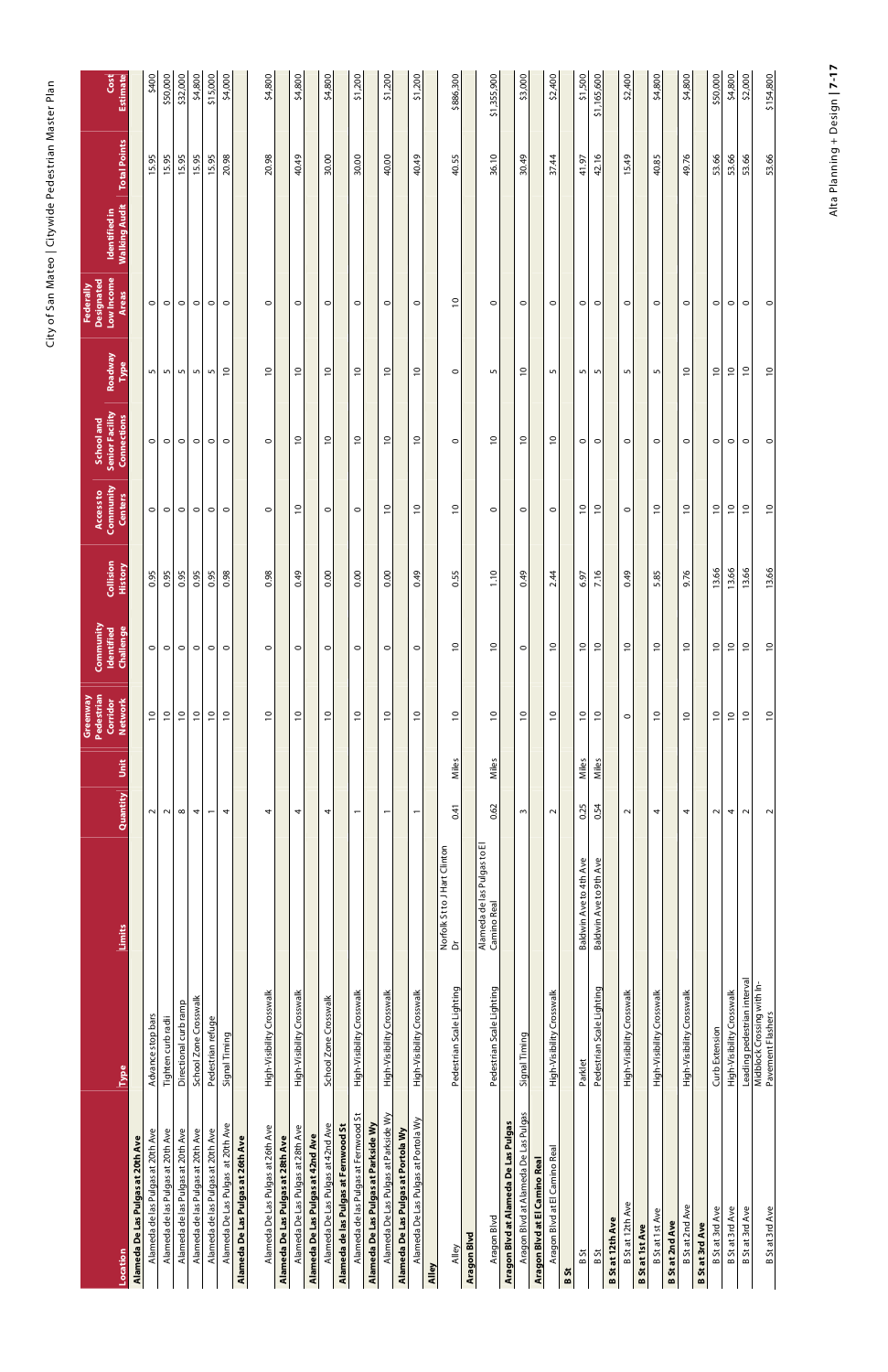|                                                                 |                              |                                                    |                          | Pedestrian<br>Greenway<br>Corridor | Community<br>Identified | Collision                                  | Community<br>Access to | Senior Facility<br><b>School and</b> | Roadway         | Low Income<br>Designated<br>Federally | Identified in |              | Cost            |
|-----------------------------------------------------------------|------------------------------|----------------------------------------------------|--------------------------|------------------------------------|-------------------------|--------------------------------------------|------------------------|--------------------------------------|-----------------|---------------------------------------|---------------|--------------|-----------------|
| Location                                                        | Type                         | Limits                                             | <b>Unit</b><br>Quantity  | <b>Network</b>                     | Challenge               | <b>History</b>                             | <b>Centers</b>         | <b>Connections</b>                   | Type            | <b>Areas</b>                          | Walking Audit | Total Points | <b>Estimate</b> |
| <b>B St at 4th Ave</b>                                          |                              |                                                    |                          |                                    |                         |                                            |                        |                                      |                 |                                       |               |              |                 |
| B St at 4th Ave                                                 | High-Visibility Crosswalk    |                                                    | 4                        | $\overline{0}$                     | $\overline{0}$          | $\overline{\phantom{m}}$<br>$\frac{7}{11}$ | $\overline{0}$         | $\circ$                              | $\overline{0}$  | $\circ$                               |               | 51.71        | \$4,800         |
| B St at 4th Ave                                                 | Leading pedestrian interval  |                                                    | 4                        | $\overline{0}$                     | $\overline{a}$          | $\overline{ }$<br>$\frac{1}{2}$            | $\overline{C}$         | $\circ$                              | $\tilde{0}$     | $\circ$                               |               | 51.71        | \$4,000         |
| <b>B</b> St at 5th Ave                                          |                              |                                                    |                          |                                    |                         |                                            |                        |                                      |                 |                                       |               |              |                 |
| B St at 5th Ave                                                 | High-Visibility Crosswalk    |                                                    | 4                        | $\overline{0}$                     | $\tilde{=}$             | $\sim$<br>10.7                             | $\tilde{=}$            | $\circ$                              | $\overline{0}$  | $\circ$                               |               | 50.73        | \$4,800         |
| <b>B</b> St at 8th Ave                                          |                              |                                                    |                          |                                    |                         |                                            |                        |                                      |                 |                                       |               |              |                 |
| B St at 8th Ave                                                 | High-Visibility Crosswalk    |                                                    | $\sim$                   | $\overline{0}$                     | $\circ$                 | $\frac{49}{5}$                             | $\overline{c}$         | $\circ$                              | 5               | $\circ$                               |               | 25.49        | \$2,400         |
| <b>B St at Baldwin Ave</b>                                      |                              |                                                    |                          |                                    |                         |                                            |                        |                                      |                 |                                       |               |              |                 |
| <b>B St at Baldwin Ave</b>                                      | High-Visibility Crosswalk    |                                                    | m                        | $\frac{0}{1}$                      | $\frac{0}{1}$           | 5.85                                       | $\overline{c}$         | $\circ$                              | 5               | $\circ$                               |               | 40.85        | \$3,600         |
| <b>B St at Central Garage</b>                                   |                              |                                                    |                          |                                    |                         |                                            |                        |                                      |                 |                                       |               |              |                 |
| <b>B St at Central Garage</b>                                   | In-pavement flashers         |                                                    | $\overline{ }$           | $\overline{0}$                     | $\overline{0}$          | $\mathbf \circ$<br>14.7                    | $\overline{0}$         | $\circ$                              | 5               | $\circ$                               |               | 49.76        | \$75,000        |
| <b>B St at Train Station Drway</b>                              |                              |                                                    |                          |                                    |                         |                                            |                        |                                      |                 |                                       |               |              |                 |
| <b>B</b> St at Train Station Drway                              | Stripe Standard Crosswalk    |                                                    | $\overline{\phantom{0}}$ | $\overline{0}$                     | $\overline{c}$          | 4.88                                       | $\overline{C}$         | $\circ$                              | LO <sub>1</sub> | $\circ$                               |               | 39.88        | \$1,000         |
| <b>B St Between 2nd and 3rd Ave</b>                             |                              |                                                    |                          |                                    |                         |                                            |                        |                                      |                 |                                       |               |              |                 |
| B St Between 2nd and 3rd Ave                                    | Midblock Crossing            |                                                    | $\overline{ }$           | $\tilde{=}$                        | $\overline{c}$          | 15.6                                       | $\overline{c}$         | $\circ$                              | $\overline{C}$  | $\circ$                               |               | 55.61        | \$2,400         |
| <b>Baldwin Ave</b>                                              |                              |                                                    |                          |                                    |                         |                                            |                        |                                      |                 |                                       |               |              |                 |
| Baldwin Ave                                                     | Pedestrian Scale Lighting    | El Camino Real to San<br>Mateo Dr                  | 0.24                     | $\overline{C}$<br>Miles            | $\overline{c}$          | $\frac{2}{3}$                              | $\overline{0}$         | $\overline{0}$                       | 5               | $\circ$                               |               | 48.12        | \$528,200       |
| <b>Baldwin Ave at B St</b>                                      |                              |                                                    |                          |                                    |                         |                                            |                        |                                      |                 |                                       |               |              |                 |
| Baldwin Ave at B St                                             | Curb Extension with Stop Bar |                                                    | 4                        | $\tilde{=}$                        | $\overline{0}$          | 5.85                                       | $\tilde{=}$            | $\circ$                              | 5               | $\circ$                               |               | 40.85        | \$100,800       |
| Baldwin Ave at B St                                             | Directional curb ramp        |                                                    | 4                        | $\overline{0}$                     | $\overline{0}$          | 5.85                                       | $\overline{0}$         | $\circ$                              | LO <sub>1</sub> | $\circ$                               |               | 40.85        | \$16,000        |
| <b>Baldwin Ave at Ellsworth Ave</b>                             |                              |                                                    |                          |                                    |                         |                                            |                        |                                      |                 |                                       |               |              |                 |
| Baldwin Ave at Ellsworth Ave                                    | Signal Timing                |                                                    | 4                        | $\overline{0}$                     | $\overline{0}$          | 5.85                                       | $\overline{0}$         | $\circ$                              | S               | $\circ$                               |               | 40.85        | \$4,000         |
| <b>Baldwin Ave at San Mateo Dr</b>                              |                              |                                                    |                          |                                    |                         |                                            |                        |                                      |                 |                                       |               |              |                 |
| Baldwin Ave at San Mateo Dr                                     | Signal Timing                |                                                    | 4                        | $\overline{C}$                     | $\overline{C}$          | 3.90                                       | $\overline{0}$         | $\overline{C}$                       | $\overline{C}$  | $\circ$                               |               | 53.90        | \$4,000         |
| Bay To Transit Feasibility Study                                |                              |                                                    |                          |                                    |                         |                                            |                        |                                      |                 |                                       |               |              |                 |
| Bay To Transit Feasibility Study                                | Class I Path                 | 17th Ave to Anchor Rd                              | 1.82                     | $\supseteq$<br>Miles               | $\overline{0}$          | 1.28                                       | $\circ$                | $\circ$                              | $\circ$         | $\circ$                               |               | 21.28        | \$1,168,300     |
| Bay To Transit Path                                             |                              |                                                    |                          |                                    |                         |                                            |                        |                                      |                 |                                       |               |              |                 |
| Bay To Transit Path                                             | Pedestrian Scale Lighting    | 17th Ave to Anchor Rd                              | 2.40                     | $\overline{c}$<br>Miles            | $\overline{c}$          | 3.30                                       | $\circ$                | $\circ$                              | $\circ$         | $\overline{0}$                        |               | 33.30        | \$5,217,300     |
| Baywood Ave/De Sabla Rd/Baldwin Ave at El<br><b>Camino Real</b> |                              |                                                    |                          |                                    |                         |                                            |                        |                                      |                 |                                       |               |              |                 |
| Baywood Ave/De Sabla Rd/Baldwin Ave at<br>El Camino Real        | Signal Timing                |                                                    | 4                        | $\overline{0}$                     | $\approx$               | 2.4<br>स                                   | $\approx$              | $\approx$                            | $\approx$       | $\circ$                               |               | 52.44        | \$4,000         |
| Bermuda Dr                                                      |                              |                                                    |                          |                                    |                         |                                            |                        |                                      |                 |                                       |               |              |                 |
| Bermuda Dr                                                      | Pedestrian Scale Lighting    | Grant St to Delaware St                            | 0.16                     | $\circ$<br>Miles                   | $\circ$                 | 0.00                                       | $\circ$                | $\circ$                              | $\circ$         | $\circ$                               |               | 0.00         | \$354,200       |
| Bettina Ave at 42nd Ave                                         |                              |                                                    |                          |                                    |                         |                                            |                        |                                      |                 |                                       |               |              |                 |
| Bettina Ave at 42nd Ave                                         | School Zone Crosswalk        |                                                    | $\overline{\phantom{0}}$ | 0                                  | 0                       | 0.00                                       | 0                      | $\overline{0}$                       | 0               | 0                                     |               | 10.00        | \$1,200         |
| <b>Boral Creek Path</b>                                         |                              |                                                    |                          |                                    |                         |                                            |                        |                                      |                 |                                       |               |              |                 |
| <b>Boral Creek Path</b>                                         | Pedestrian Path              | Gardens Elementary School<br>Saratoga Dr to Fiesta | 0.38                     | $\circ$<br>Miles                   | $\circ$                 | $\frac{8}{2}$                              | $\circ$                | $\circ$                              | $\circ$         | $\circ$                               |               | 0.00         | \$241,500       |
| Castilian Wy at Alameda De Las Pulgas                           |                              |                                                    |                          |                                    |                         |                                            |                        |                                      |                 |                                       |               |              |                 |
| Castilian Wy at Alameda De Las Pulgas                           | School Zone Crosswalk        |                                                    | $\overline{\phantom{0}}$ | $\overline{a}$                     | $\circ$                 | 0.49                                       | $\circ$                | $\overline{C}$                       | $\overline{c}$  | $\circ$                               |               | 30.49        | \$1,200         |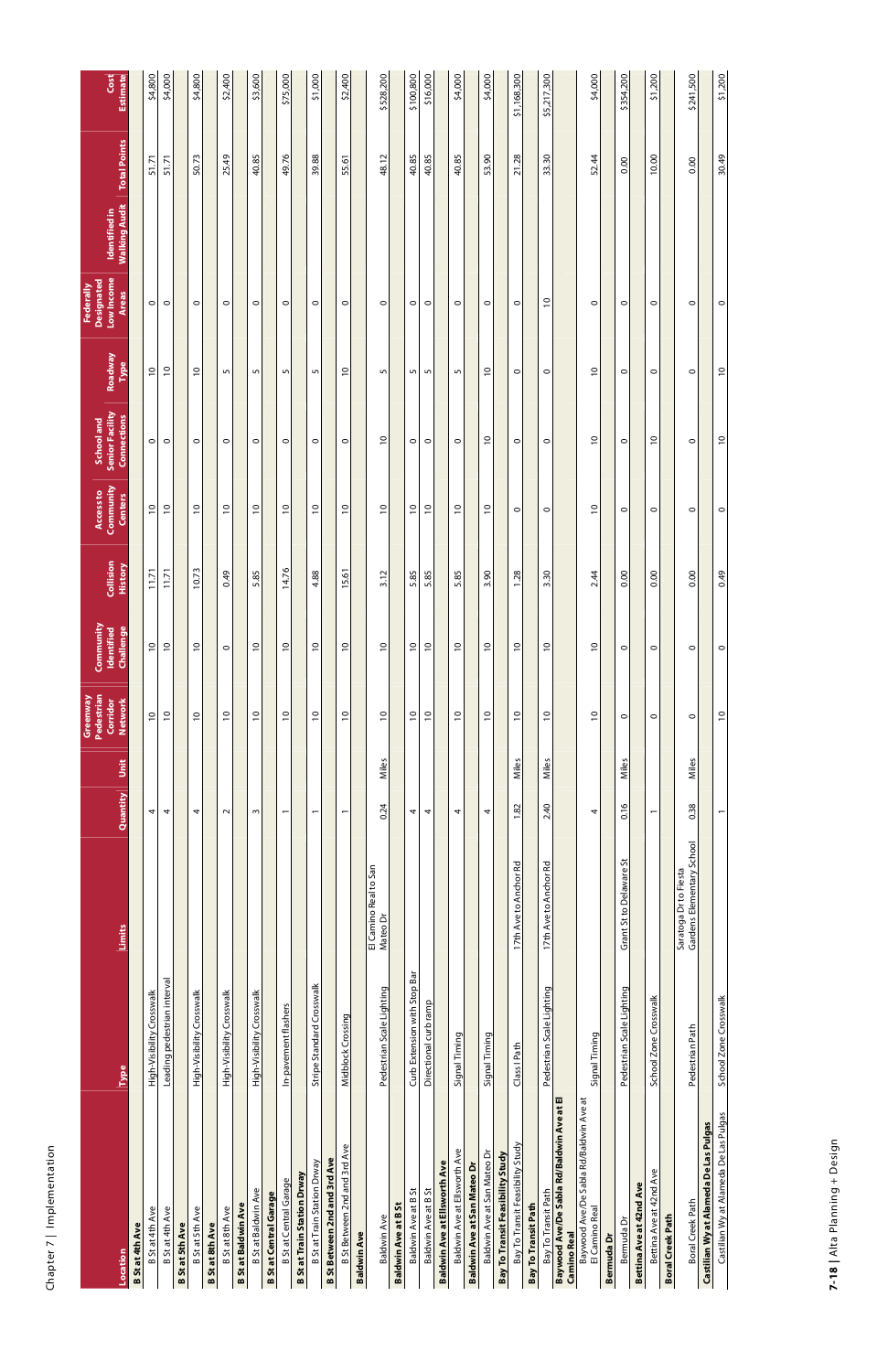| laster Plan                       |
|-----------------------------------|
| I ukilihada dan kiw<br>ロニュロコレー リマ |
|                                   |
|                                   |
| Lity of Sai.                      |

Alta Planning + Design | 7-19 Alta Planning + Design **| 7-19** 

|                                          |                                      |                                          |                          |       | Pedestrian<br>Greenway<br>Corridor | Community<br>Identified | Collision      | Community<br>Access to | <b>Senior Facility</b><br>School and | Roadway          | Low Income<br>Designated<br>Federally | Identified in        |                     | Cost            |
|------------------------------------------|--------------------------------------|------------------------------------------|--------------------------|-------|------------------------------------|-------------------------|----------------|------------------------|--------------------------------------|------------------|---------------------------------------|----------------------|---------------------|-----------------|
| Location                                 | Type                                 | Limits                                   | Quantity                 | Unit  | <b>Network</b>                     | Challenge               | <b>History</b> | <b>Centers</b>         | Connections                          | <b>Type</b>      | <b>Areas</b>                          | <b>Walking Audit</b> | <b>Total Points</b> | <b>Estimate</b> |
| Chess Dr at Bridgepointe Shopping Center |                                      |                                          |                          |       |                                    |                         |                |                        |                                      |                  |                                       |                      |                     |                 |
| Chess Dr at Bridgepointe Shopping Center | High-Visibility Crosswalk            |                                          | $\sim$                   |       | $\circ$                            | $\circ$                 | 0.48           | $\overline{0}$         | $\circ$                              | 5                | $\circ$                               |                      | 15.48               | \$2,400         |
| Chess Dr at Bridgepointe Shopping Center | Advance Yield Lines                  |                                          | $\sim$                   |       | $\circ$                            | $\circ$                 | 0.48           | $\overline{c}$         | $\circ$                              | 5                | $\circ$                               |                      | 15.48               | \$600           |
| Chess Dr at Bridgepointe Shopping Center | Crossing Beacon                      |                                          | 4                        |       | $\circ$                            | $\circ$                 | 0.48           | $\overline{c}$         | $\circ$                              | LN,              | $\circ$                               |                      | 15.48               | \$60,000        |
| Chess Dr at Bridgepointe Shopping Center | Path through Median                  |                                          | $\overline{ }$           |       | $\circ$                            | $\circ$                 | 0.48           | $\overline{c}$         | $\circ$                              | $\mathsf{L}\cap$ | $\circ$                               |                      | 15.48               | \$25,000        |
| Chess Dr at Bridgepointe Shopping Center | Warning Signage                      |                                          | $\sim$                   |       | $\circ$                            | $\circ$                 | 0.48           | $\overline{C}$         | $\circ$                              | 5                | $\circ$                               |                      | 15.48               | \$600           |
| Chess Dr at Bridgepointe Shopping Center | Curb ramps                           |                                          | $\sim$                   |       | $\circ$                            | $\circ$                 | 0.48           | $\approx$              | $\circ$                              | LO <sub>1</sub>  | $\circ$                               |                      | 15.48               | \$8,000         |
| Claremont St at 2nd Ave                  |                                      |                                          |                          |       |                                    |                         |                |                        |                                      |                  |                                       |                      |                     |                 |
| Claremont St at 2nd Ave                  | High-Visibility Crosswalk            |                                          | 4                        |       | $\overline{C}$                     | $\overline{c}$          | 6.83           | $\overline{c}$         | $\circ$                              | $\overline{C}$   | $\circ$                               |                      | 46.83               | \$4,800         |
| <b>Claremont St at 3rd Ave</b>           |                                      |                                          |                          |       |                                    |                         |                |                        |                                      |                  |                                       |                      |                     |                 |
| Claremont St at 3rd Ave                  | High-Visibility Crosswalk            |                                          | 4                        |       | $\overline{0}$                     | $\approx$               | 7.32           | $\approx$              | $\circ$                              | $\overline{0}$   | 0                                     |                      | 47.32               | \$4,800         |
| <b>Claremont St at 4th Ave</b>           |                                      |                                          |                          |       |                                    |                         |                |                        |                                      |                  |                                       |                      |                     |                 |
| Claremont St at 4th Ave                  | -Visibility Crosswalk<br><b>High</b> |                                          | 4                        |       | $\overline{c}$                     | $\approx$               | 7.80           | $\approx$              | $\circ$                              | $\approx$        | $\circ$                               |                      | 47.80               | \$4,800         |
| Colegrove Stat 39th Ave                  |                                      |                                          |                          |       |                                    |                         |                |                        |                                      |                  |                                       |                      |                     |                 |
| Colegrove St at 39th Ave                 | Curb Extension with Stop Bar         |                                          | 4                        |       | $\approx$                          | $\circ$                 | 0.98           | $\circ$                | $\circ$                              | $\circ$          | $\circ$                               |                      | 10.98               | \$100,800       |
| Colegrove St at 39th Ave                 | <b>Stripe Standard Crosswalk</b>     |                                          | 4                        |       | $\overline{c}$                     | $\circ$                 | 0.98           | $\circ$                | $\circ$                              | $\circ$          | $\circ$                               |                      | 10.98               | \$4,000         |
| Colegrove St at 39th Ave                 | Stripe Standard Crosswalk            |                                          | 4                        |       | $\overline{C}$                     | $\circ$                 | 0.98           | $\circ$                | $\circ$                              | $\circ$          | $\circ$                               |                      | 10.98               | \$4,000         |
| Concar Dr                                |                                      |                                          |                          |       |                                    |                         |                |                        |                                      |                  |                                       |                      |                     |                 |
| Concar Dr                                | Class I Path                         | S Delaware St-Pacific Blvd               | 0.20                     | Miles | $\overline{C}$                     | $\overline{C}$          | 0.55           | $\circ$                | $\circ$                              | $\overline{c}$   | $\circ$                               |                      | 30.55               | \$129,800       |
| Concar Dr                                | Class I Path                         | S Grant St to S Delaware St              | 0.23                     | Miles | $\overline{c}$                     | $\overline{c}$          | 0.55           | $\circ$                | $\circ$                              | $\overline{c}$   | $\circ$                               |                      | 30.55               | \$144,800       |
| Crescent Ave at Pinecrest Terrace        |                                      |                                          |                          |       |                                    |                         |                |                        |                                      |                  |                                       |                      |                     |                 |
| Crescent Ave at Pinecrest Terrace        | High-Visibility Crosswalk            |                                          | $\overline{\phantom{0}}$ |       | $\circ$                            | $\circ$                 | 0.00           | $\circ$                | $\overline{c}$                       | $\circ$          | $\circ$                               |                      | 10.00               | \$1,200         |
| Crystal Springs Rd at El Camino Real     |                                      |                                          |                          |       |                                    |                         |                |                        |                                      |                  |                                       |                      |                     |                 |
| Crystal Springs Rd at El Camino Real     | Signal Timing                        |                                          | w                        |       | $\approx$                          | $\approx$               | 9.27           | $\approx$              | $\approx$                            | $\approx$        | $\circ$                               |                      | 59.27               | \$3,000         |
| Cupertino Wy at Orinda Dr                |                                      |                                          |                          |       |                                    |                         |                |                        |                                      |                  |                                       |                      |                     |                 |
| Cupertino Wy at Orinda Dr                | School Zone Crosswalk                |                                          | $\overline{ }$           |       | $\circ$                            | $\circ$                 | 0.00           | $\circ$                | $\overline{c}$                       | $\circ$          | $\circ$                               |                      | 10.00               | \$1,200         |
| Dartmouth Rd                             |                                      |                                          |                          |       |                                    |                         |                |                        |                                      |                  |                                       |                      |                     |                 |
| Dartmouth Rd                             | Pedestrian Scale Lighting            | 4th Ave to 5th Ave                       | $\overline{11}$          | Miles | $\overline{c}$                     | $\overline{c}$          | 0.18           | $\circ$                | $\circ$                              | 5                | $\circ$                               |                      | 25.18               | \$240,400       |
| De Sabla Rd at Baytree Wy                |                                      |                                          |                          |       |                                    |                         |                |                        |                                      |                  |                                       |                      |                     |                 |
| De Sabla Rd at Baytree Wy                | -Visibility Crosswalk<br>High        |                                          |                          |       | $\circ$                            | $\circ$                 | 3.41           | $\circ$                | $\circ$                              | $\circ$          | $\circ$                               |                      | 3.41                | \$1,200         |
| Delaware St                              |                                      |                                          |                          |       |                                    |                         |                |                        |                                      |                  |                                       |                      |                     |                 |
| Delaware St                              | Pedestrian Scale Lighting            | Peninsula Ave to 25th Ave                | 2.99                     | Miles | $\overline{0}$                     | $\overline{0}$          | 11.01          | $\overline{0}$         | $\overline{C}$                       | $\overline{0}$   | $\overline{0}$                        |                      | 71.01               | \$6,503,700     |
| Delaware St                              | Pedestrian Scale Lighting            | 25th Ave to Bay Meadows<br>$\frac{1}{4}$ | 0.10                     | Miles | $\overline{C}$                     | $\overline{C}$          | 0.92           | $\overline{C}$         | $\circ$                              | $\circ$          | $\circ$                               |                      | 30.92               | \$207,000       |
| Delaware St at 2nd Ave                   |                                      |                                          |                          |       |                                    |                         |                |                        |                                      |                  |                                       |                      |                     |                 |
| Delaware St at 2nd Ave                   | High-Visibility Crosswalk            |                                          | 4                        |       | $\overline{C}$                     | $\overline{C}$          | 4.88           | $\overline{C}$         | $\circ$                              | $\overline{C}$   | $\overline{C}$                        |                      | 54.88               | \$4,800         |
| Delaware Stat 3rd Ave                    |                                      |                                          |                          |       |                                    |                         |                |                        |                                      |                  |                                       |                      |                     |                 |
| Delaware St at 3rd Ave                   | -Visibility Crosswalk<br>High        |                                          | 4                        |       | $\overline{0}$                     | $\overline{c}$          | 3.41           | $\overline{c}$         | $\circ$                              | $\overline{0}$   | $\overline{0}$                        |                      | 53.41               | \$4,800         |
| Delaware St at 3rd Ave                   | Leading pedestrian interval          |                                          | 4                        |       | $\approx$                          | $\overline{c}$          | 3.41           | $\approx$              | $\circ$                              | $\overline{c}$   | $\approx$                             |                      | 53.41               | \$4,000         |
| Delaware St at 3rd Ave                   | Pedestrian refuge                    |                                          | 4                        |       | $\overline{0}$                     | $\overline{0}$          | 3.41           | $\overline{0}$         | $\circ$                              | $\overline{0}$   | $\overline{0}$                        |                      | 53.41               | \$120,000       |
| Delaware St at 4th Ave                   |                                      |                                          |                          |       |                                    |                         |                |                        |                                      |                  |                                       |                      |                     |                 |
| Delaware St at 4th Ave                   | High-Visibility Crosswalk            |                                          | 4                        |       | $\overline{C}$                     | $\approx$               | 2.44           | $\overline{0}$         | $\circ$                              | $\approx$        | $\approx$                             |                      | 52.44               | \$4,800         |
| Delaware St at State St                  |                                      |                                          |                          |       |                                    |                         |                |                        |                                      |                  |                                       |                      |                     |                 |
| Delaware St at State St                  | School Zone Crosswalk                |                                          | $\mathsf{w}$             |       | $\overline{c}$                     | $\circ$                 | 0.49           | $\circ$                | $\overline{0}$                       | $\overline{0}$   | $\overline{c}$                        |                      | 40.49               | \$3,600         |
| Edison St                                |                                      |                                          |                          |       |                                    |                         |                |                        |                                      |                  |                                       |                      |                     |                 |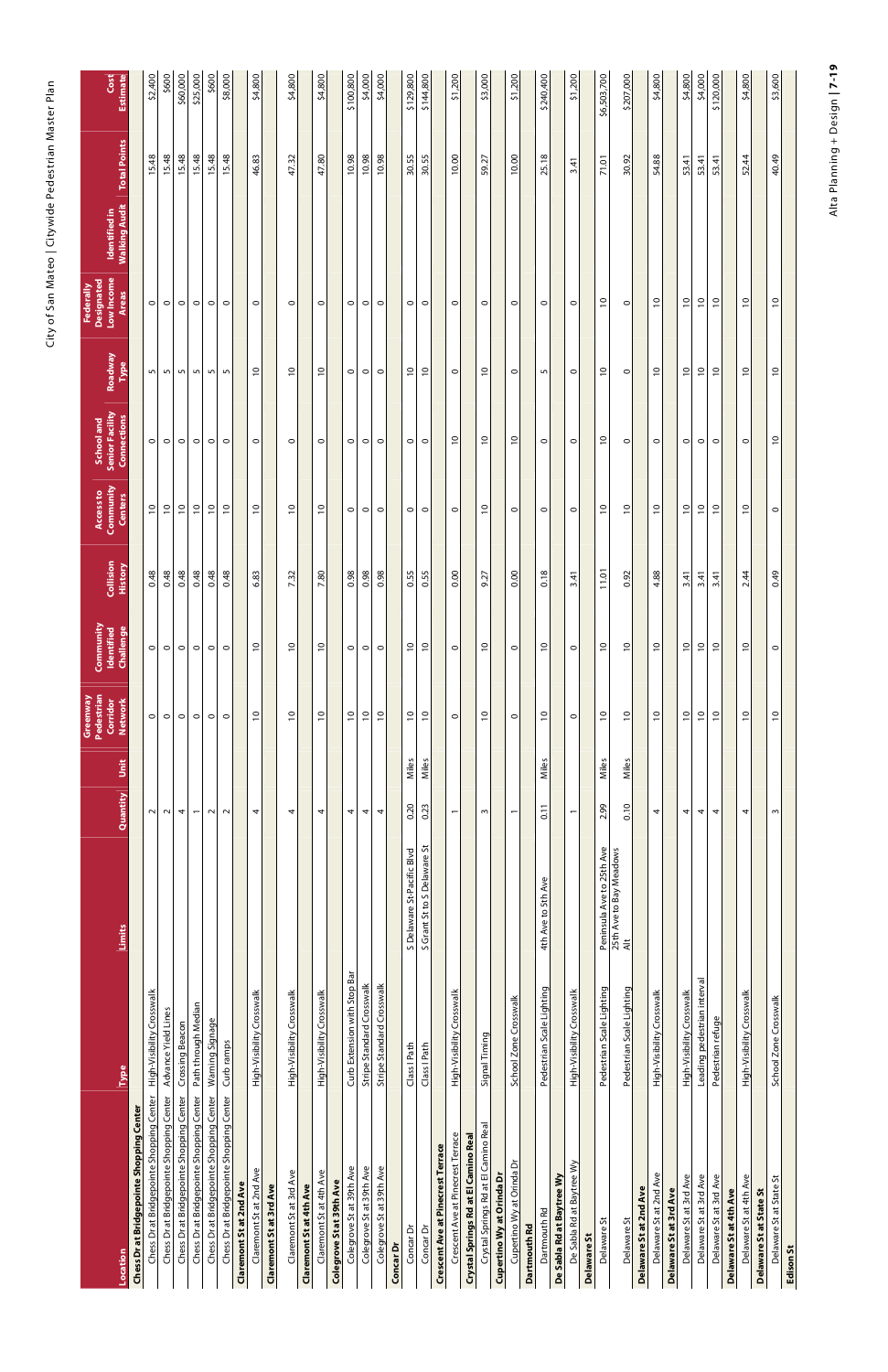|                             |                                      |                            |                          |       | Pedestrian<br>Greenway     | Community               |                             |                                   | School and                            |                 | Designated<br>Federally    |                                       |                     |                         |
|-----------------------------|--------------------------------------|----------------------------|--------------------------|-------|----------------------------|-------------------------|-----------------------------|-----------------------------------|---------------------------------------|-----------------|----------------------------|---------------------------------------|---------------------|-------------------------|
| Location                    | <b>Type</b>                          | Limits                     | Quantity                 | Unit  | Corridor<br><b>Network</b> | Challenge<br>Identified | Collision<br><b>History</b> | Community<br>Access to<br>Centers | <b>Senior Facility</b><br>Connections | Roadway<br>Type | Low Income<br><b>Areas</b> | <b>Walking Audit</b><br>Identified in | <b>Total Points</b> | Cost<br><b>Estimate</b> |
| Edison St                   | Pedestrian Scale Lighting            | Hillsdale Blvd to 41st Ave | 0.54                     | Miles | $\overline{a}$             | $\circ$                 | 2.39                        | $\circ$                           | $\circ$                               | 5               | $\overline{0}$             |                                       | 27.39               | \$1,178,100             |
| Edison St at 39th Ave       |                                      |                            |                          |       |                            |                         |                             |                                   |                                       |                 |                            |                                       |                     |                         |
| Edison St at 39th Ave       | "Stop Ahead" Signage and<br>Striping |                            | $\overline{\phantom{0}}$ |       | $\overline{0}$             | 0                       | 1.46                        | 0                                 | 0                                     | 5               | 0                          |                                       | 16.46               | \$1,100                 |
| Edison St at 39th Ave       | Curb Extension with Stop Bar         |                            | 4                        |       | $\overline{C}$             | $\circ$                 | 1.46                        | $\circ$                           | $\circ$                               | 5               | $\circ$                    |                                       | 16.46               | \$100,800               |
| Edison St at 39th Ave       | High-Visibility Crosswalk            |                            | 4                        |       | $\overline{0}$             | $\circ$                 | $\ddot{=}$                  | $\circ$                           | $\circ$                               | LO <sub>1</sub> | $\circ$                    |                                       | 16.46               | \$4,800                 |
| Edison St at Hillsdale Blvd |                                      |                            |                          |       |                            |                         |                             |                                   |                                       |                 |                            |                                       |                     |                         |
| Edison St at Hillsdale Blvd | High-Visibility Crosswalk            |                            | 4                        |       | $\overline{0}$             | $\overline{0}$          | 3.90                        | $\overline{0}$                    | $\circ$                               | $\overline{0}$  | $\overline{0}$             |                                       | 53.90               | \$4,800                 |
| El Camino Real              |                                      |                            |                          |       |                            |                         |                             |                                   |                                       |                 |                            |                                       |                     |                         |
| El Camino Real              | Pedestrian Scale Lighting            | Peninsula Ave to North Rd  | 4.42                     | Miles | $\overline{a}$             | $\overline{0}$          | 20.00                       | $\overline{0}$                    | $\overline{0}$                        | $\approx$       | $\overline{0}$             |                                       | 80.00               | \$9,632,000             |
| El Camino Real              | Sidewalk Reconstruction              | at 2nd Ave                 | 0.01                     | Miles | $\overline{0}$             | $\overline{C}$          | 3.12                        | $\overline{C}$                    | $\circ$                               | $\circ$         | $\circ$                    |                                       | 33.12               | \$7,600                 |
| El Camino Real (Northbound) |                                      |                            |                          |       |                            |                         |                             |                                   |                                       |                 |                            |                                       |                     |                         |
| El Camino Real (Northbound) | Sidewalk Installation                | 37th Ave to 39th Ave       | 0.15                     | Miles | $\overline{a}$             | $\overline{0}$          | 2.57                        | $\circ$                           | $\circ$                               | $\overline{0}$  | $\circ$                    |                                       | 32.57               | \$83,400                |
| El Camino Real at 12th Ave  |                                      |                            |                          |       |                            |                         |                             |                                   |                                       |                 |                            |                                       |                     |                         |
| El Camino Real at 12th Ave  | Signal Timing                        |                            | 4                        |       | $\overline{0}$             | $\overline{0}$          | 0.98                        | $\circ$                           | $\circ$                               | $\overline{0}$  | $\circ$                    |                                       | 30.98               | \$4,000                 |
| El Camino Real at 17th Ave  |                                      |                            |                          |       |                            |                         |                             |                                   |                                       |                 |                            |                                       |                     |                         |
| El Camino Real at 17th Ave  | High-Visibility Crosswalk            |                            | ω                        |       | $\overline{0}$             | $\overline{C}$          | 6.83                        | $\circ$                           | $\circ$                               | $\overline{C}$  | $\circ$                    |                                       | 36.83               | \$3,600                 |
| El Camino Real at 17th Ave  | Signal Timing                        |                            | 4                        |       | $\overline{0}$             | $\overline{0}$          | 6.83                        | $\circ$                           | $\circ$                               | $\overline{0}$  | $\circ$                    |                                       | 36.83               | \$4,000                 |
| El Camino Real at 20th Ave  |                                      |                            |                          |       |                            |                         |                             |                                   |                                       |                 |                            |                                       |                     |                         |
| El Camino Real at 20th Ave  | Signal Timing                        |                            | 4                        |       | $\overline{0}$             | $\overline{0}$          | 195                         | $\circ$                           | $\circ$                               | $\overline{0}$  | $\overline{0}$             |                                       | 41.95               | \$4,000                 |
| El Camino Real at 22nd Ave  |                                      |                            |                          |       |                            |                         |                             |                                   |                                       |                 |                            |                                       |                     |                         |
| El Camino Real at 22nd Ave  | Crossing Beacon                      |                            | $\sim$                   |       | $\overline{0}$             | $\overline{a}$          | 2.93                        | $\circ$                           | $\circ$                               | $\overline{0}$  | $\overline{0}$             |                                       | 42.93               | \$30,000                |
| El Camino Real at 22nd Ave  | Curb Extension                       |                            | $\sim$                   |       | $\overline{0}$             | $\overline{0}$          | 2.93                        | $\circ$                           | $\circ$                               | $\overline{0}$  | $\overline{0}$             |                                       | 42.93               | \$50,000                |
| El Camino Real at 22nd Ave  | Directional curb ramp                |                            | $\sim$                   |       | $\overline{C}$             | $\overline{0}$          | 2.93                        | $\circ$                           | $\circ$                               | $\overline{0}$  | $\frac{1}{2}$              |                                       | 42.93               | \$8,000                 |
| El Camino Real at 22nd Ave  | Advance Yield Lines                  |                            | $\sim$                   |       | $\overline{a}$             | $\overline{a}$          | 2.93                        | $\circ$                           | $\circ$                               | $\overline{0}$  | $\overline{0}$             |                                       | 42.93               | \$600                   |
| El Camino Real at 22nd Ave  | Pedestrian signage                   |                            | $\sim$                   |       | $\overline{C}$             | $\overline{C}$          | 2.93                        | $\circ$                           | $\circ$                               | $\overline{C}$  | $\approx$                  |                                       | 42.93               | \$600                   |
| El Camino Real at 25th Ave  |                                      |                            |                          |       |                            |                         |                             |                                   |                                       |                 |                            |                                       |                     |                         |
| El Camino Real at 25th Ave  | High-Visibility Crosswalk            |                            | w                        |       | $\overline{c}$             | $\overline{c}$          | 5.85                        | $\circ$                           | $\circ$                               | $\overline{c}$  | $\approx$                  |                                       | 45.85               | \$3,600                 |
| El Camino Real at 25th Ave  | Signal Timing                        |                            | 4                        |       | $\overline{0}$             | $\overline{0}$          | 5.85                        | $\circ$                           | $\circ$                               | $\overline{0}$  | $\overline{0}$             |                                       | 45.85               | \$4,000                 |
| El Camino Real at 27th Ave  |                                      |                            |                          |       |                            |                         |                             |                                   |                                       |                 |                            |                                       |                     |                         |
| El Camino Real at 27th Ave  | High-Visibility Crosswalk            |                            | $\sim$                   |       | $\overline{0}$             | $\overline{0}$          | $\frac{45}{3}$              | $\circ$                           | $\circ$                               | $\overline{0}$  | $\overline{0}$             |                                       | 40.49               | \$2,400                 |
| El Camino Real at 27th Ave  | Signal Timing                        |                            | 4                        |       | $\overline{0}$             | $\frac{0}{1}$           | 0.49                        | $\circ$                           | $\circ$                               | $\frac{0}{1}$   | $\overline{0}$             |                                       | 40.49               | \$4,000                 |
| El Camino Real at 28th Ave  |                                      |                            |                          |       |                            |                         |                             |                                   |                                       |                 |                            |                                       |                     |                         |
| El Camino Real at 28th Ave  | Signal Timing                        |                            | 4                        |       | $\overline{0}$             | $\overline{0}$          | 3.49                        | $\circ$                           | $\circ$                               | $\overline{0}$  | $\overline{0}$             |                                       | 40.49               | \$4,000                 |
|                             |                                      |                            |                          |       |                            |                         |                             |                                   |                                       |                 |                            |                                       |                     |                         |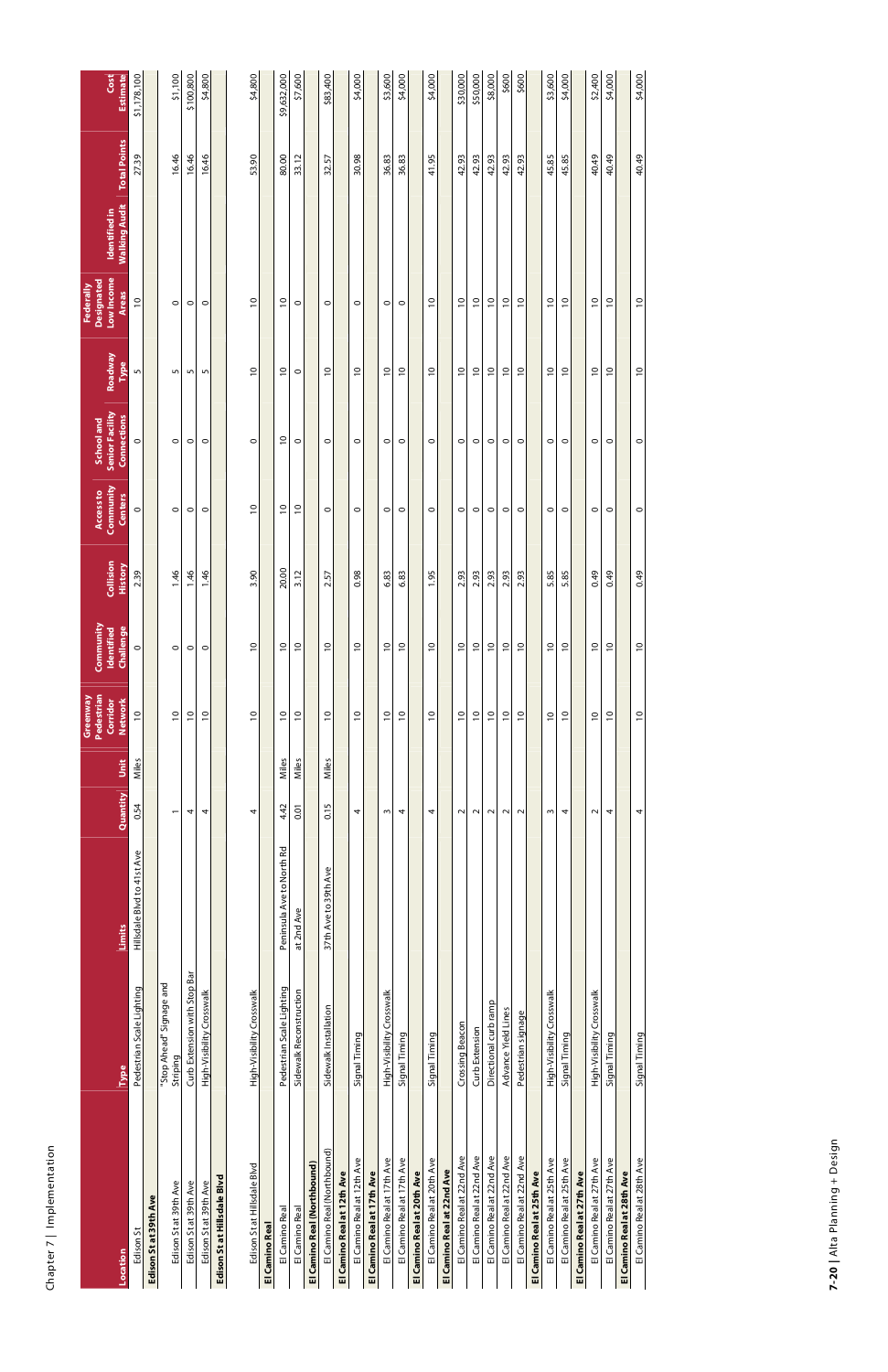| laster Plan           |
|-----------------------|
|                       |
| , Citywide Pedestrian |
|                       |
| Vateo                 |
| Tity of San           |
|                       |

Alta Planning + Design | 7-21 Alta Planning + Design **| 7-21** 

| Location                                                                                  | Type                                                 | Limits | Unit<br>Quantity         | Greenway<br>Pedestrian<br>Corridor<br><b>Network</b> | <b>Community</b><br>Identified<br>Challenge | Collision<br>History | Community<br>Access to<br><b>Centers</b> | <b>Senior Facility</b><br>Connections<br>School and | Roadway<br>Type | Low Income<br>Designated<br>Federally<br><b>Areas</b> | <b>Walking Audit</b>   Total Points<br>Identified in |       | <b>Estimate</b><br>Cost |
|-------------------------------------------------------------------------------------------|------------------------------------------------------|--------|--------------------------|------------------------------------------------------|---------------------------------------------|----------------------|------------------------------------------|-----------------------------------------------------|-----------------|-------------------------------------------------------|------------------------------------------------------|-------|-------------------------|
| El Camino Real at 2nd Ave                                                                 |                                                      |        |                          |                                                      |                                             |                      |                                          |                                                     |                 |                                                       |                                                      |       |                         |
| El Camino Real at 2nd Ave                                                                 | Advance stop bars                                    |        | $\overline{ }$           | $\overline{c}$                                       | $\overline{c}$                              | 6.83                 | $\overline{C}$                           | $\circ$                                             | $\approx$       | $\circ$                                               |                                                      | 46.83 | \$200                   |
| El Camino Real at 2nd Ave                                                                 | Extension with Stop Bar<br>Curb                      |        | $\sim$                   | $\approx$                                            | $\overline{c}$                              | 6.83                 | $\overline{c}$                           | $\circ$                                             | $\approx$       | $\circ$                                               |                                                      | 46.83 | \$50,400                |
| El Camino Real at 2nd Ave                                                                 | Directional curb ramp                                |        | $\overline{\phantom{0}}$ | $\overline{c}$                                       | $\frac{1}{2}$                               | 6.83                 | $\overline{c}$                           | $\circ$                                             | $\approx$       | $\circ$                                               |                                                      | 46.83 | \$4,000                 |
| El Camino Real at 2nd Ave                                                                 | High-Visibility Crosswalk                            |        | $\sim$                   | $\overline{0}$                                       | $\overline{c}$                              | 6.83                 | $\overline{0}$                           | $\circ$                                             | $\overline{0}$  | $\circ$                                               |                                                      | 46.83 | \$3,600                 |
| El Camino Real at 2nd Ave                                                                 | Pedestrian refuge                                    |        | $\overline{ }$           | $\overline{a}$                                       | $\overline{a}$                              | 6.83                 | $\overline{c}$                           | $\circ$                                             | $\overline{a}$  | $\circ$                                               |                                                      | 46.83 | \$30,000                |
| El Camino Real at 2nd Ave                                                                 | edge line along ECR to<br>delineate parking<br>Strip |        | $\overline{ }$           | $\overline{c}$                                       | $\approx$                                   | 2.4                  | $\overline{c}$                           | $\overline{c}$                                      | $\approx$       | $\circ$                                               |                                                      | 52.44 | \$100                   |
| El Camino Real at 2nd Ave                                                                 | Stripe left turn tracking                            |        | $\overline{\phantom{0}}$ | $\approx$                                            | $\approx$                                   | 6.83                 | $\approx$                                | $\circ$                                             | $\approx$       | $\circ$                                               |                                                      | 46.83 | 5100                    |
| El Camino Real at 31st Ave                                                                |                                                      |        |                          |                                                      |                                             |                      |                                          |                                                     |                 |                                                       |                                                      |       |                         |
| El Camino Real at 31st Ave                                                                | Signal Timing                                        |        | 4                        | $\frac{0}{1}$                                        | $\overline{c}$                              | 3.90                 | $\circ$                                  | $\circ$                                             | $\overline{c}$  | $\overline{c}$                                        |                                                      | 43.90 | \$4,000                 |
| El Camino Real at 37th Ave                                                                |                                                      |        |                          |                                                      |                                             |                      |                                          |                                                     |                 |                                                       |                                                      |       |                         |
| El Camino Real at 37th Ave                                                                | Advance stop bars                                    |        | $\sim$                   | $\approx$                                            | $\overline{c}$                              | 4.39                 | $\circ$                                  | $\circ$                                             | $\overline{c}$  | $\overline{c}$                                        |                                                      | 44.39 | \$400                   |
| El Camino Real at 37th Ave                                                                | Extension<br>Curb                                    |        | $\overline{ }$           | $\approx$                                            | $\approx$                                   | 4.39                 | $\circ$                                  | $\circ$                                             | $\overline{C}$  | $\approx$                                             |                                                      | 44.39 | \$25,000                |
| El Camino Real at 37th Ave                                                                | Extension with Stop Bar<br>Curb                      |        | 4                        | $\overline{c}$                                       | $\overline{c}$                              | 4.39                 | $\circ$                                  | $\circ$                                             | $\approx$       | $\overline{\phantom{0}}$                              |                                                      | 44.39 | \$100,800               |
| El Camino Real at 37th Ave                                                                | Signal Timing                                        |        | 4                        | $\overline{0}$                                       | $\overline{0}$                              | 4.39                 | $\circ$                                  | $\circ$                                             | $\overline{0}$  | $\overline{0}$                                        |                                                      | 44.39 | \$4,000                 |
| El Camino Real at 37th Ave                                                                | <b>Stripe Standard Crosswalk</b>                     |        | $\overline{ }$           | $\overline{0}$                                       | $\overline{C}$                              | 4.39                 | $\circ$                                  | $\circ$                                             | $\overline{C}$  | $\overline{C}$                                        |                                                      | 44.39 | \$1,000                 |
| El Camino Real at 39th Ave                                                                |                                                      |        |                          |                                                      |                                             |                      |                                          |                                                     |                 |                                                       |                                                      |       |                         |
| El Camino Real at 39th Ave                                                                | Advance stop bars                                    |        | $\overline{\phantom{0}}$ | $\overline{c}$                                       | $\overline{c}$                              | 2.44                 | $\circ$                                  | $\circ$                                             | $\overline{c}$  | $\circ$                                               |                                                      | 32.44 | \$200                   |
| El Camino Real at 39th Ave                                                                | Crossing Beacon                                      |        | $\sim$                   | $\overline{a}$                                       | $\overline{c}$                              | 2.44                 | $\circ$                                  | $\circ$                                             | $\overline{c}$  | $\circ$                                               |                                                      | 32.44 | \$30,000                |
| El Camino Real at 39th Ave                                                                | High-Visibility Crosswalk                            |        | $\overline{ }$           | $\overline{0}$                                       | $\overline{c}$                              | 2.44                 | $\circ$                                  | $\circ$                                             | $\overline{c}$  | $\circ$                                               |                                                      | 32.44 | \$1,200                 |
| El Camino Real at 39th Ave                                                                | Left Turn Pocket                                     |        | $\overline{ }$           | $\frac{1}{2}$                                        | $\overline{0}$                              | 2.44                 | $\circ$                                  | $\circ$                                             | $\overline{0}$  | $\circ$                                               |                                                      | 32.44 | \$15,000                |
| El Camino Real at 39th Ave                                                                | Median                                               |        | $\overline{ }$           | $\approx$                                            | $\approx$                                   | 2.44                 | $\circ$                                  | $\circ$                                             | $\approx$       | $\circ$                                               |                                                      | 32.44 | \$30,000                |
| El Camino Real at 39th Ave                                                                | Stripe Standard Crosswalk                            |        | $\overline{\phantom{0}}$ | $\overline{c}$                                       | $\overline{0}$                              | 2.44                 | $\circ$                                  | $\circ$                                             | $\overline{0}$  | $\circ$                                               |                                                      | 32.44 | \$1,000                 |
| El Camino Real at 3rd Ave                                                                 |                                                      |        |                          |                                                      |                                             |                      |                                          |                                                     |                 |                                                       |                                                      |       |                         |
| El Camino Real at 3rd Ave                                                                 | Extension<br>Curb                                    |        | 4                        | $\approx$                                            | $\approx$                                   | 8.29                 | $\circ$                                  | $\circ$                                             | $\approx$       | $\circ$                                               |                                                      | 38.29 | \$100,000               |
| El Camino Real at 3rd Ave                                                                 | Signal Timing                                        |        | 4                        | $\overline{0}$                                       | $\overline{0}$                              | 8.29                 | $\circ$                                  | $\circ$                                             | $\overline{0}$  | $\circ$                                               |                                                      | 38.29 | \$4,000                 |
| El Camino Real at 41st Ave                                                                |                                                      |        |                          |                                                      |                                             |                      |                                          |                                                     |                 |                                                       |                                                      |       |                         |
| El Camino Real at 41st Ave                                                                | High-Visibility Crosswalk                            |        | $\sim$                   | $\overline{c}$                                       | $\overline{c}$                              | 0.98                 | $\overline{c}$                           | $\circ$                                             | $\overline{c}$  | $\overline{C}$                                        |                                                      | 50.98 | \$2,400                 |
| El Camino Real at 42nd Ave                                                                |                                                      |        |                          |                                                      |                                             |                      |                                          |                                                     |                 |                                                       |                                                      |       |                         |
| El Camino Real at 42nd Ave                                                                | Signal Timing                                        |        | 4                        | $\overline{0}$                                       | $\overline{0}$                              | 2.44                 | $\circ$                                  | $\circ$                                             | $\overline{C}$  | $\overline{c}$                                        |                                                      | 42.44 | \$4,000                 |
| El Camino Real at 4th Ave                                                                 |                                                      |        |                          |                                                      |                                             |                      |                                          |                                                     |                 |                                                       |                                                      |       |                         |
| El Camino Real at 4th Ave                                                                 | Extension<br>Curb                                    |        | $\sim$                   | $\overline{c}$                                       | $\overline{c}$                              | 7.80                 | $\approx$                                | 0                                                   | $\overline{c}$  | $\circ$                                               |                                                      | 47.80 | \$50,000                |
| El Camino Real at 4th Ave                                                                 | High-Visibility Crosswalk                            |        | 4                        | $\overline{0}$                                       | $\overline{c}$                              | 7.80                 | $\overline{0}$                           | $\circ$                                             | $\overline{c}$  | $\circ$                                               |                                                      | 47.80 | \$4,800                 |
| El Camino Real at 4th Ave                                                                 | Leading pedestrian interval                          |        | 4                        | $\overline{0}$                                       | $\approx$                                   | 7.80                 | $\approx$                                | $\circ$                                             | $\overline{C}$  | $\circ$                                               |                                                      | 47.80 | \$4,000                 |
| El Camino Real at 4th Ave                                                                 | Pedestrian refuge                                    |        | 4                        | $\overline{0}$                                       | $\overline{0}$                              | 7.80                 | $\approx$                                | $\circ$                                             | $\approx$       | $\circ$                                               |                                                      | 47.80 | \$120,000               |
| El Camino Real at 4th Ave                                                                 | Signal Timing                                        |        | 4                        | $\overline{c}$                                       | $\overline{c}$                              | 7.80                 | $\overline{0}$                           | $\circ$                                             | $\overline{0}$  | $\circ$                                               |                                                      | 47.80 | \$4,000                 |
| El Camino Real at Baldwin Ave                                                             |                                                      |        |                          |                                                      |                                             |                      |                                          |                                                     |                 |                                                       |                                                      |       |                         |
| El Camino Real at Baldwin Ave                                                             | Extension with Stop Bar<br>Curb                      |        | $\sim$                   | $\overline{0}$                                       | $\overline{c}$                              | 2.44                 | $\overline{c}$                           | $\overline{0}$                                      | $\overline{c}$  | $\circ$                                               |                                                      | 52.44 | \$50,400                |
| El Camino Real at Baldwin Ave                                                             | High-Visibility Crosswalk                            |        | 4                        | $\overline{0}$                                       | $\overline{C}$                              | 2.44                 | $\overline{C}$                           | $\overline{0}$                                      | $\overline{C}$  | $\circ$                                               |                                                      | 52.44 | \$4,800                 |
| <b>El Camino Real at Baldwin Ave/Baywood Ave</b><br>El Camino Real at Baldwin Ave/Baywood |                                                      |        |                          |                                                      |                                             |                      |                                          |                                                     |                 |                                                       |                                                      |       |                         |
| Ave                                                                                       | Signal Timing                                        |        | $\overline{ }$           | $\overline{0}$                                       | $\overline{0}$                              | 2.44                 | $\overline{0}$                           | $\overline{0}$                                      | $\overline{0}$  | $\circ$                                               |                                                      | 52.44 | \$1,000                 |
|                                                                                           |                                                      |        |                          |                                                      |                                             |                      |                                          |                                                     |                 |                                                       |                                                      |       |                         |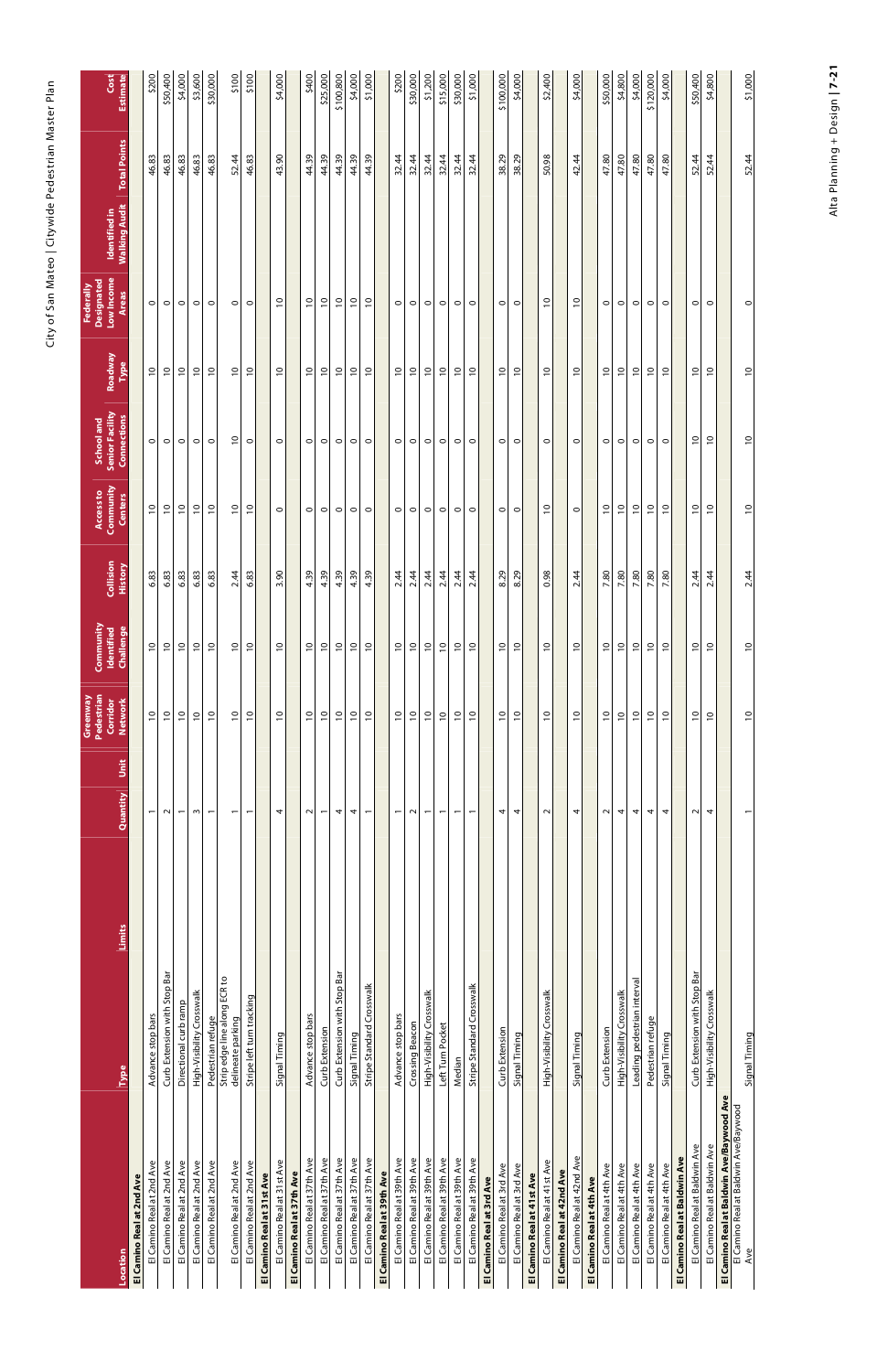| <b>School and</b><br>Access to<br>Community              | Roadway<br>Type<br>Senior Facility<br><b>Connections</b><br><b>Centers</b><br>Collision<br><b>History</b> |                                | $\overline{0}$<br>$\circ$<br>$\circ$<br>0.98                | $\overline{0}$<br>$\circ$<br>$\circ$<br>0.98    |                                | $\tilde{0}$<br>$\circ$<br>$\circ$<br>0.98       |                            | $\overline{0}$<br>$\circ$<br>$\circ$<br>6.83            |                                      | $\overline{c}$<br>$\overline{c}$<br>$\overline{c}$<br>9.2         |                                  | $\overline{c}$<br>$\circ$<br>$\overline{C}$<br>0.98           |                              | $\overline{C}$<br>$\circ$<br>$\circ$<br>0.98              |                             | $\approx$<br>$\circ$<br>$\circ$<br>0.98                                      | $\overline{C}$<br>$\circ$<br>$\circ$<br>2.44  |                              | $\overline{0}$<br>$\circ$<br>$\circ$<br>0.98                 |                              | $\overline{C}$<br>$\circ$<br>$\circ$<br>0.98                 | $\overline{c}$<br>$\circ$<br>$\circ$<br>0.98    |                                    | $\overline{0}$<br>$\circ$<br>$\circ$<br>1.46                   | $\overline{0}$<br>$\circ$<br>$\circ$<br>4.39 | $\tilde{0}$<br>$\circ$<br>$\circ$<br>$\sigma$<br>$\frac{1}{3}$ |                        | $\overline{\phantom{0}}$<br>$\circ$<br>$\overline{C}$<br>$\sim$<br>2.9 |                        | $\overline{C}$<br>$\circ$<br>$\overline{C}$<br>2.44  |               | LO <sub>1</sub><br>$\circ$<br>$\overline{c}$<br>10.28                |                          | LO <sub>1</sub><br>$\circ$<br>$\overline{0}$<br>6.83  |                          | $\overline{0}$<br>$\circ$<br>$\overline{0}$<br>20<br><u>isi</u> |                          | $\overline{\phantom{0}}$<br>$\circ$<br>$\overline{C}$<br>20.00 |                          | $\overline{0}$<br>$\circ$<br>$\overline{0}$<br>19.02  |                         | $\overline{\phantom{0}}$<br>$\circ$<br>$\overline{C}$<br>12.68 |                              | S<br>$\circ$<br>$\overline{C}$<br>5.85                    |
|----------------------------------------------------------|-----------------------------------------------------------------------------------------------------------|--------------------------------|-------------------------------------------------------------|-------------------------------------------------|--------------------------------|-------------------------------------------------|----------------------------|---------------------------------------------------------|--------------------------------------|-------------------------------------------------------------------|----------------------------------|---------------------------------------------------------------|------------------------------|-----------------------------------------------------------|-----------------------------|------------------------------------------------------------------------------|-----------------------------------------------|------------------------------|--------------------------------------------------------------|------------------------------|--------------------------------------------------------------|-------------------------------------------------|------------------------------------|----------------------------------------------------------------|----------------------------------------------|----------------------------------------------------------------|------------------------|------------------------------------------------------------------------|------------------------|------------------------------------------------------|---------------|----------------------------------------------------------------------|--------------------------|-------------------------------------------------------|--------------------------|-----------------------------------------------------------------|--------------------------|----------------------------------------------------------------|--------------------------|-------------------------------------------------------|-------------------------|----------------------------------------------------------------|------------------------------|-----------------------------------------------------------|
| <b>Community</b><br>Identified<br>Pedestrian<br>Greenway | Challenge<br>Corridor<br><b>Network</b><br>Unit<br>Quantity                                               |                                | $\overline{0}$<br>$\overline{0}$<br>ω                       | $\frac{0}{1}$<br>$\overline{a}$<br>ω            |                                | $\overline{c}$<br>$\tilde{=}$<br>4              |                            | $\overline{0}$<br>$\overline{0}$<br>$\overline{ }$      |                                      | $\frac{0}{1}$<br>$\overline{c}$<br>$\sim$                         |                                  | $\overline{c}$<br>$\overline{C}$<br>O                         |                              | $\overline{0}$<br>$\overline{c}$<br>4                     |                             | $\frac{0}{1}$<br>$\approx$<br>4                                              | $\approx$<br>$\approx$<br>4                   |                              | $\overline{0}$<br>$\overline{c}$<br>$\overline{\phantom{m}}$ |                              | $\overline{C}$<br>$\overline{0}$<br>4                        | $\overline{\phantom{0}}$<br>$\overline{0}$<br>4 |                                    | $\overline{0}$<br>$\overline{C}$<br>$\infty$                   | $\overline{0}$<br>$\overline{0}$<br>4        | $\overline{\phantom{0}}$<br>$\overline{c}$<br>32               |                        | $\overline{c}$<br>$\circ$<br>$\sim$                                    |                        | $\circ$<br>$\overline{C}$<br>$\sim$                  |               | $\overline{c}$<br>$\overline{c}$<br>Miles<br>0.31                    |                          | $\overline{0}$<br>$\overline{0}$<br>S                 |                          | $\overline{0}$<br>$\overline{c}$<br>4                           |                          | $\overline{\phantom{0}}$<br>$\overline{c}$<br>4                |                          | $\overline{0}$<br>$\overline{0}$<br>4                 |                         | $\overline{\phantom{0}}$<br>$\overline{\phantom{0}}$<br>$\sim$ |                              | $\overline{c}$<br>$\overline{0}$<br>4                     |
|                                                          | Limits<br><b>Type</b><br>Location                                                                         | El Camino Real at Barneson Ave | High-Visibility Crosswalk<br>El Camino Real at Barneson Ave | Signal Timing<br>El Camino Real at Barneson Ave | El Camino Real at Bellevue Ave | Signal Timing<br>El Camino Real at Bellevue Ave | El Camino Real at Bovet Rd | High-Visibility Crosswalk<br>El Camino Real at Bovet Rd | El Camino Real at Crystal Springs Rd | High-Visibility Crosswalk<br>El Camino Real at Crystal Springs Rd | El Camino Real at Hillsdale Blvd | High-Visibility Crosswalk<br>El Camino Real at Hillsdale Blvd | El Camino Real at Hobart Ave | High-Visibility Crosswalk<br>El Camino Real at Hobart Ave | El Camino Real at Peninsula | Signal Timing<br>El Camino Real at Peninsula<br>El Camino Real at Poplar Ave | Signal Timing<br>El Camino Real at Poplar Ave | El Camino Real at Seville Wy | High-Visibility Crosswalk<br>El Camino Real at Seville Wy    | El Camino Real at Tilton Ave | Curb Extension with Stop Bar<br>El Camino Real at Tilton Ave | Signal Timing<br>El Camino Real at Tilton Ave   | El Camino Real at Hwy 92 Off-ramps | High-Visibility Crosswalk<br>El Camino Real at Hwy 92 Off-ramp | Signage<br>El Camino Real Hwy 92 Off-ramp    | Pedestrian Scale Lighting<br>El Camino Real Hwy 92 Off-ramp    | El Dorado Stat 3rd Ave | High-Visibility Crosswalk<br>El Dorado St at 3rd Ave                   | El Dorado Stat 4th Ave | High-Visibility Crosswalk<br>El Dorado St at 4th Ave | Ellsworth Ave | Baldwin Ave to 5th Ave<br>Pedestrian Scale Lighting<br>Ellsworth Ave | Ellsworth Ave at 1st Ave | High-Visibility Crosswalk<br>Ellsworth Ave at 1st Ave | Ellsworth Ave at 2nd Ave | High-Visibility Crosswalk<br>Ellsworth Ave at 2nd Ave           | Ellsworth Ave at 3rd Ave | High-Visibility Crosswalk<br>Ellsworth Ave at 3rd Ave          | Ellsworth Ave at 4th Ave | High-Visibility Crosswalk<br>Ellsworth Ave at 4th Ave | Ellsworth Aveat 5th Ave | High-Visibility Crosswalk<br>Ellsworth Ave at 5th Ave          | Ellsworth Ave at Baldwin Ave | High-Visibility Crosswalk<br>Ellsworth Ave at Baldwin Ave |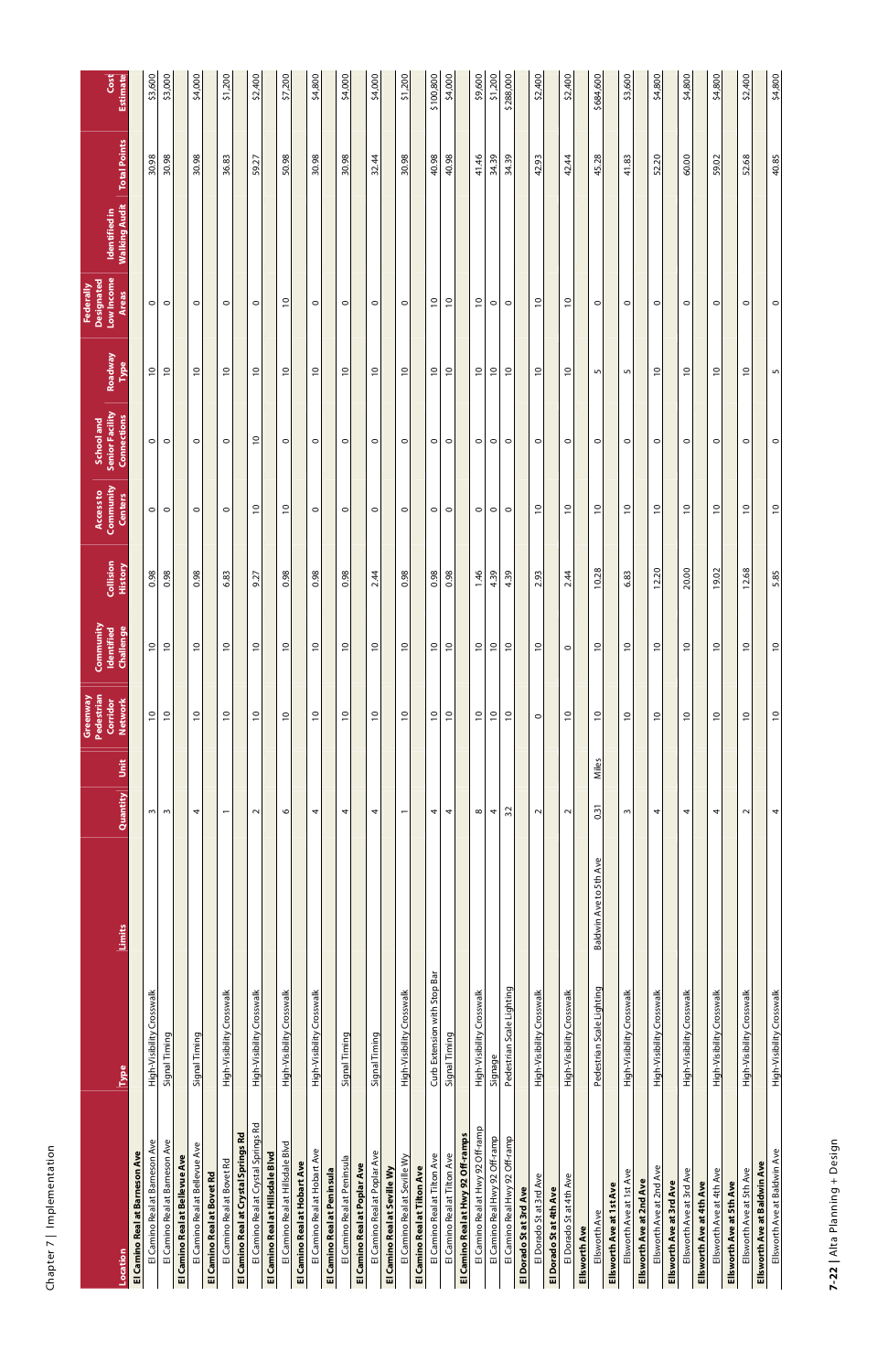| aster<br>Plan                          |
|----------------------------------------|
| w new partistics.<br>  19  1のレフリー レフニン |
|                                        |
|                                        |
| City of San Mateo                      |
|                                        |

Alta Planning + Design | 7-23 Alta Planning + Design **| 7-23** 

|                                |                              |                                                       |                          |       | Greenway<br>Pedestrian     | <b>Community</b><br>Identified |                      | Access to                   | School and                                   |                 | Designated<br>Federally    |                                       |              |                         |
|--------------------------------|------------------------------|-------------------------------------------------------|--------------------------|-------|----------------------------|--------------------------------|----------------------|-----------------------------|----------------------------------------------|-----------------|----------------------------|---------------------------------------|--------------|-------------------------|
| Location                       | <b>Type</b>                  | Limits                                                | Quantity                 | Unit  | Corridor<br><b>Network</b> | Challenge                      | Collision<br>History | Community<br><b>Centers</b> | <b>Senior Facility</b><br><b>Connections</b> | Roadway<br>Type | Low Income<br><b>Areas</b> | <b>Walking Audit</b><br>Identified in | Total Points | <b>Estimate</b><br>Cost |
| Ensenada Wy at Falda Ave       |                              |                                                       |                          |       |                            |                                |                      |                             |                                              |                 |                            |                                       |              |                         |
| Ensenada Wy at Falda Ave       | High-Visibility Crosswalk    |                                                       | $\overline{ }$           |       | $\circ$                    | $\circ$                        | 0.00                 | $\circ$                     | $\overline{0}$                               | $\circ$         | $\circ$                    |                                       | 10.00        | \$1,200                 |
| Ensenada Wy at Parkside Wy     |                              |                                                       |                          |       |                            |                                |                      |                             |                                              |                 |                            |                                       |              |                         |
| Ensenada Wy at Parkside Wy     | High-Visibility Crosswalk    |                                                       | $\overline{ }$           |       | $\circ$                    | $\circ$                        | 0.00                 | $\overline{C}$              | $\overline{C}$                               | $\circ$         | $\circ$                    |                                       | 20.00        | \$1,200                 |
| <b>Fairfax Ave</b>             |                              |                                                       |                          |       |                            |                                |                      |                             |                                              |                 |                            |                                       |              |                         |
| Fairfax Ave                    | Pedestrian Scale Lighting    | Alameda de las Pulgas,<br>continuing on Franklin to D | 0.60                     | Miles | $\circ$                    | $\overline{0}$                 | 0.00                 | $\circ$                     | $\circ$                                      | 0               | $\circ$                    |                                       | 10.00        | \$1,299,700             |
| Fashion Island Blvd            |                              |                                                       |                          |       |                            |                                |                      |                             |                                              |                 |                            |                                       |              |                         |
| Fashion Island Blvd            | Pedestrian Scale Lighting    | Norfolk St to Mariners<br>Island Blvd                 | 0.36                     | Miles | $\overline{c}$             | $\circ$                        | 0.18                 | $\overline{c}$              | $\circ$                                      | $\overline{c}$  | $\circ$                    |                                       | 30.18        | \$778,500               |
| Fashion Island Blvd at Hwy 101 |                              |                                                       |                          |       |                            |                                |                      |                             |                                              |                 |                            |                                       |              |                         |
| Fashion Island Blvd at Hwy 101 | Signal Timing                |                                                       | 4                        |       | $\circ$                    | $\circ$                        | 0.00                 | $\circ$                     | $\circ$                                      | $\overline{0}$  | $\circ$                    |                                       | 10.00        | \$4,000                 |
| Fernwood St                    |                              |                                                       |                          |       |                            |                                |                      |                             |                                              |                 |                            |                                       |              |                         |
| Fernwood St                    | Sidewalk Installation        | Hillsdale Blvd to Kingridge<br>ă                      | 0.14                     | Miles | $\circ$                    | $\approx$                      | 0.00                 | $\circ$                     | $\circ$                                      | $\circ$         | $\circ$                    |                                       | 10.00        | \$74,400                |
| Flores St at 25th Ave          |                              |                                                       |                          |       |                            |                                |                      |                             |                                              |                 |                            |                                       |              |                         |
| Flores St at 25th Ave          | High-Visibility Crosswalk    |                                                       | 4                        |       | $\overline{C}$             | $\circ$                        | 3.90                 | $\overline{C}$              | $\circ$                                      | S               | $\circ$                    |                                       | 28.90        | \$4,800                 |
| Flores St at 27th Ave          |                              |                                                       |                          |       |                            |                                |                      |                             |                                              |                 |                            |                                       |              |                         |
| Flores St at 27th Ave          | High-Visibility Crosswalk    |                                                       | 4                        |       | $\circ$                    | $\circ$                        | 0.00                 | $\circ$                     | $\circ$                                      | $\circ$         | $\circ$                    |                                       | 0.00         | \$4,800                 |
| Flores St at 28th Ave          |                              |                                                       |                          |       |                            |                                |                      |                             |                                              |                 |                            |                                       |              |                         |
| Flores St at 28th Ave          | High-Visibility Crosswalk    |                                                       | $\sim$                   |       | $\overline{0}$             | 0                              | 0.00                 | $\circ$                     | $\circ$                                      | 5               | $\overline{0}$             |                                       | 25.00        | \$2,400                 |
| Franklin Dr at Saratoga Dr     |                              |                                                       |                          |       |                            |                                |                      |                             |                                              |                 |                            |                                       |              |                         |
| Franklin Dr at Saratoga Dr     | High-Visibility Crosswalk    |                                                       | $\overline{\phantom{m}}$ |       | $\overline{c}$             | $\circ$                        | 0.48                 | $\circ$                     | $\circ$                                      | $\overline{c}$  | $\circ$                    |                                       | 20.48        | \$1,200                 |
| Franklin Dr at Saratoga Dr     | Signal phase study           |                                                       | $\overline{\phantom{0}}$ |       | $\overline{0}$             | $\circ$                        | 0.48                 | $\circ$                     | $\circ$                                      | $\overline{0}$  | $\circ$                    |                                       | 20.48        | \$15,000                |
| Franklin Path                  |                              |                                                       |                          |       |                            |                                |                      |                             |                                              |                 |                            |                                       |              |                         |
| Franklin Path                  | Class I Path                 | Pacific Boulevard to<br>Hillsdale Boulevard           | 0.17                     | Miles | $\overline{0}$             | $\circ$                        | 1.10                 | $\circ$                     | $\circ$                                      | $\circ$         | $\overline{0}$             |                                       | 21.10        | \$106,100               |
| Fremont Stat 2nd Ave           |                              |                                                       |                          |       |                            |                                |                      |                             |                                              |                 |                            |                                       |              |                         |
| Fremont St at 2nd Ave          | Curb Extension               |                                                       | 4                        |       | $\circ$                    | $\circ$                        | 0.00                 | $\circ$                     | $\circ$                                      | LO <sub>1</sub> | $\overline{c}$             |                                       | 15.00        | \$100,000               |
| Fremont St at 2nd Ave          | Curb Extension               |                                                       | 4                        |       | $\circ$                    | $\circ$                        | 0.00                 | $\circ$                     | $\circ$                                      | 5               | $\overline{c}$             |                                       | 15.00        | \$100,000               |
| Fremont St at 2nd Ave          | Directional curb ramp        |                                                       | $\sim$                   |       | $\circ$                    | $\circ$                        | 0.00                 | $\circ$                     | $\circ$                                      | S               | $\overline{0}$             |                                       | 15.00        | \$8,000                 |
| Fremont Stat 3rd Ave           |                              |                                                       |                          |       |                            |                                |                      |                             |                                              |                 |                            |                                       |              |                         |
| Fremont St at 3rd Ave          | Curb Extension               |                                                       | 4                        |       | $\circ$                    | $\overline{0}$                 | 0.98                 | $\circ$                     | $\circ$                                      | $\overline{0}$  | $\overline{0}$             |                                       | 30.98        | \$100,000               |
| Fremont St at 3rd Ave          | High-Visibility Crosswalk    |                                                       | $\sim$                   |       | $\circ$                    | $\overline{C}$                 | 0.98                 | $\circ$                     | $\circ$                                      | $\overline{0}$  | $\overline{0}$             |                                       | 30.98        | \$3,600                 |
| Fremont St at 3rd Ave          | Median                       |                                                       | $\sim$                   |       | $\circ$                    | $\overline{0}$                 | 0.98                 | $\circ$                     | $\circ$                                      | $\overline{0}$  | $\overline{0}$             |                                       | 30.98        | \$60,000                |
| Fremont St at 3rd Ave          | Stripe Standard Crosswalk    |                                                       | $\overline{\phantom{m}}$ |       | $\circ$                    | $\overline{0}$                 | 0.98                 | $\circ$                     | $\circ$                                      | $\overline{0}$  | $\overline{\phantom{0}}$   |                                       | 30.98        | \$1,000                 |
| Fremont St at 3rd Ave          | Stripe Standard Crosswalk    |                                                       | $\sim$                   |       | $\circ$                    | $\overline{c}$                 | 0.98                 | $\circ$                     | $\circ$                                      | $\overline{c}$  | $\overline{c}$             |                                       | 30.98        | \$2,000                 |
| Fremont Stat 4th Ave           |                              |                                                       |                          |       |                            |                                |                      |                             |                                              |                 |                            |                                       |              |                         |
| Fremont St at 4th Ave          | High-Visibility Crosswalk    |                                                       | $\sim$                   |       | $\overline{0}$             | $\circ$                        | 0.98                 | $\circ$                     | $\circ$                                      | $\overline{0}$  | $\overline{0}$             |                                       | 30.98        | \$3,600                 |
| Fremont Stat Lawrence Rd       |                              |                                                       |                          |       |                            |                                |                      |                             |                                              |                 |                            |                                       |              |                         |
| Fremont St at Lawrence Rd      | High-Visibility Crosswalk    |                                                       | $\overline{\phantom{0}}$ |       | $\circ$                    | $\circ$                        | 0.49                 | $\circ$                     | $\circ$                                      | $\circ$         | $\overline{0}$             |                                       | 10.49        | \$1,200                 |
| Fremont Stat Monte Diablo Ave  |                              |                                                       |                          |       |                            |                                |                      |                             |                                              |                 |                            |                                       |              |                         |
| Fremont St at Monte Diablo Ave | Curb Extension with Stop Bar |                                                       | $\overline{\phantom{m}}$ |       | $\overline{c}$             | $\circ$                        | 1.95                 | $\overline{C}$              | $\circ$                                      | 5               | $\overline{c}$             |                                       | 36.95        | \$25,200                |
| Fremont St at Monte Diablo Ave | High-Visibility Crosswalk    |                                                       | $\overline{ }$           |       | $\overline{0}$             | $\circ$                        | 1.95                 | $\overline{\phantom{0}}$    | $\circ$                                      | LO <sub>1</sub> | $\overline{0}$             |                                       | 36.95        | \$1,200                 |
| Fremont St at Monte Diablo Ave | High-Visibility Crosswalk    |                                                       | 0.01                     | Miles | $\overline{0}$             |                                |                      | $\overline{0}$              | $\circ$                                      |                 |                            |                                       | 20.00        | $\zeta$                 |
|                                |                              |                                                       |                          |       |                            |                                |                      |                             |                                              |                 |                            |                                       |              |                         |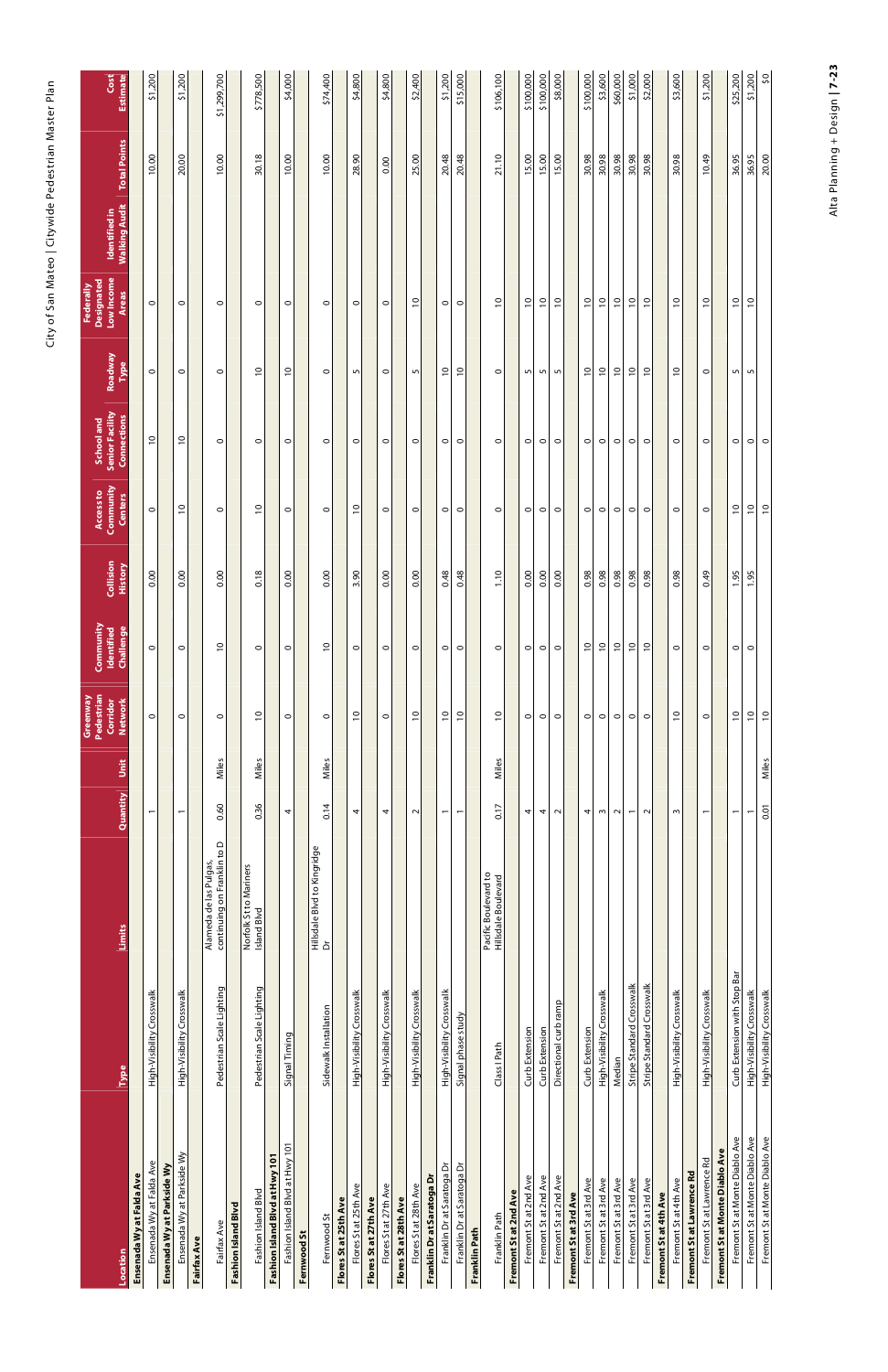|                                            |                               |                                            |                          |       | Pedestrian<br>Greenway     | <b>Community</b><br>Identified |                             | Access to            | School and                                   |                        | <b>Designated</b><br>Federally |                                       |                     |                  |
|--------------------------------------------|-------------------------------|--------------------------------------------|--------------------------|-------|----------------------------|--------------------------------|-----------------------------|----------------------|----------------------------------------------|------------------------|--------------------------------|---------------------------------------|---------------------|------------------|
| Location                                   | ype<br>F                      | Limits                                     | Quantity                 | Unit  | Corridor<br><b>Network</b> | Challenge                      | Collision<br><b>History</b> | Community<br>Centers | <b>Senior Facility</b><br><b>Connections</b> | Roadway<br><b>Type</b> | Low Income<br><b>Areas</b>     | <b>Walking Audit</b><br>Identified in | <b>Total Points</b> | Cost<br>Estimate |
| Garfield St at 27th Ave                    |                               |                                            |                          |       |                            |                                |                             |                      |                                              |                        |                                |                                       |                     |                  |
| Garfield St at 27th Ave                    | High-Visibility Crosswalk     |                                            | 4                        |       | $\circ$                    | $\circ$                        | 0.00                        | $\circ$              | $\overline{C}$                               | $\circ$                | $\circ$                        |                                       | 10.00               | \$4,800          |
| Garfield St at 28th Ave                    |                               |                                            |                          |       |                            |                                |                             |                      |                                              |                        |                                |                                       |                     |                  |
| Garfield St at 28th Ave                    | gh-Visibility Crosswalk<br>王  |                                            | $\mathsf{w}$             |       | $\overline{c}$             | $\circ$                        | $\frac{0.00}{2}$            | $\circ$              | $\overline{\phantom{0}}$                     | S                      | $\circ$                        |                                       | 25.00               | \$3,600          |
| Georgetown Ave at Alameda De Las Pulgas    |                               |                                            |                          |       |                            |                                |                             |                      |                                              |                        |                                |                                       |                     |                  |
| Georgetown Ave at Alameda De Las<br>Pulgas | School Zone Crosswalk         |                                            | $\overline{ }$           |       | $\overline{c}$             | $\circ$                        | 0.00                        | $\circ$              | $\overline{C}$                               | $\overline{C}$         | $\circ$                        |                                       | 30.00               | \$1,200          |
| Grant St                                   |                               |                                            |                          |       |                            |                                |                             |                      |                                              |                        |                                |                                       |                     |                  |
| Grant St                                   | Pedestrian Scale Lighting     | 3rd Ave to Bermuda Dr                      | 1.58                     | Miles | $\overline{0}$             | $\circ$                        | 1.65                        | $\circ$              | $\circ$                                      | S                      | $\overline{0}$                 |                                       | 26.65               | \$3,437,400      |
| <b>Grant Stat 3rd Ave</b>                  |                               |                                            |                          |       |                            |                                |                             |                      |                                              |                        |                                |                                       |                     |                  |
| Grant St at 3rd Ave                        | High-Visibility Crosswalk     |                                            | 4                        |       | $\overline{c}$             | $\overline{C}$                 | 1.95                        | $\circ$              | $\circ$                                      | $\overline{C}$         | $\overline{C}$                 |                                       | 41.95               | \$4,800          |
| Hacienda St                                |                               |                                            |                          |       |                            |                                |                             |                      |                                              |                        |                                |                                       |                     |                  |
| Hacienda St                                | Pedestrian Scale Lighting     | 36th Ave to 37th Ave                       | 0.09                     | Miles | $\overline{c}$             | $\overline{c}$                 | 0.18                        | $\overline{C}$       | $\overline{C}$                               | S                      | $\overline{C}$                 |                                       | 55.18               | \$187,100        |
| Hacienda St                                | Pedestrian Scale Lighting     | 39th Ave to 22nd Ave                       | 1.24                     | Miles | $\overline{c}$             | $\overline{C}$                 | $rac{0.00}{\pi}$            | $\circ$              | $\overline{C}$                               | 5                      | $\circ$                        |                                       | 35.00               | \$2,702,200      |
| Hacienda St                                | Sidewalk Installation         | 31st Ave to Louise Ln                      | 0.13                     | Miles | $\overline{0}$             | $\overline{0}$                 | $\infty$<br>$\overline{C}$  | $\overline{C}$       | $\overline{c}$                               | S                      | $\circ$                        |                                       | 46.18               | \$72,200         |
| Hacienda St at 25th Ave                    |                               |                                            |                          |       |                            |                                |                             |                      |                                              |                        |                                |                                       |                     |                  |
| Hacienda St at 25th Ave                    | High-Visibility Crosswalk     |                                            | $\sim$                   |       | $\overline{c}$             | $\circ$                        | 0.49                        | $\overline{c}$       | $\circ$                                      | 5                      | $\circ$                        |                                       | 25.49               | \$3,600          |
| Hacienda St at 26th Ave                    |                               |                                            |                          |       |                            |                                |                             |                      |                                              |                        |                                |                                       |                     |                  |
| Hacienda St at 26th Ave                    | High-Visibility Crosswalk     |                                            | $\overline{\phantom{0}}$ |       | $\circ$                    | $\overline{c}$                 | 0.49                        | $\circ$              | $\circ$                                      | 5                      | $\circ$                        |                                       | 15.49               | \$1,200          |
| Hacienda St at 27th Ave                    |                               |                                            |                          |       |                            |                                |                             |                      |                                              |                        |                                |                                       |                     |                  |
| Hacienda St at 27th Ave                    | High-Visibility Crosswalk     |                                            | 4                        |       | $\circ$                    | $\overline{C}$                 | 0.00                        | $\circ$              | $\overline{0}$                               | LO <sub>1</sub>        | $\circ$                        |                                       | 25.00               | \$4,800          |
| Hacienda St at 28th Ave                    |                               |                                            |                          |       |                            |                                |                             |                      |                                              |                        |                                |                                       |                     |                  |
| Hacienda St at 28th Ave                    | igh-Visibility Crosswalk<br>Ξ |                                            | 4                        |       | $\overline{0}$             | $\tilde{=}$                    | 0.00                        | $\circ$              | $\tilde{=}$                                  | 5                      | $\circ$                        |                                       | 35.00               | \$4,800          |
| Hacienda Stat Briar Ln                     |                               |                                            |                          |       |                            |                                |                             |                      |                                              |                        |                                |                                       |                     |                  |
| Hacienda St at Briar Ln                    | Curb Extension with Stop Bar  |                                            | $\overline{\phantom{0}}$ |       | $\circ$                    | $\overline{0}$                 | 0.49                        | $\circ$              | $\circ$                                      | S                      | $\circ$                        |                                       | 15.49               | \$25,200         |
| <b>Hayward Ave</b>                         |                               |                                            |                          |       |                            |                                |                             |                      |                                              |                        |                                |                                       |                     |                  |
| Hayward Ave                                | Pedestrian Scale Lighting     | El Camino Real - Palm Ave                  | 0.12                     | Miles | $\overline{0}$             | $\overline{0}$                 | $\circ$<br>$\Xi$            | $\circ$              | $\overline{0}$                               | $\circ$                | $\circ$                        |                                       | 31.10               | \$252,300        |
| Hayward Park Caltrain Path                 |                               |                                            |                          |       |                            |                                |                             |                      |                                              |                        |                                |                                       |                     |                  |
| Hayward Park Caltrain Path                 | Pedestrian Path               | Concar Dr - Caltrain<br>crossing           | 0.05                     | Miles | $\circ$                    | $\circ$                        | 0.37                        | $\circ$              | $\circ$                                      | $\circ$                | $\circ$                        |                                       | 0.37                | \$64,200         |
| Hayward Park Caltrain Path                 | Pedestrian Scale Lighting     | Concar Dr - Caltrain<br>crossing           | $\overline{ }$           |       | $\circ$                    | $\circ$                        | 0.37                        | $\circ$              | $\circ$                                      | $\circ$                | $\circ$                        |                                       | 0.37                | \$63,000         |
| Hayward Park Caltrain Path                 | Curb ramps                    |                                            | $\sim$                   |       | $\circ$                    | $\circ$                        | 0.37                        | $\circ$              | $\circ$                                      | $\circ$                | $\circ$                        |                                       | 0.37                | \$8,000          |
| Hayward Park Caltrain Path                 | Landscaping                   |                                            |                          |       | $\circ$                    | $\circ$                        | 0.37                        | $\circ$              | $\circ$                                      | $\circ$                | $\circ$                        |                                       | 0.37                | \$320,000        |
| Hayward Park Caltrain Path                 | Wayfinding                    |                                            |                          |       | $\circ$                    | $\circ$                        | 0.37                        | $\circ$              | $\circ$                                      | $\circ$                | $\circ$                        |                                       | 0.37                | \$300            |
| <b>Hillsdale Blvd</b>                      |                               |                                            |                          |       |                            |                                |                             |                      |                                              |                        |                                |                                       |                     |                  |
| Hillsdale Blvd                             | Pedestrian Scale Lighting     | Alameda de las Pulgas to<br>Hillsdale Blvd | 1.14                     | Miles | $\overline{0}$             | $\overline{0}$                 | 4.04                        | $\overline{0}$       | $\overline{c}$                               | $\overline{0}$         | $\overline{c}$                 |                                       | 64.04               | \$2,487,100      |
| Hillsdale Blvd                             | Pedestrian Scale Lighting     | Split to Saratoga Dr                       | 0.06                     | Miles | $\overline{c}$             | $\circ$                        | 0.73                        | $\circ$              | $\circ$                                      | $\circ$                | $\circ$                        |                                       | 10.73               | \$120,600        |
| Hillsdale Blvd                             | Pedestrian Scale Lighting     | Alameda del las Pulgas to<br>Campus Dr     | 1.27                     | Miles | $\circ$                    | $\overline{\phantom{0}}$       | 0.00                        | $\circ$              | $\circ$                                      | $\circ$                | $\circ$                        |                                       | 10.00               | \$2,776,700      |
| Hillsdale Blvd at Clearview Wy             |                               |                                            |                          |       |                            |                                |                             |                      |                                              |                        |                                |                                       |                     |                  |
| Hillsdale Blvd at Clearview Wy             | Signal Timing                 |                                            | 4                        |       | $\circ$                    | $\circ$                        | 0.00                        | $\circ$              | $\overline{c}$                               | $\overline{C}$         | $\circ$                        |                                       | 20.00               | \$4,000          |
| Hillsdale Blvd at Hwy 101 Off Ramp         |                               |                                            |                          |       |                            |                                |                             |                      |                                              |                        |                                |                                       |                     |                  |
| Hillsdale Blvd at Hwy 101 Off Ramp         | Signal Timing                 |                                            | L                        |       | $\circ$                    | $\circ$                        | 0.00                        | $\circ$              | $\circ$                                      | $\frac{0}{1}$          | $\overline{c}$                 |                                       | 20.00               | \$7,000          |
|                                            |                               |                                            |                          |       |                            |                                |                             |                      |                                              |                        |                                |                                       |                     |                  |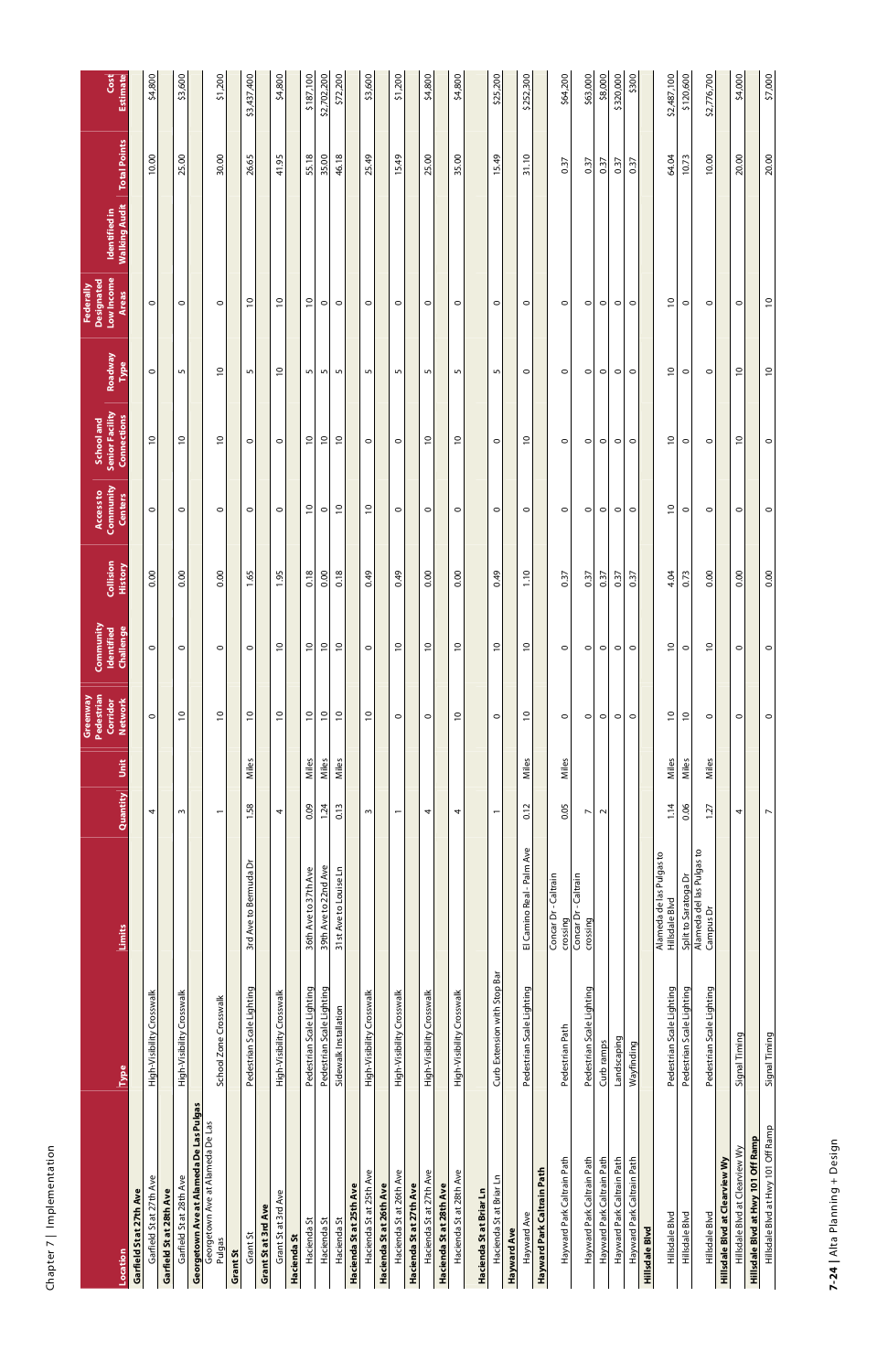| aster<br>Plan<br>Ó                           |
|----------------------------------------------|
| wide Pedestrian N<br>ı                       |
|                                              |
| )<br>2)<br>2<br>- הרם.                       |
| Τ<br> <br> <br> <br> <br> <br> <br>こうせい<br>I |

Alta Planning + Design | 7-25 Alta Planning + Design **| 7-25** 

|                                                      |                                 |                                             |                          |       | Pedestrian<br>Greenway<br>Corridor | <b>Community</b><br>Identified | Collision      | Community<br>Access to | Senior Facility<br><b>School and</b> | Roadway                  | Low Income<br>Designated<br>Federally | Identified in        |              | Cost            |
|------------------------------------------------------|---------------------------------|---------------------------------------------|--------------------------|-------|------------------------------------|--------------------------------|----------------|------------------------|--------------------------------------|--------------------------|---------------------------------------|----------------------|--------------|-----------------|
| Hillsdale Blvd at Norfolk St<br>Location             | Type                            | Limits                                      | Quantity                 | Š     | <b>Network</b>                     | Challenge                      | <b>History</b> | <b>Centers</b>         | Connections                          | Type                     | <b>Areas</b>                          | <b>Walking Audit</b> | Total Points | <b>Estimate</b> |
| Hillsdale Blvd at Norfolk St                         | Signal Timing                   |                                             | 4                        |       | $\overline{0}$                     | $\overline{c}$                 | 1.46           | $\circ$                | $\circ$                              | $\overline{\phantom{0}}$ | $\overline{c}$                        |                      | 41.46        | \$4,000         |
| Humboldt St                                          |                                 |                                             |                          |       |                                    |                                |                |                        |                                      |                          |                                       |                      |              |                 |
| Humboldt St                                          | strian Scale Lighting<br>Pede:  | Peninsula Ave to 5th Ave                    | 1.32                     | Miles | $\overline{0}$                     | $\overline{0}$                 | 4.40           | $\circ$                | $\overline{0}$                       | $\overline{0}$           | $\overline{0}$                        |                      | 54.40        | \$2,870,800     |
| Humboldt St at 3rd Ave                               |                                 |                                             |                          |       |                                    |                                |                |                        |                                      |                          |                                       |                      |              |                 |
| Humboldt St at 3rd Ave                               | High-Visibility Crosswalk       |                                             | $\sim$                   |       | $\overline{0}$                     | $\overline{0}$                 | 1.95           | $\circ$                | $\circ$                              | $\overline{0}$           | $\overline{0}$                        |                      | 41.95        | \$3,600         |
| Humboldt St at 4th Ave                               |                                 |                                             |                          |       |                                    |                                |                |                        |                                      |                          |                                       |                      |              |                 |
| Humboldt St at 4th Ave                               | High-Visibility Crosswalk       |                                             | 4                        |       | $\overline{0}$                     | $\circ$                        | 1.95           | $\circ$                | $\circ$                              | $\overline{0}$           | $\overline{0}$                        |                      | 31.95        | \$4,800         |
| Hwy 92 Eastbound Pm-Ramp at Alameda De<br>Las Pulgas |                                 |                                             |                          |       |                                    |                                |                |                        |                                      |                          |                                       |                      |              |                 |
| Hwy 92 Eastbound Pm-Ramp at Alameda                  |                                 |                                             |                          |       |                                    |                                |                |                        |                                      |                          |                                       |                      |              |                 |
| Isabelle Ave at 27th Ave<br>De Las Pulgas            | Signal Timing                   |                                             | $\sim$                   |       | $\overline{C}$                     | $\circ$                        | 0.00           | $\circ$                | $\circ$                              | $\overline{C}$           | $\circ$                               |                      | 20.00        | \$3,000         |
| Isabelle Ave at 27th Ave                             | High-Visibility Crosswalk       |                                             | 4                        |       | $\circ$                            | $\circ$                        | 0.49           | $\circ$                | $\circ$                              | $\circ$                  | $\circ$                               |                      | 0.49         | \$4,800         |
| J Hart Clinton Dr/3rd Ave at Norfolk St              |                                 |                                             |                          |       |                                    |                                |                |                        |                                      |                          |                                       |                      |              |                 |
| J Hart Clinton Dr/ 3rd Ave at Norfolk St             | Signal Timing                   |                                             | 4                        |       | $\overline{c}$                     | $\overline{c}$                 | 1.46           | $\overline{C}$         | $\overline{c}$                       | $\overline{c}$           | $\overline{C}$                        |                      | 61.46        | \$4,000         |
| J. Hart Clinton Dr at Norfolk St                     |                                 |                                             |                          |       |                                    |                                |                |                        |                                      |                          |                                       |                      |              |                 |
| J. Hart Clinton Dr at Norfolk St                     | High-Visibility Crosswalk       |                                             | 4                        |       | $\overline{0}$                     | $\frac{1}{2}$                  | 1.43           | $\overline{c}$         | $\frac{1}{2}$                        | LN,                      | $\overline{c}$                        |                      | 56.43        | \$4,800         |
| Kentucky Ave at Alameda De Las Pulgas                |                                 |                                             |                          |       |                                    |                                |                |                        |                                      |                          |                                       |                      |              |                 |
| Kentucky Ave at Alameda De Las Pulgas                | Signal Timing                   |                                             | $\sim$                   |       | $\overline{0}$                     | $\circ$                        | 0.00           | $\circ$                | $\overline{0}$                       | $\overline{0}$           | $\circ$                               |                      | 30.00        | \$3,000         |
| Laguna Vista Path                                    |                                 |                                             |                          |       |                                    |                                |                |                        |                                      |                          |                                       |                      |              |                 |
| Laguna Vista Path                                    | Class I Path                    | Los Prados-Laguna Vista                     | 0.10                     | Miles | $\circ$                            | $\circ$                        | 0.00           | $\circ$                | $\circ$                              | $\circ$                  | $\circ$                               |                      | 0.00         | \$66,400        |
| <b>Laurel Ave</b>                                    |                                 |                                             |                          |       |                                    |                                |                |                        |                                      |                          |                                       |                      |              |                 |
| Laurel Ave                                           | Pedestrian Scale Lighting       | 5th Ave to 9th Ave                          | 0.23                     | Miles | $\approx$                          | $\overline{a}$                 | 4.77           | $\overline{a}$         | $\circ$                              | $\circ$                  | $\circ$                               |                      | 34.77        | \$495,900       |
| Laurel Ave at 5th Ave                                |                                 |                                             |                          |       |                                    |                                |                |                        |                                      |                          |                                       |                      |              |                 |
| Laurel Ave at 5th Ave                                | Visibility Crosswalk<br>High-   |                                             | $\sim$                   |       | $\overline{0}$                     | $\approx$                      | 12.20          | $\approx$              | $\circ$                              | $\overline{0}$           | $\circ$                               |                      | 52.20        | \$2,400         |
| Laurel Ave at 8th Ave                                |                                 |                                             |                          |       |                                    |                                |                |                        |                                      |                          |                                       |                      |              |                 |
| Laurel Ave at 8th Ave                                | High-Visibility Crosswalk       |                                             | $\overline{ }$           |       | $\overline{0}$                     | $\approx$                      | 0.49           | $\overline{c}$         | $\overline{0}$                       | $\circ$                  | $\circ$                               |                      | 40.49        | \$1,200         |
| <b>Maple St</b>                                      |                                 |                                             |                          |       |                                    |                                |                |                        |                                      |                          |                                       |                      |              |                 |
| Maple St                                             | Pedestrian Scale Lighting       | 5th Ave to Borel Ave                        | 0.83                     | Miles | $\circ$                            | $\overline{c}$                 | 0.00           | $\circ$                | $\circ$                              | $\circ$                  | $\circ$                               |                      | 10.00        | \$1,811,800     |
| <b>Mariners Island Blvd</b>                          |                                 |                                             |                          |       |                                    |                                |                |                        |                                      |                          |                                       |                      |              |                 |
| Mariners Island Blvd                                 | Pedestrian Scale Lighting       | Reef Dr to Fashion Isl Blvd                 | 0.79                     | Miles | $\overline{C}$                     | $\circ$                        | 0.00           | $\overline{C}$         | $\circ$                              | $\overline{C}$           | $\circ$                               |                      | 30.00        | \$1,730,700     |
| Monte Diablo Ave                                     |                                 |                                             |                          |       |                                    |                                |                |                        |                                      |                          |                                       |                      |              |                 |
| Monte Diablo Ave                                     | Pedestrian Scale Lighting       | El Camino Real-Bay Landing                  | 1.30                     | Miles | $\overline{0}$                     | $\overline{c}$                 | 5.50           | $\overline{c}$         | $\circ$                              | LO <sub>1</sub>          | $\overline{C}$                        |                      | 50.50        | \$2,827,800     |
| Monte Diablo Ave at Delaware St                      |                                 |                                             |                          |       |                                    |                                |                |                        |                                      |                          |                                       |                      |              |                 |
| Monte Diablo Ave at Delaware St                      | Extension with Stop Bar<br>Curb |                                             | 4                        |       | $\overline{C}$                     | $\circ$                        | 2.93           | $\circ$                | $\circ$                              | $\overline{c}$           | $\overline{C}$                        |                      | 32.93        | \$100,800       |
| Nash Dr at Cottage Grove Ave                         |                                 |                                             |                          |       |                                    |                                |                |                        |                                      |                          |                                       |                      |              |                 |
| Nash Dr at Cottage Grove Ave                         | School Zone Crosswalk           |                                             | $\overline{\phantom{0}}$ |       | $\circ$                            | $\circ$                        | 0.49           | $\circ$                | $\overline{c}$                       | $\circ$                  | $\circ$                               |                      | 10.49        | \$1,200         |
| Nevada Ave at Alameda De Las Pulgas                  |                                 |                                             |                          |       |                                    |                                |                |                        |                                      |                          |                                       |                      |              |                 |
| Nevada Ave at Alameda De Las Pulgas                  | Signal Timing                   |                                             | 4                        |       | $\overline{c}$                     | $\circ$                        | 0.00           | $\circ$                | $\overline{c}$                       | $\overline{c}$           | $\circ$                               |                      | 30.00        | \$4,000         |
| Norfolk St                                           |                                 |                                             |                          |       |                                    |                                |                |                        |                                      |                          |                                       |                      |              |                 |
| Norfolk St                                           | Pedestrian Scale Lighting       | J Hart Clinton/3rd Ave to<br>Hillsdale Blvd | 2.37                     | Miles | $\overline{C}$                     | $\overline{c}$                 | 2.94           | $\overline{c}$         | $\overline{C}$                       | $\overline{c}$           | $\overline{C}$                        |                      | 62.94        | \$5,152,100     |
| Norfolk St                                           | Pedestrian Scale Lighting       | Huron Ave to 3rd Ave/J<br>Hart Clinton Dr   | 0.38                     | Miles | $\overline{c}$                     | $\approx$                      | 1.10           | $\overline{c}$         | $\overline{c}$                       | S                        | $\tilde{0}$                           |                      | 56.10        | \$836,900       |
| Orinda Dr at Del Rosa Wy                             |                                 |                                             |                          |       |                                    |                                |                |                        |                                      |                          |                                       |                      |              |                 |
| Orinda Dr at Del Rosa Wy                             | School Zone Crosswalk           |                                             | $\sim$                   |       | $\circ$                            | $\circ$                        | 0.98           | $\circ$                | $\overline{c}$                       | $\circ$                  | $\circ$                               |                      | 10.98        | \$2,400         |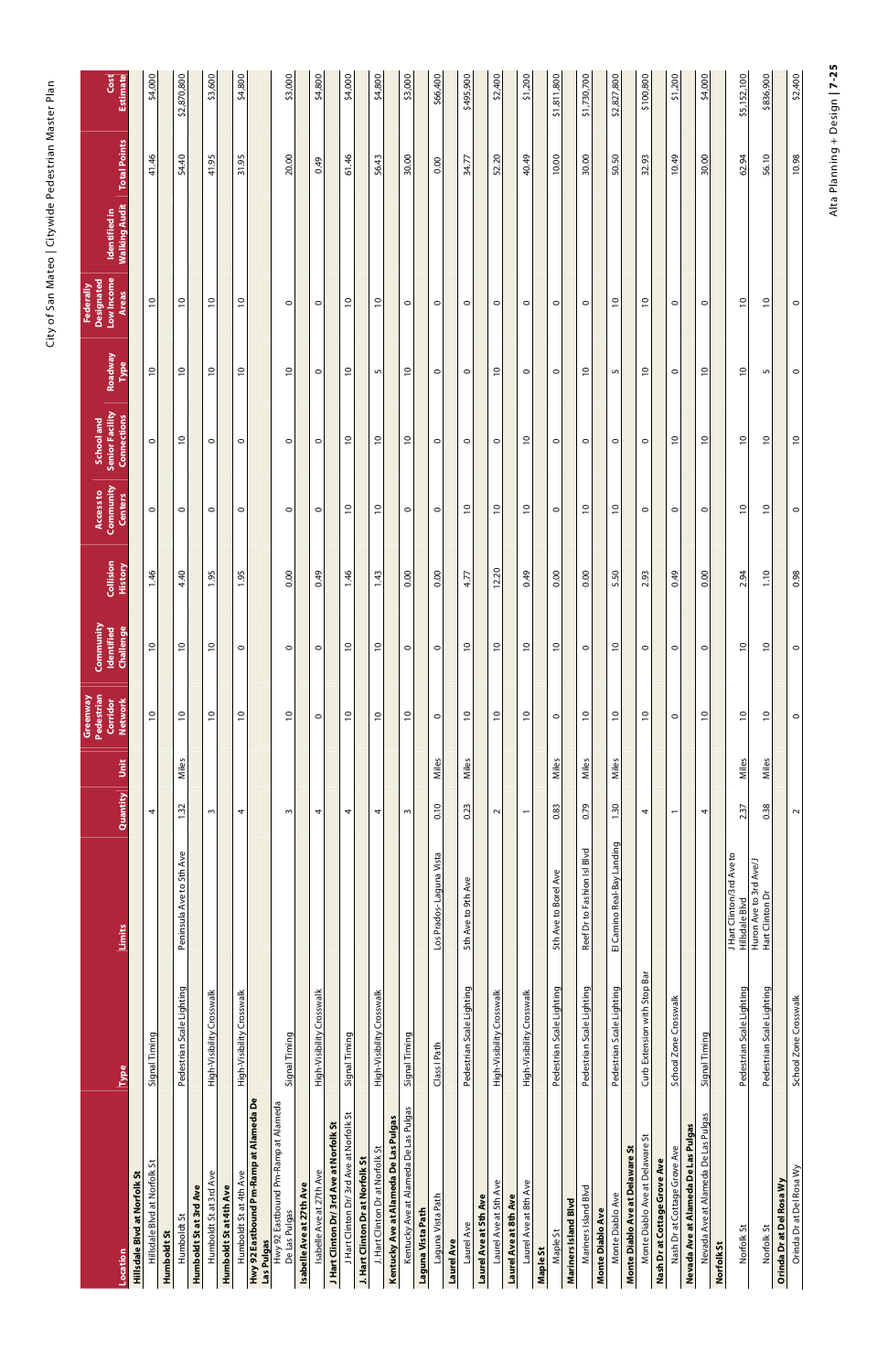|                                                          |                               |                                  |                          |       | Pedestrian<br>Greenway<br>Corridor | <b>Community</b><br>Identified | <b>Collision</b> | Community<br>Access to | <b>Senior Facility</b><br>School and | Roadway         | Low Income<br>Designated<br>Federally | Identified in        |                     | Cost            |
|----------------------------------------------------------|-------------------------------|----------------------------------|--------------------------|-------|------------------------------------|--------------------------------|------------------|------------------------|--------------------------------------|-----------------|---------------------------------------|----------------------|---------------------|-----------------|
| Pacific Boulevard at 19 <sup>th</sup> Avenue<br>Location | ω<br>Fyp                      | Limits                           | Quantity                 | Jnit  | <b>Network</b>                     | Challenge                      |                  | <b>Centers</b>         | <b>Connections</b>                   | Type            | <b>Areas</b>                          | <b>Walking Audit</b> | <b>Total Points</b> | <b>Estimate</b> |
| Pacific Boulevard at 19 <sup>th</sup> Avenue             | High-Visibility Crosswalk     |                                  | $\sim$                   |       | $\overline{C}$                     | $\circ$                        | 0.00             | $\overline{C}$         | $\circ$                              | $\circ$         | $\circ$                               |                      | 20.00               | \$2,400         |
| Pacific Blvd at 39th Ave                                 |                               |                                  |                          |       |                                    |                                |                  |                        |                                      |                 |                                       |                      |                     |                 |
| Pacific Blvd at 39th Ave                                 | High-Visibility Crosswalk     |                                  | $\overline{\phantom{m}}$ |       | $\circ$                            | $\overline{0}$                 | 2.44             | $\circ$                | $\circ$                              | $\overline{c}$  | $\circ$                               |                      | 22.44               | \$1,200         |
| Pacific Blvd at 40th Ave                                 |                               |                                  |                          |       |                                    |                                |                  |                        |                                      |                 |                                       |                      |                     |                 |
| Pacific Blvd at 40th Ave                                 | High-Visibility Crosswalk     |                                  | $\overline{ }$           |       | $\circ$                            | $\overline{0}$                 | 2.44             | $\circ$                | $\circ$                              | $\overline{0}$  | $\circ$                               |                      | 22.44               | \$1,200         |
| Pacific Blvd at 41st Ave                                 |                               |                                  |                          |       |                                    |                                |                  |                        |                                      |                 |                                       |                      |                     |                 |
| Pacific Blvd at 41st Ave                                 | High-Visibility Crosswalk     |                                  | $\overline{ }$           |       | $\circ$                            | $\overline{c}$                 | 0.49             | $\circ$                | $\circ$                              | $\overline{c}$  | $\circ$                               |                      | 20.49               | \$1,200         |
| Pacific Boulevard                                        |                               |                                  |                          |       |                                    |                                |                  |                        |                                      |                 |                                       |                      |                     |                 |
| Pacific Boulevard                                        | estrian Scale Lighting<br>Ped | 19th Ave to New<br>Development   | 0.18                     | Miles | $\overline{c}$                     | $\circ$                        | 0.00             | $\overline{c}$         | $\circ$                              | $\circ$         | $\circ$                               |                      | 20.00               | \$402,400       |
| Pacific Boulevard                                        | Sidewalk Installation         | 19th Ave to Caltrain             | 0.18                     | Miles | $\overline{0}$                     | $\circ$                        | 0.00             | $\overline{c}$         | $\circ$                              | $\circ$         | $\circ$                               |                      | 20.00               | \$18,400        |
| Palm Ave                                                 |                               |                                  |                          |       |                                    |                                |                  |                        |                                      |                 |                                       |                      |                     |                 |
| Palm Ave                                                 | Pedestrian Scale Lighting     | 9th Ave to 25th Ave              | 1.35                     | Miles | $\overline{0}$                     | $\overline{0}$                 | 8.07             | $\overline{0}$         | $\circ$                              | LN,             | $\overline{C}$                        |                      | 53.07               | \$2,947,000     |
| Palm Ave at 12th Ave                                     |                               |                                  |                          |       |                                    |                                |                  |                        |                                      |                 |                                       |                      |                     |                 |
| Palm Ave at 12th Ave                                     | High-Visibility Crosswalk     |                                  | $\overline{ }$           |       | $\overline{0}$                     | $\frac{1}{2}$                  | 0.98             | $\circ$                | $\circ$                              | 5               | $\circ$                               |                      | 25.98               | \$1,200         |
| Palm Ave at 15th Ave                                     |                               |                                  |                          |       |                                    |                                |                  |                        |                                      |                 |                                       |                      |                     |                 |
| Palm Ave at 15th Ave                                     | High-Visibility Crosswalk     |                                  | $\overline{\phantom{0}}$ |       | $\overline{c}$                     | $\circ$                        | 0.00             | $\circ$                | 0                                    | 5               | $\circ$                               |                      | 15.00               | \$1,200         |
| Palm Ave at 17th Ave                                     |                               |                                  |                          |       |                                    |                                |                  |                        |                                      |                 |                                       |                      |                     |                 |
| Palm Ave at 17th Ave                                     | High-Visibility Crosswalk     |                                  | 4                        |       | $\overline{0}$                     | $\circ$                        | 6.34             | $\circ$                | $\circ$                              | 5               | $\circ$                               |                      | 21.34               | \$4,800         |
| Palm Ave at Hayward Ave                                  |                               |                                  |                          |       |                                    |                                |                  |                        |                                      |                 |                                       |                      |                     |                 |
| Palm Ave at Hayward Ave                                  | High-Visibility Crosswalk     |                                  | $\overline{ }$           |       | $\overline{0}$                     | $\overline{c}$                 | 0.00             | $\circ$                | $\circ$                              | LO <sub>1</sub> | $\circ$                               |                      | 25.00               | \$1,200         |
| Palm Ave at South Blvd                                   |                               |                                  |                          |       |                                    |                                |                  |                        |                                      |                 |                                       |                      |                     |                 |
| Palm Ave at South Blvd                                   | High-Visibility Crosswalk     |                                  | $\sim$                   |       | $\overline{C}$                     | $\circ$                        | 6.34             | $\circ$                | $\circ$                              | S               | $\circ$                               |                      | 21.34               | \$2,400         |
| Parrott Dr                                               |                               |                                  |                          |       |                                    |                                |                  |                        |                                      |                 |                                       |                      |                     |                 |
| Parrott Dr                                               | Planting                      | 3rd Ave Intersection             | 300.00                   | ڹ     | $\circ$                            | $\overline{0}$                 | 0.48             | $\circ$                | $\circ$                              | LO <sub>1</sub> | $\circ$                               |                      | 15.48               | \$6,000         |
| Patricia Ave at James Ct                                 |                               |                                  |                          |       |                                    |                                |                  |                        |                                      |                 |                                       |                      |                     |                 |
| Patricia Ave at James Ct                                 | High-Visibility Crosswalk     |                                  | $\overline{ }$           |       | $\circ$                            | $\circ$                        | 0.49             | $\circ$                | $\circ$                              | $\circ$         | $\circ$                               |                      | 0.49                | \$1,200         |
| Peninsula Ave                                            |                               |                                  |                          |       |                                    |                                |                  |                        |                                      |                 |                                       |                      |                     |                 |
| Peninsula Ave                                            | estrian Scale Lighting<br>Ped | El Camino Real to<br>Humboldt St | 0.88                     | Miles | $\overline{c}$                     | $\overline{c}$                 | 2.02             | $\circ$                | $\circ$                              | $\overline{c}$  | $\overline{0}$                        |                      | 42.02               | \$1,925,400     |
| Peninsula Ave                                            | Pedestrian Scale Lighting     | Humboldt St east                 | 0.53                     | Miles | $\overline{c}$                     | $\overline{c}$                 | 0.37             | $\overline{c}$         | $\circ$                              | $\circ$         | $\overline{C}$                        |                      | 40.37               | \$1,160,800     |
| Peninsula Ave at Prospect Row                            |                               |                                  |                          |       |                                    |                                |                  |                        |                                      |                 |                                       |                      |                     |                 |
| Peninsula Ave at Prospect Row                            | High-Visibility Crosswalk     |                                  | $\sim$                   |       | $\tilde{0}$                        | $\circ$                        | 1.46             | $\circ$                | $\circ$                              | $\overline{0}$  | $\circ$                               |                      | 21.46               | \$3,600         |
| Poinsettia Ave                                           |                               |                                  |                          |       |                                    |                                |                  |                        |                                      |                 |                                       |                      |                     |                 |
| Poinsettia Ave                                           | Pedestrian Scale Lighting     | Saratoga Dr to Branson Dr        | 0.20                     | Miles | $\overline{0}$                     | $\circ$                        | 0.73             | $\circ$                | $\circ$                              | $\circ$         | $\circ$                               |                      | 10.73               | \$433,800       |
| Poplar Ave                                               |                               |                                  |                          |       |                                    |                                |                  |                        |                                      |                 |                                       |                      |                     |                 |
| Poplar Ave                                               | estrian Scale Lighting<br>Ped | El Camino Real to<br>Humboldt St | 0.80                     | Miles | $\overline{c}$                     | $\overline{c}$                 | 5.69             | $\circ$                | $\overline{c}$                       | $\overline{c}$  | $\overline{c}$                        |                      | 55.69               | \$1,739,800     |
| Poplar Ave at Delaware St                                |                               |                                  |                          |       |                                    |                                |                  |                        |                                      |                 |                                       |                      |                     |                 |
| Poplar Ave at Delaware St                                | Signal Timing                 |                                  | 4                        |       | $\overline{c}$                     | $\circ$                        | 4.39             | $\circ$                | $\overline{c}$                       | $\overline{c}$  | $\overline{c}$                        |                      | 44.39               | \$4,000         |
| Poplar Ave at Humboldt St                                |                               |                                  |                          |       |                                    |                                |                  |                        |                                      |                 |                                       |                      |                     |                 |
| Poplar Ave at Humboldt St                                | Signal Timing                 |                                  | 4                        |       | $\overline{c}$                     | $\overline{c}$                 | 3.90             | $\circ$                | $\overline{c}$                       | $\overline{c}$  | $\overline{c}$                        |                      | 53.90               | \$4,000         |
| Poplar Ave at San Mateo Dr                               |                               |                                  |                          |       |                                    |                                |                  |                        |                                      |                 |                                       |                      |                     |                 |
| Poplar Ave at San Mateo Dr                               | Signal Timing                 |                                  | 4                        |       | $\overline{0}$                     | $\circ$                        | 2.93             | $\circ$                | $\circ$                              | $\overline{0}$  | $\circ$                               |                      | 22.93               | \$4,000         |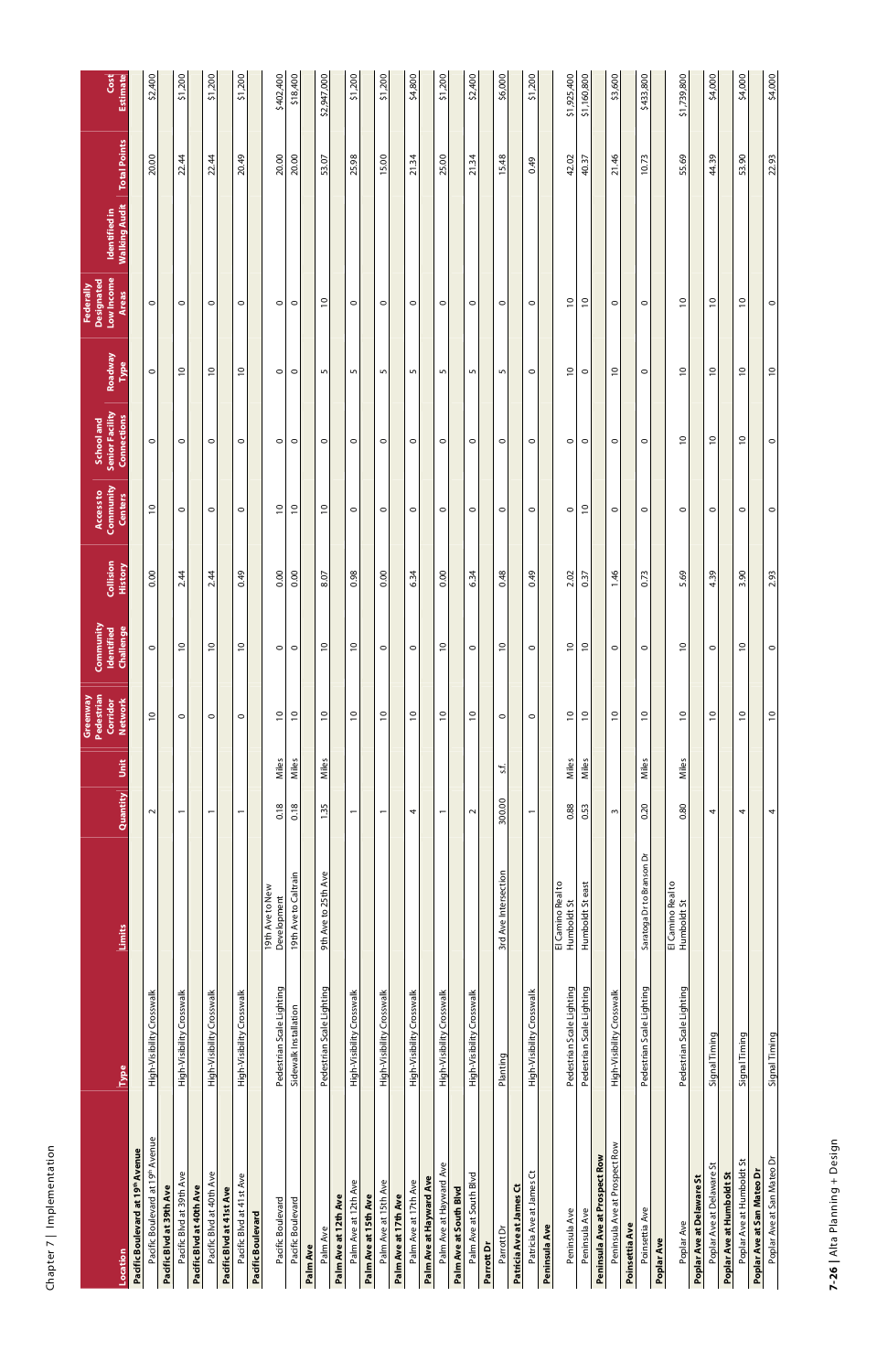| r Plan<br>)<br> }<br>             |
|-----------------------------------|
| served Dod of Niv.<br>  DISCIPLIN |
|                                   |
| lateo                             |
| ∠<br>ספ<br>l and to y             |
| $\frac{2}{3}$                     |

Alta Planning + Design | 7-27 Alta Planning + Design **| 7-27** 

|                                    |                                 |                                     |                          |       | Pedestrian<br>Greenway     | Community               |                      | Access to                   | <b>School and</b>                            |                 | <b>Designated</b><br>Federally |                                       |                     |                         |
|------------------------------------|---------------------------------|-------------------------------------|--------------------------|-------|----------------------------|-------------------------|----------------------|-----------------------------|----------------------------------------------|-----------------|--------------------------------|---------------------------------------|---------------------|-------------------------|
| Location                           | <b>Type</b>                     | Limits                              | Quantity                 | Unit  | Corridor<br><b>Network</b> | Challenge<br>Identified | Collision<br>History | Community<br><b>Centers</b> | <b>Senior Facility</b><br><b>Connections</b> | Roadway<br>Type | Low Income<br><b>Areas</b>     | <b>Walking Audit</b><br>Identified in | <b>Total Points</b> | <b>Estimate</b><br>Cost |
| <b>Railroad Ave</b>                |                                 |                                     |                          |       |                            |                         |                      |                             |                                              |                 |                                |                                       |                     |                         |
| Railroad Ave                       | Pedestrian Scale Lighting       | 3rd Ave to 4th Ave                  | 0.12                     | Miles | $\overline{0}$             | $\overline{0}$          | 5.87                 | $\overline{0}$              | $\circ$                                      | $\circ$         | $\circ$                        |                                       | 35.87               | \$262,000               |
| <b>Railroad Ave at 2nd Ave</b>     |                                 |                                     |                          |       |                            |                         |                      |                             |                                              |                 |                                |                                       |                     |                         |
| Railroad Ave at 2nd Ave            | -Visibility Crosswalk<br>High   |                                     | 5                        |       | $\overline{0}$             | $\overline{c}$          | 9.76                 | $\overline{c}$              | $\circ$                                      | $\overline{c}$  | $\circ$                        |                                       | 49.76               | \$6,000                 |
| Railroad Ave at 3rd Ave            |                                 |                                     |                          |       |                            |                         |                      |                             |                                              |                 |                                |                                       |                     |                         |
| Railroad Ave at 3rd Ave            | High-Visibility Crosswalk       |                                     | $\sim$                   |       | $\overline{C}$             | $\overline{C}$          | 12.68                | $\overline{C}$              | $\circ$                                      | $\overline{C}$  | $\circ$                        |                                       | 52.68               | \$3,600                 |
| <b>Railroad Ave at 4th Ave</b>     |                                 |                                     |                          |       |                            |                         |                      |                             |                                              |                 |                                |                                       |                     |                         |
| Railroad Ave at 4th Ave            | High-Visibility Crosswalk       |                                     | $\sim$                   |       | $\approx$                  | $\approx$               | 10.73                | $\overline{C}$              | $\circ$                                      | $\overline{C}$  | $\circ$                        |                                       | 50.73               | \$2,400                 |
| Railroad Ave at 5th Ave            |                                 |                                     |                          |       |                            |                         |                      |                             |                                              |                 |                                |                                       |                     |                         |
| Railroad Ave at 5th Ave            | High-Visibility Crosswalk       |                                     | $\sim$                   |       | $\overline{c}$             | $\overline{c}$          | 7.80                 | $\overline{0}$              | $\circ$                                      | $\overline{c}$  | $\circ$                        |                                       | 47.80               | \$2,400                 |
| Rosewood Dr at 9th Ave             |                                 |                                     |                          |       |                            |                         |                      |                             |                                              |                 |                                |                                       |                     |                         |
| Rosewood Dr at 9th Ave             | High-Visibility Crosswalk       |                                     | $\overline{\phantom{0}}$ |       | $\overline{0}$             | $\circ$                 | 0.49                 | $\overline{c}$              | $\circ$                                      | $\overline{c}$  | $\circ$                        |                                       | 30.49               | \$1,200                 |
| S. Norfolk St at Parkside Plaza    |                                 |                                     |                          |       |                            |                         |                      |                             |                                              |                 |                                |                                       |                     |                         |
| S. Norfolk St at Parkside Plaza    | Crossing Beacon                 |                                     | 4                        |       | $\approx$                  | $\circ$                 | 0.95                 | $\circ$                     | $\circ$                                      | $\overline{C}$  | $\circ$                        |                                       | 20.95               | \$60,000                |
| S. Norfolk St at Parkside Plaza    | Lamp                            |                                     | $\sim$                   |       | $\overline{0}$             | $\circ$                 | 0.95                 | $\circ$                     | $\circ$                                      | $\overline{0}$  | $\circ$                        |                                       | 20.95               | \$18,000                |
| S. Norfolk St at Parkside Plaza    | Pedestrian refuge               |                                     | $\overline{ }$           |       | $\overline{c}$             | $\circ$                 | 0.95                 | $\circ$                     | $\circ$                                      | $\overline{c}$  | $\circ$                        |                                       | 20.95               | \$30,000                |
| S. Norfolk St at Parkside Plaza    | Advance yield lines             |                                     | $\sim$                   |       | $\overline{c}$             | $\circ$                 | 0.95                 | $\circ$                     | $\circ$                                      | $\overline{c}$  | $\circ$                        |                                       | 20.95               | \$600                   |
| S. Norfolk St at Parkside Plaza    | Signage                         |                                     | $\sim$                   |       | $\overline{c}$             | $\circ$                 | 0.95                 | $\circ$                     | $\circ$                                      | $\overline{c}$  | $\circ$                        |                                       | 20.95               | \$600                   |
| S. Norfolk St at Parkside Plaza    | Bike lane                       |                                     |                          |       | $\overline{c}$             | $\circ$                 | 0.95                 | $\circ$                     | $\circ$                                      | $\overline{0}$  | $\circ$                        |                                       | 20.95               | \$1,00                  |
| San Mateo Dr                       |                                 |                                     |                          |       |                            |                         |                      |                             |                                              |                 |                                |                                       |                     |                         |
| San Mateo Dr                       | Pedestrian Scale Lighting       | Poplar Ave to 5th Ave               | 1.35                     | Miles | $\approx$                  | $\overline{C}$          | 10.83                | $\overline{C}$              | $\circ$                                      | $\overline{C}$  | $\overline{C}$                 |                                       | 60.83               | \$2,933,600             |
| San Mateo Dr at 2nd Ave            |                                 |                                     |                          |       |                            |                         |                      |                             |                                              |                 |                                |                                       |                     |                         |
| San Mateo Dr at 2nd Ave            | Extension with Stop Bar<br>Curb |                                     | 4                        |       | $\tilde{c}$                | $\overline{c}$          | 5.37                 | $\overline{c}$              | $\circ$                                      | $\overline{c}$  | $\circ$                        |                                       | 45.37               | \$100,800               |
| San Mateo Dr at 2nd Ave            | High-Visibility Crosswalk       |                                     | 4                        |       | $\approx$                  | $\overline{C}$          | 5.37                 | $\overline{c}$              | $\circ$                                      | $\overline{c}$  | $\circ$                        |                                       | 45.37               | \$4,800                 |
| San Mateo Dr at 2nd Ave            | Planting                        |                                     | 300                      | غ.    | $\overline{0}$             | $\overline{0}$          | 6.83                 | $\overline{0}$              | $\circ$                                      | $\overline{0}$  | $\circ$                        |                                       | 46.83               | \$6,000                 |
| San Mateo Dr at 2nd Ave            | Railing                         |                                     | 80                       |       | $\overline{c}$             | $\overline{0}$          | 5.37                 | $\overline{0}$              | $\circ$                                      | $\overline{0}$  | $\circ$                        |                                       | 45.37               | \$8,000                 |
| San Mateo Dr at 4th Ave            |                                 |                                     |                          |       |                            |                         |                      |                             |                                              |                 |                                |                                       |                     |                         |
| San Mateo Dr at 4th Ave            | High-Visibility Crosswalk       |                                     | 4                        |       | $\overline{0}$             | $\overline{0}$          | 10.24                | $\overline{0}$              | $\circ$                                      | $\overline{0}$  | $\circ$                        |                                       | 50.24               | \$4,800                 |
| San Mateo Dr at Baldwin Ave        |                                 |                                     |                          |       |                            |                         |                      |                             |                                              |                 |                                |                                       |                     |                         |
| San Mateo Dr at Baldwin Ave        | School Zone Crosswalk           |                                     | 4                        |       | $\overline{0}$             | $\overline{0}$          | 1.46                 | $\overline{0}$              | $\overline{0}$                               | $\overline{0}$  | $\circ$                        |                                       | 51.46               | \$4,800                 |
| San Mateo Dr at Bellevue Ave       |                                 |                                     |                          |       |                            |                         |                      |                             |                                              |                 |                                |                                       |                     |                         |
| San Mateo Dr at Bellevue Ave       | High-Visibility Crosswalk       |                                     | $\sim$                   |       | $\approx$                  | $\circ$                 | 0.98                 | $\circ$                     | $\circ$                                      | $\overline{0}$  | $\circ$                        |                                       | 20.98               | \$2,400                 |
| San Mateo Dr at Poplar Ave         |                                 |                                     |                          |       |                            |                         |                      |                             |                                              |                 |                                |                                       |                     |                         |
| San Mateo Dr at Poplar Ave         | High-Visibility Crosswalk       |                                     | 4                        |       | $\overline{0}$             | $\circ$                 | 2.93                 | $\circ$                     | $\circ$                                      | $\overline{0}$  | $\circ$                        |                                       | 22.93               | \$4,800                 |
| Saratoga Dr                        |                                 |                                     |                          |       |                            |                         |                      |                             |                                              |                 |                                |                                       |                     |                         |
| Saratoga Dr                        | Pedestrian Scale Lighting       | Hillsdale Blvd to Poinsettia<br>Ave | 0.06                     | Miles | $\overline{c}$             | $\circ$                 | 0.73                 | $\circ$                     | $\circ$                                      | $\mathsf{L}$    | $\circ$                        |                                       | 15.73               | \$127,900               |
| Saratoga Dr                        | Pedestrian Scale Lighting       | Franklin Dr to Delaware St          | 0.85                     | Miles | $\circ$                    | $\circ$                 | 0.00                 | $\circ$                     | $\circ$                                      | $\circ$         | $\circ$                        |                                       | 0.00                | \$1,845,000             |
| Sonora Dr at Alameda De Las Pulgas |                                 |                                     |                          |       |                            |                         |                      |                             |                                              |                 |                                |                                       |                     |                         |
| Sonora Dr at Alameda De Las Pulgas | School Zone Crosswalk           |                                     | $\overline{\phantom{0}}$ |       | $\overline{\phantom{0}}$   | $\circ$                 | 0.49                 | $\circ$                     | $\overline{c}$                               | $\overline{c}$  | $\circ$                        |                                       | 30.49               | \$1,200                 |
| St Matthews Ave at San Mateo D     |                                 |                                     |                          |       |                            |                         |                      |                             |                                              |                 |                                |                                       |                     |                         |
| St Matthews Ave at San Mateo Dr    | High-Visibility Crosswalk       |                                     | $\sim$                   |       | $\overline{c}$             | $\overline{c}$          | 4.39                 | $\overline{0}$              | $\circ$                                      | $\overline{c}$  | $\circ$                        |                                       | 44.39               | \$2,400                 |
| Stratford Wy at 22nd Ave           |                                 |                                     |                          |       |                            |                         |                      |                             |                                              |                 |                                |                                       |                     |                         |
| Stratford Wy at 22nd Ave           | School Zone Crosswalk           |                                     | $\sim$                   |       | $\circ$                    | $\circ$                 | 0.00                 | $\circ$                     | $\overline{0}$                               | $\circ$         | $\circ$                        |                                       | 10.00               | \$2,400                 |
|                                    |                                 |                                     |                          |       |                            |                         |                      |                             |                                              |                 |                                |                                       |                     |                         |